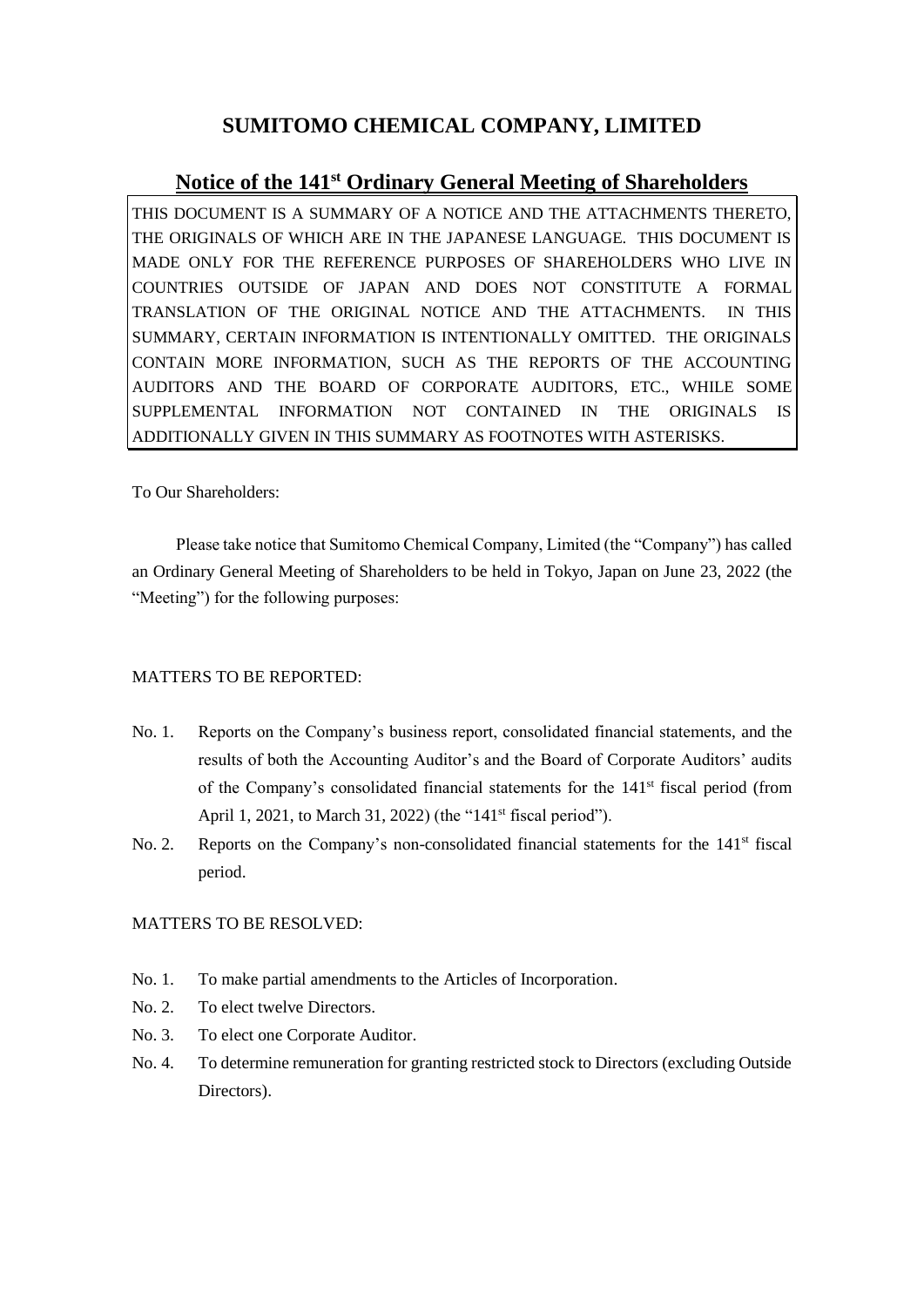# **EXPLANATION OF THE SUBJECT MATTERS OF THE MEETING**

- No. 1. Reports on the Company's business report, consolidated financial statements, and the results of both the Accounting Auditor's and the Board of Corporate Auditors' audits of the Company's consolidated financial statements for the 141<sup>st</sup> fiscal period.
- No. 2. Reports on the Company's non-consolidated financial statements for the 141<sup>st</sup> fiscal period.

<u>.</u>

<sup>\*</sup> The financial statements for the 141st fiscal period have been audited by the Accounting Auditors (certified public accountants under Japanese law) and the Corporate Auditors of the Company pursuant to the Companies Act (*kaishahou*) (Law No. 86 of 2005).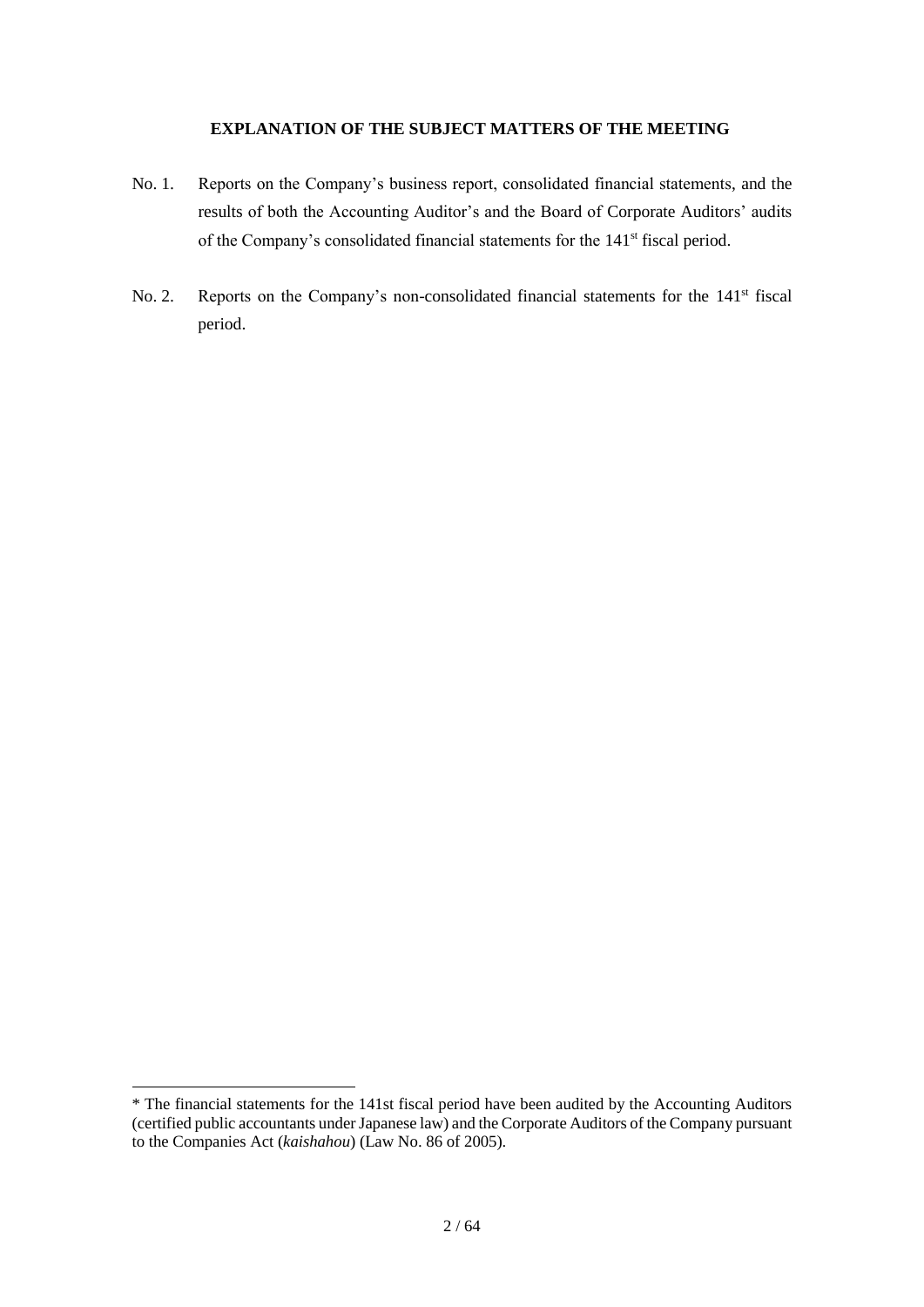# **No. 1. To make partial amendments to the Articles of Incorporation.**

# 1. Reasons for amendments

The amended provisions stipulated in the proviso of Article 1 of the supplementary provisions of the "Act Partially Amending the Companies Act" (Act No. 70 of 2019) will come into effect on September 1, 2022. Accordingly, in order to prepare for the introduction of the system for electronic provision of materials for general meetings of shareholders, the Articles of Incorporation of the Company shall be amended as follows.

- (1) The proposed Article 14, Paragraph 1 provides that information contained in the reference materials for the general meeting of shareholders, etc. shall be provided electronically.
- (2) The purpose of the proposed Article 14, Paragraph 2 is to establish a provision to limit the scope of matters to be included in the paper copy to be sent to shareholders who have requested it.
- (3) The provisions related to the internet disclosure of the reference materials for the general meeting of shareholders, etc. (Article 14 of the current Articles of Incorporation) will become unnecessary and will therefore be deleted.
- (4) In line with the above establishment and deletion of the provisions, supplementary provisions related to the effective date, etc. shall be established.

# 2. Details of amendments

The details of the amendments are as follows.

|                                                                                                                                                                                                                                                                                                                                                                                                                                                                                                                                                 | (Amended parts are underlined.)                                                                                                                                                                                                                                                                                                |
|-------------------------------------------------------------------------------------------------------------------------------------------------------------------------------------------------------------------------------------------------------------------------------------------------------------------------------------------------------------------------------------------------------------------------------------------------------------------------------------------------------------------------------------------------|--------------------------------------------------------------------------------------------------------------------------------------------------------------------------------------------------------------------------------------------------------------------------------------------------------------------------------|
| <b>Current Articles of Incorporation</b>                                                                                                                                                                                                                                                                                                                                                                                                                                                                                                        | Proposed Amendments                                                                                                                                                                                                                                                                                                            |
| <b>CHAPTER 3: GENERAL MEETING OF</b><br><b>SHAREHOLDERS</b>                                                                                                                                                                                                                                                                                                                                                                                                                                                                                     | <b>CHAPTER 3: GENERAL MEETING OF</b><br><b>SHAREHOLDERS</b>                                                                                                                                                                                                                                                                    |
| Article 14 (Internet Disclosure of Reference)<br>Documents, etc. for the General Meeting of<br>Shareholders)<br>The Company may, in convening the<br><b>General Meeting of Shareholders, disclose</b><br>via the internet information on the matters<br>which are to be described or presented in<br>the reference documents for the General<br><u>Meeting of Shareholders, a business report,</u><br>non-consolidated financial statements and<br>consolidated financial statements as<br>provided by the Order of the Ministry of<br>Justice. | (Deleted)                                                                                                                                                                                                                                                                                                                      |
| (Newly established)                                                                                                                                                                                                                                                                                                                                                                                                                                                                                                                             | Article 14 (Measures etc., for Electronic<br>Provision of Materials for General Meetings of<br>Shareholders)<br>The Company shall, when convening a<br>(i)<br>General Meeting of Shareholders, provide<br>information contained in the reference<br>materials for the General Meeting of<br>Shareholders, etc. electronically. |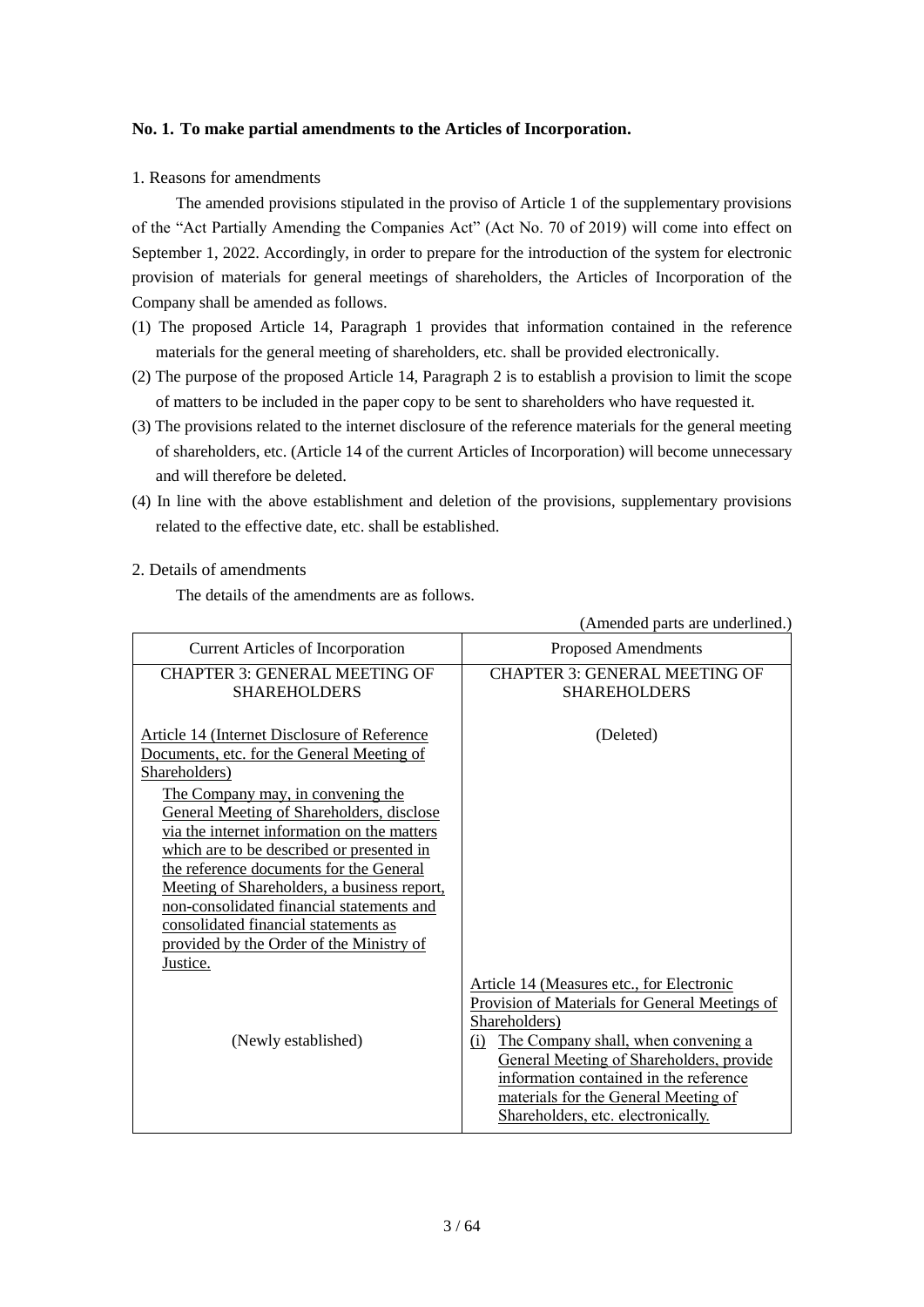| <b>Current Articles of Incorporation</b> | <b>Proposed Amendments</b>                                                                                                                                                                                                                                                                                                                                                                                                                                                                                                                                                                                                                                                                                                                                                                                                                                                                                                                                                                                                                                     |
|------------------------------------------|----------------------------------------------------------------------------------------------------------------------------------------------------------------------------------------------------------------------------------------------------------------------------------------------------------------------------------------------------------------------------------------------------------------------------------------------------------------------------------------------------------------------------------------------------------------------------------------------------------------------------------------------------------------------------------------------------------------------------------------------------------------------------------------------------------------------------------------------------------------------------------------------------------------------------------------------------------------------------------------------------------------------------------------------------------------|
|                                          |                                                                                                                                                                                                                                                                                                                                                                                                                                                                                                                                                                                                                                                                                                                                                                                                                                                                                                                                                                                                                                                                |
|                                          | (ii) Among the matters to be provided<br>electronically, the Company may choose<br>not to include all or part of the matters<br>stipulated in the Ordinance of the Ministry<br>of Justice in the paper copy to be sent to<br>shareholders who have requested it by the<br>record date for voting rights.                                                                                                                                                                                                                                                                                                                                                                                                                                                                                                                                                                                                                                                                                                                                                       |
| (Newly established)                      | Supplementary provisions<br>The amendments of Article 14 of the<br>1.<br>Articles of Incorporation shall come into<br>effect on September 1, 2022, the date of<br>enforcement of the amended provisions<br>stipulated in the proviso of Article 1 of the<br>supplementary provisions of the Act<br>Partially Amending the Companies Act<br>(Act No. 70 of 2019) (the "Effective<br>Date").<br>Notwithstanding the provisions of the<br>2.<br>preceding paragraph, Article 14 (Internet<br>Disclosure of Reference Documents, etc.<br>for the General Meeting of Shareholders)<br>of the Articles of Incorporation shall<br>remain in force with respect to a General<br>Meeting of Shareholders to be held on a<br>date within six months from the Effective<br>Date.<br>$\underline{3}$ .<br>These supplementary provisions shall be<br>deleted after the lapse of six months from<br>the Effective Date or the lapse of three<br>months from the date of the General<br>Meeting of Shareholders set forth in the<br>preceding paragraph, whichever is later. |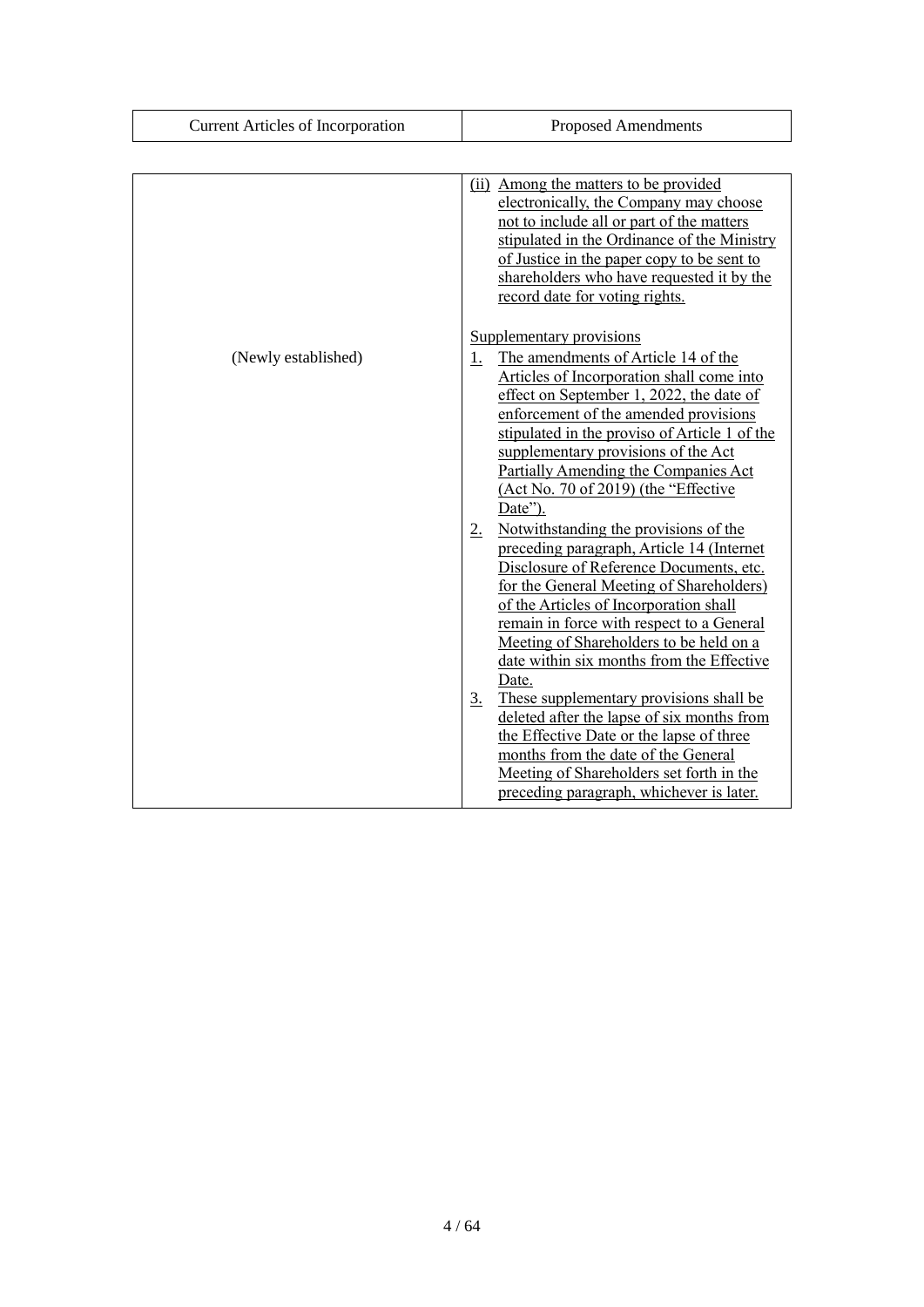# **No. 2.To elect twelve Directors.**

The term of office of all twelve Directors will expire at the close of this Meeting. Accordingly, the election of twelve Directors (including four Outside Directors) is proposed.

| Candidate<br>No. |                      | Name            |                                                                             | Current Principal Occupation and Responsibility at<br>the Company                                                                                                                                                                                                                                                                                                                                                                                                                           | Attendance at<br>the Board of<br><b>Directors</b><br>meetings |
|------------------|----------------------|-----------------|-----------------------------------------------------------------------------|---------------------------------------------------------------------------------------------------------------------------------------------------------------------------------------------------------------------------------------------------------------------------------------------------------------------------------------------------------------------------------------------------------------------------------------------------------------------------------------------|---------------------------------------------------------------|
| $\mathbf{1}$     | Masakazu<br>Tokura   | (Reappointment) | Representative<br>Director, Chairman                                        |                                                                                                                                                                                                                                                                                                                                                                                                                                                                                             | 13 out of 13<br>meetings<br>$(100\%)$                         |
| $\mathfrak{2}$   | Keiichi<br>Iwata     | (Reappointment) | Representative<br>Director, President &<br><b>Executive President</b>       |                                                                                                                                                                                                                                                                                                                                                                                                                                                                                             | 13 out of 13<br>meetings<br>$(100\%)$                         |
| 3                | Noriaki<br>Takeshita | (Reappointment) | Representative<br>Director &<br>Senior Managing<br><b>Executive Officer</b> | Supervision of Essential<br>Chemicals & Plastics Sector,<br>Business Development for a<br>Circular System for Plastics                                                                                                                                                                                                                                                                                                                                                                      | 13 out of 13<br>meetings<br>$(100\%)$                         |
| $\overline{4}$   | Masaki<br>Matsui     | (Reappointment) | Representative<br>Director &<br>Senior Managing<br><b>Executive Officer</b> | Supervision of IT-related<br><b>Chemicals Sector</b>                                                                                                                                                                                                                                                                                                                                                                                                                                        | 13 out of 13<br>meetings<br>$(100\%)$                         |
| 5                | Kingo<br>Akahori     | (Reappointment) | Representative<br>Director &<br>Senior Managing<br><b>Executive Officer</b> | Supervision of Energy &<br><b>Functional Materials Sector</b>                                                                                                                                                                                                                                                                                                                                                                                                                               | 13 out of 13<br>meetings<br>$(100\%)$                         |
| 6                | Nobuaki<br>Mito      | (Reappointment) | Representative<br>Director &<br>Senior Managing<br><b>Executive Officer</b> | Supervision of Health &<br>Crop Sciences Sector                                                                                                                                                                                                                                                                                                                                                                                                                                             | 13 out of 13<br>meetings<br>$(100\%)$                         |
| $\overline{7}$   | Hiroshi<br>Ueda      | (Reappointment) | Director $&$<br><b>Executive Vice</b><br>President                          | Supervision of Research<br>Planning and Coordination,<br>Digital and Data Science<br>Innovation, Process &<br>Production Technology &<br>Safety Planning, Production<br>& Safety Fundamental<br>Technology Center,<br>Engineering, Intellectual<br>Property, Responsible Care,<br>Industrial Technology &<br>Research Laboratory,<br><b>Environmental Health</b><br>Science Laboratory,<br><b>Advanced Materials</b><br>Development Laboratory,<br><b>Bioscience Research</b><br>Laboratory | 13 out of 13<br>meetings<br>$(100\%)$                         |
| 8                | Hiroshi<br>Niinuma   | (Reappointment) | Director &<br><b>Executive Vice</b><br>President                            | Supervision of General<br>Affairs, External Relations,<br>Legal, Human Resources                                                                                                                                                                                                                                                                                                                                                                                                            | 13 out of 13<br>meetings<br>$(100\%)$                         |

The candidates for Directors are as follows: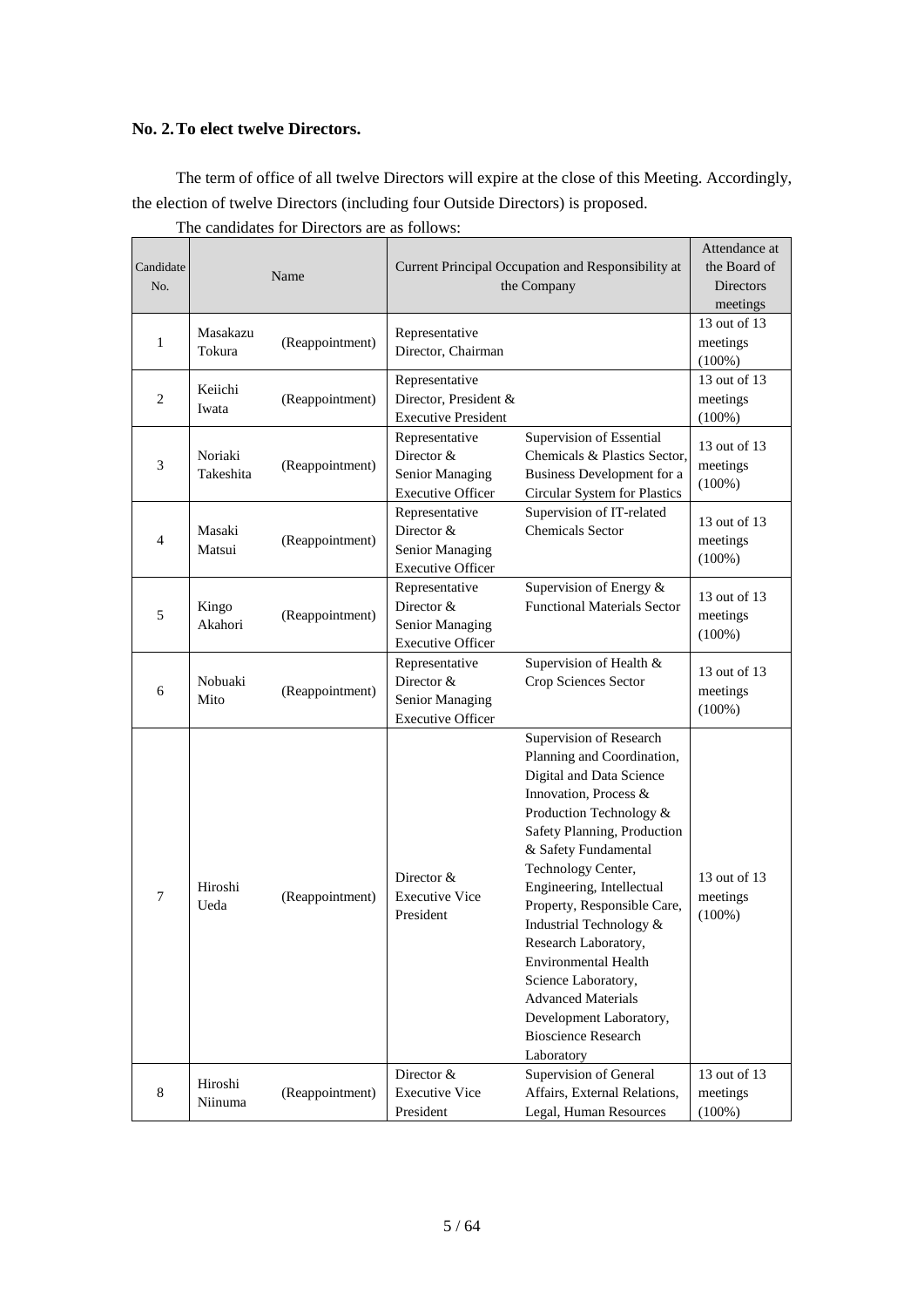| Candidate<br>No. |                   | Name                                                                 | Current Principal Occupation and Responsibility at<br>the Company | Attendance at<br>the Board of<br><b>Directors</b><br>meetings |
|------------------|-------------------|----------------------------------------------------------------------|-------------------------------------------------------------------|---------------------------------------------------------------|
| 9                | Hiroshi<br>Tomono | (Reappointment,<br>Outside Director,<br>Independent<br>Officer)      | Director                                                          | 13 out of 13<br>meetings<br>$(100\%)$                         |
| 10               | Motoshige<br>Itoh | (Reappointment,<br>Outside Director,<br>Independent<br>Officer)      | Director                                                          | 13 out of 13<br>meetings<br>$(100\%)$                         |
| 11               | Atsuko<br>Muraki  | (Reappointment,<br>Outside Director.<br>Independent<br>Officer)      | Director                                                          | 13 out of 13<br>meetings<br>$(100\%)$                         |
| 12               | Akira<br>Ichikawa | (New<br>appointment,<br>Outside Director.<br>Independent<br>Officer) |                                                                   |                                                               |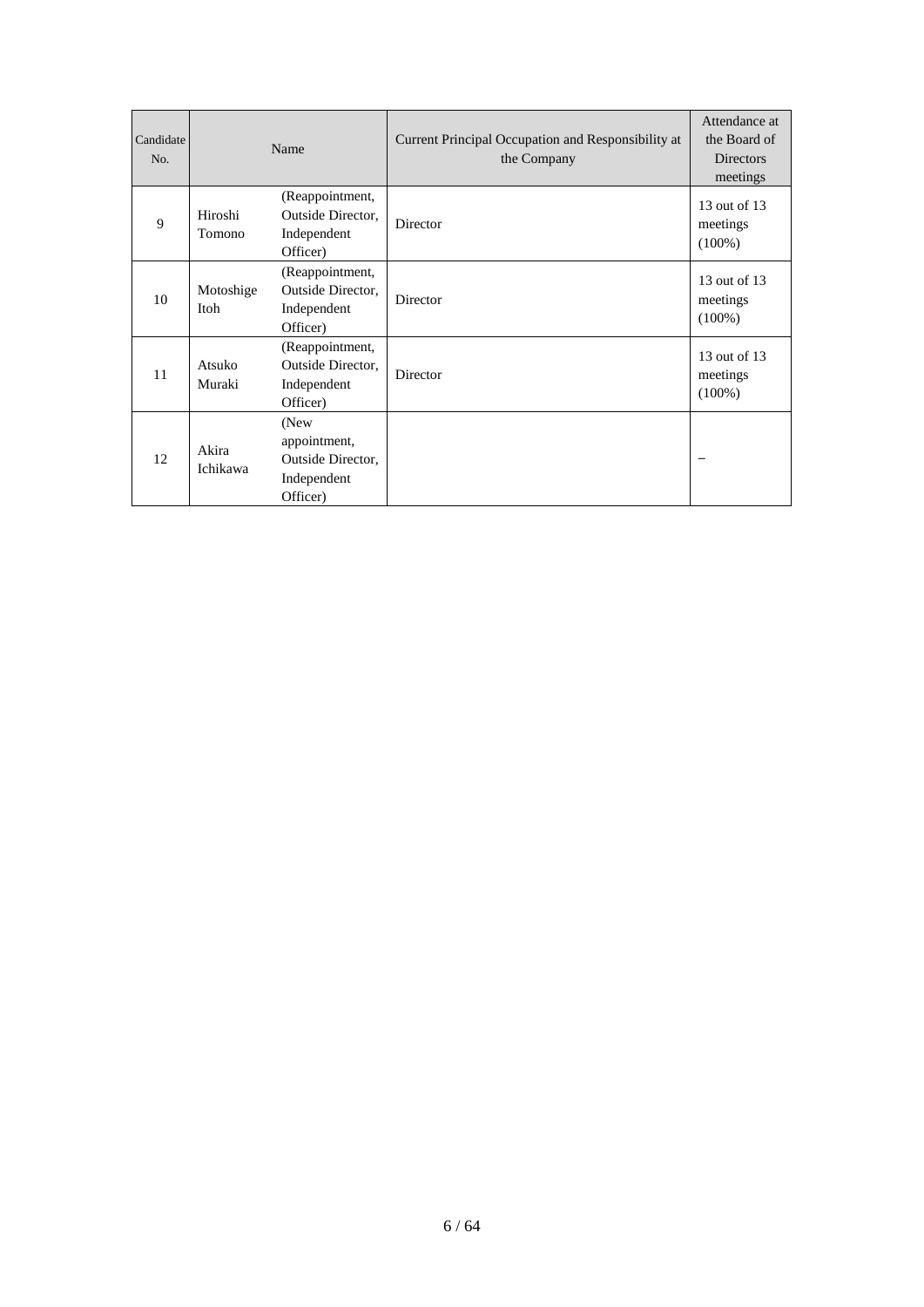| Candidate No.   | Career Summary, Principal Occupation and Responsibility at the                                                                           | <b>Birth Date</b>        |
|-----------------|------------------------------------------------------------------------------------------------------------------------------------------|--------------------------|
| Name            | Company, and Important Concurrent Post                                                                                                   | The Number               |
|                 |                                                                                                                                          | of Shares                |
|                 |                                                                                                                                          | Owned in the             |
|                 |                                                                                                                                          | Company                  |
|                 | April 1974<br>Joined the Company<br><b>Executive Officer</b><br>June 2003                                                                | July 10, 1950            |
| 1               | June 2006<br>Managing Executive Officer                                                                                                  | 274,400                  |
|                 | <b>June 2008</b><br>Representative Director &                                                                                            | <b>Shares</b>            |
|                 | Managing Executive Officer<br>April 2009<br>Representative Director &                                                                    |                          |
|                 | Senior Managing Executive Officer                                                                                                        |                          |
|                 | April 2011<br>Representative Director, President &                                                                                       |                          |
|                 | <b>Executive President</b>                                                                                                               |                          |
| Masakazu Tokura | Representative Director, Chairman<br>April 2019<br>up to the present date                                                                |                          |
|                 |                                                                                                                                          |                          |
| (Reappointment) | <b>Important Concurrent Post</b><br>Chairman of KEIDANREN (Japan Business Federation)                                                    |                          |
|                 |                                                                                                                                          |                          |
|                 | [Reason for selection as a Director nominee, etc.]<br>Masakazu Tokura served as a Director & Executive President for eight               |                          |
|                 | years from April 2011 to March 2019, contributing to the sustainable                                                                     |                          |
|                 | growth and the improvement of corporate value of the Company. He<br>has been focusing on the operations of the Board of Directors of the |                          |
|                 | Company as a Director, Chairman since April 2019. He was                                                                                 |                          |
|                 | continuously selected as a Director nominee since he has extensive                                                                       |                          |
|                 | business experience and advanced knowledge of the overall                                                                                |                          |
|                 | management of the Company, as described above.                                                                                           |                          |
|                 | Joined the Company<br>April 1982                                                                                                         | October 11,              |
| 2               | April 2010<br><b>Executive Officer</b>                                                                                                   | 1957                     |
|                 | April 2013<br>Managing Executive Officer<br>April 2018<br>Senior Managing Executive Officer                                              |                          |
|                 | June 2018<br>Representative Director &                                                                                                   | 171,700<br><b>Shares</b> |
|                 | Senior Managing Executive Officer                                                                                                        |                          |
|                 | Representative Director, President &<br>April 2019<br><b>Executive President</b>                                                         |                          |
|                 | up to the present date                                                                                                                   |                          |
| Keiichi Iwata   |                                                                                                                                          |                          |
|                 | [Reason for selection as a Director nominee, etc.]<br>Since joining the Company, Keiichi Iwata has mainly engaged in                     |                          |
| (Reappointment) | business planning in the Fine Chemicals Sector and the IT-related                                                                        |                          |
|                 | Chemicals Sector and has worked abroad in Belgium. After his                                                                             |                          |
|                 | appointment as an Executive Officer, he experienced planning and<br>administration as well as sales management and was in charge of the  |                          |
|                 | Energy & Functional Materials Sector as a Director & Senior                                                                              |                          |
|                 | Managing Executive Officer in 2018. As a Director & Executive                                                                            |                          |
|                 | President since April 2019, he has implemented the previous<br>Corporate Business Plan (from April 2019 to March 2022) and               |                          |
|                 | formulated the current Corporate Business Plan. He was continuously                                                                      |                          |
|                 | selected as a Director nominee since he has extensive business                                                                           |                          |
|                 | experience and advanced knowledge of the overall business of the<br>Company, as described above.                                         |                          |
|                 |                                                                                                                                          |                          |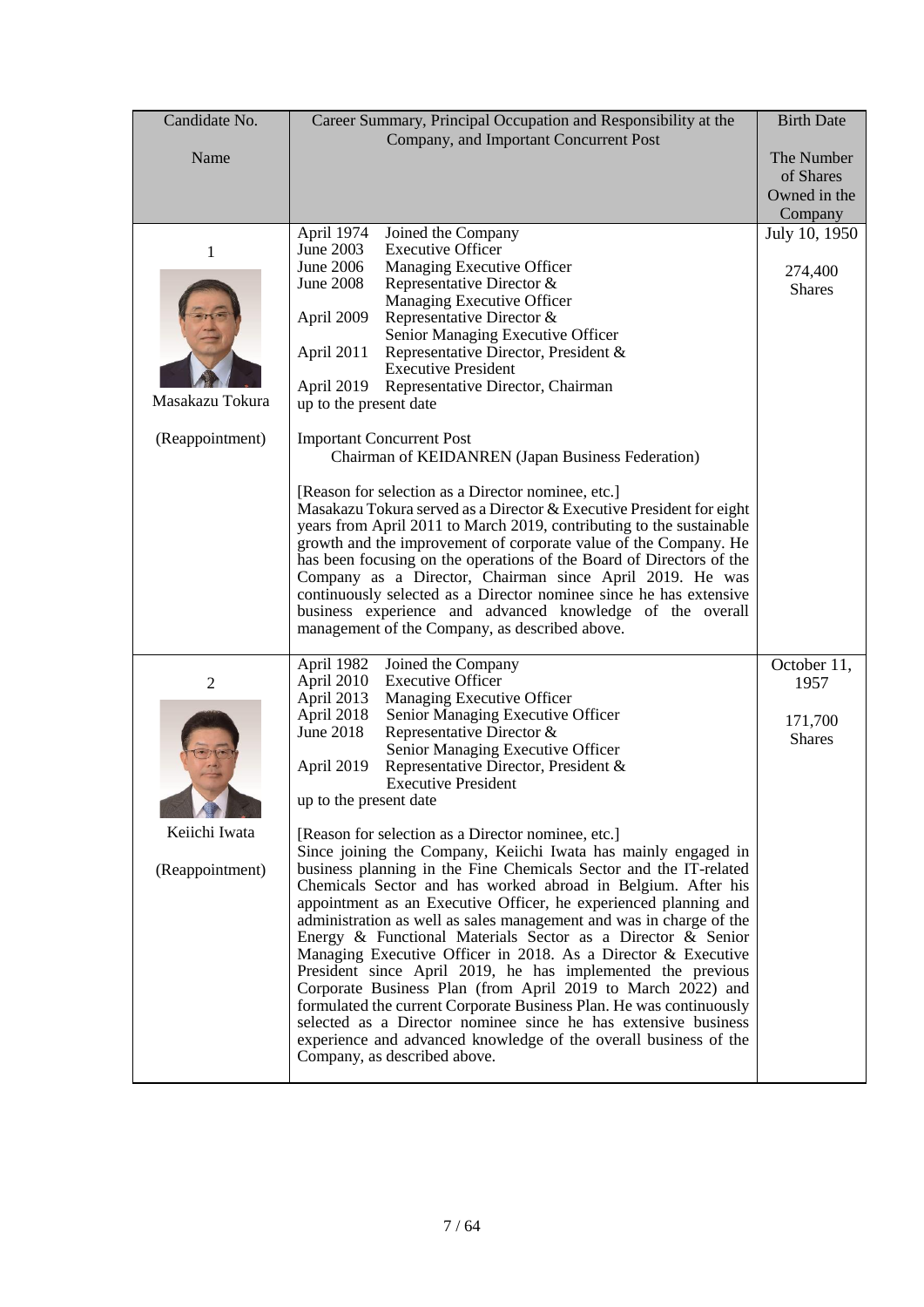| Candidate No.     | Career Summary, Principal Occupation and Responsibility at the       | <b>Birth Date</b> |
|-------------------|----------------------------------------------------------------------|-------------------|
|                   | Company, and Important Concurrent Post                               |                   |
| Name              |                                                                      | The Number        |
|                   |                                                                      | of Shares         |
|                   |                                                                      | Owned in the      |
|                   |                                                                      | Company           |
|                   | April 1982<br>Joined the Company                                     | July 23, 1958     |
| 3                 | <b>Executive Officer</b><br>April 2010                               |                   |
|                   | April 2013<br>Managing Executive Officer                             | 96,100 Shares     |
|                   | June 2017<br>Representative Director & Managing Executive Officer    |                   |
|                   | April 2018<br>Representative Director & Senior Managing Executive    |                   |
|                   | Officer                                                              |                   |
|                   | up to the present date                                               |                   |
|                   |                                                                      |                   |
|                   | Current Responsibility at the Company                                |                   |
| Noriaki Takeshita | Supervision of Essential Chemicals & Plastics Sector, Business       |                   |
|                   | Development for a Circular System for Plastics                       |                   |
| (Reappointment)   |                                                                      |                   |
|                   | <b>Important Concurrent Post</b>                                     |                   |
|                   | Deputy Chairman of Rabigh Refining and Petrochemical                 |                   |
|                   | Company                                                              |                   |
|                   |                                                                      |                   |
|                   | [Reason for selection as a Director nominee, etc.]                   |                   |
|                   | Since joining the Company, Noriaki Takeshita has mainly engaged in   |                   |
|                   | business planning and production planning in the Petrochemicals &    |                   |
|                   | Plastics Sector and has worked abroad in Singapore and Saudi Arabia  |                   |
|                   | (the Rabigh Project). After his appointment as an Executive Officer, |                   |
|                   | he experienced planning and administration as well as sales          |                   |
|                   | management and is currently in charge of the Essential Chemicals &   |                   |
|                   | Plastics Sector and Business Development for a Circular System for   |                   |
|                   | Plastics as a Director & Senior Managing Executive Officer. He was   |                   |
|                   | continuously selected as a Director nominee since he has extensive   |                   |
|                   | business experience and advanced knowledge of the overall business   |                   |
|                   | of the Company, as described above.                                  |                   |
|                   |                                                                      |                   |
|                   |                                                                      |                   |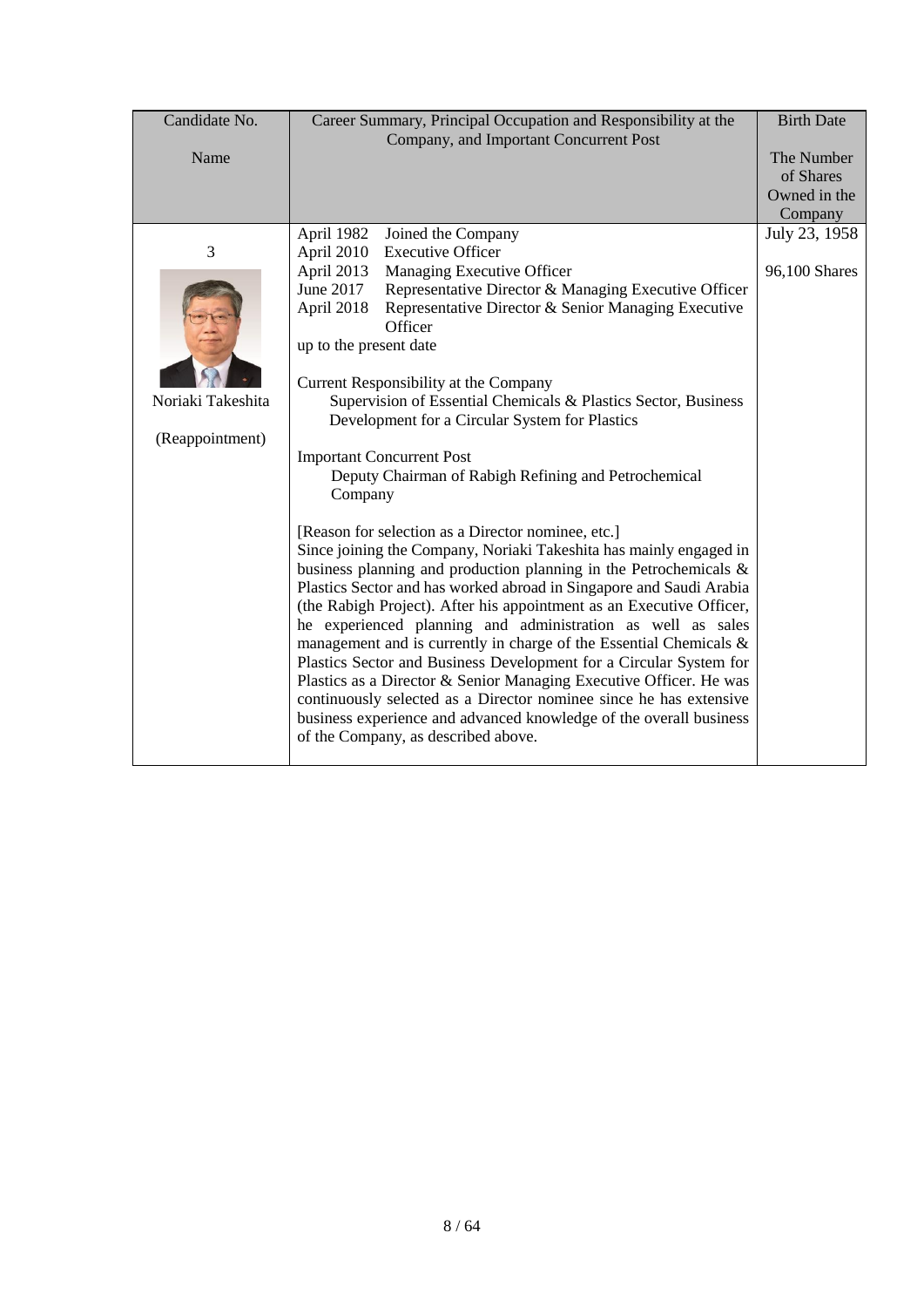| Candidate No.   | Career Summary, Principal Occupation and Responsibility at the<br>Company, and Important Concurrent Post                                                                                                                                                                                                                                                                                                                                                                                                                                                                                                                                                                                                                                                                                                                                                                                                                                    | <b>Birth Date</b>                       |
|-----------------|---------------------------------------------------------------------------------------------------------------------------------------------------------------------------------------------------------------------------------------------------------------------------------------------------------------------------------------------------------------------------------------------------------------------------------------------------------------------------------------------------------------------------------------------------------------------------------------------------------------------------------------------------------------------------------------------------------------------------------------------------------------------------------------------------------------------------------------------------------------------------------------------------------------------------------------------|-----------------------------------------|
| Name            |                                                                                                                                                                                                                                                                                                                                                                                                                                                                                                                                                                                                                                                                                                                                                                                                                                                                                                                                             | The Number<br>of Shares<br>Owned in the |
|                 |                                                                                                                                                                                                                                                                                                                                                                                                                                                                                                                                                                                                                                                                                                                                                                                                                                                                                                                                             | Company                                 |
| $\overline{4}$  | April 1985<br>Joined the Company<br><b>Executive Officer</b><br>April 2013<br>April 2017<br>Managing Executive Officer<br>June 2019<br>Representative Director &                                                                                                                                                                                                                                                                                                                                                                                                                                                                                                                                                                                                                                                                                                                                                                            | August 3,<br>1960                       |
| Masaki Matsui   | Managing Executive Officer<br>April 2021<br>Representative Director &<br>Senior Managing Executive Officer<br>up to the present date<br>Current Responsibility at the Company                                                                                                                                                                                                                                                                                                                                                                                                                                                                                                                                                                                                                                                                                                                                                               | 77,421 Shares                           |
|                 | Supervision of IT-related Chemicals Sector                                                                                                                                                                                                                                                                                                                                                                                                                                                                                                                                                                                                                                                                                                                                                                                                                                                                                                  |                                         |
| (Reappointment) | [Reason for selection as a Director nominee, etc.]<br>Since joining the Company, Masaki Matsui has mainly engaged in<br>business planning and sales/marketing in the Fine Chemicals Sector<br>and the IT-related Chemicals Sector. When he was responsible for<br>business planning for optical products, he contributed to significantly<br>expanding the business not only in Japan but also in South Korea,<br>Taiwan, and China. He is currently in charge of the IT-related<br>Chemicals Sector as a Director & Senior Managing Executive Officer.<br>He was continuously selected as a Director nominee since he has<br>extensive business experience and advanced knowledge of the overall<br>business of the Company, as described above.                                                                                                                                                                                           |                                         |
| 5               | April 1983<br>Joined the Company<br>April 2015<br><b>Associate Officer</b><br><b>Executive Officer</b><br>April 2016                                                                                                                                                                                                                                                                                                                                                                                                                                                                                                                                                                                                                                                                                                                                                                                                                        | August 2,<br>1957                       |
|                 | April 2018<br>Managing Executive Officer<br>June 2019<br>Representative Director &<br>Managing Executive Officer<br>Representative Director &<br>April 2021<br>Senior Managing Executive Officer<br>up to the present date                                                                                                                                                                                                                                                                                                                                                                                                                                                                                                                                                                                                                                                                                                                  | 56,600 Shares                           |
| Kingo Akahori   | Current Responsibility at the Company<br>Supervision of Energy & Functional Materials Sector                                                                                                                                                                                                                                                                                                                                                                                                                                                                                                                                                                                                                                                                                                                                                                                                                                                |                                         |
| (Reappointment) | [Reason for selection as a Director nominee, etc.]<br>Since joining the Company, Kingo Akahori has engaged in a wide<br>range of operations such as research and development, production<br>technology, planning, and sales, in addition to being dispatched to the<br>Swiss Federal Institutes of Technology and working overseas in the<br>United States. After his appointment as an Executive Officer, he was<br>responsible for the newly established Quality Assurance Office and<br>divisions in the Energy & Functional Materials Sector, contributing to<br>the growth and expansion of the sector. He is currently in charge of<br>the Energy $\&$ Functional Materials Sector as a Director $\&$ Senior<br>Managing Executive Officer. He was continuously selected as a<br>Director nominee since he has extensive business experience and<br>advanced knowledge of the overall business of the Company, as<br>described above. |                                         |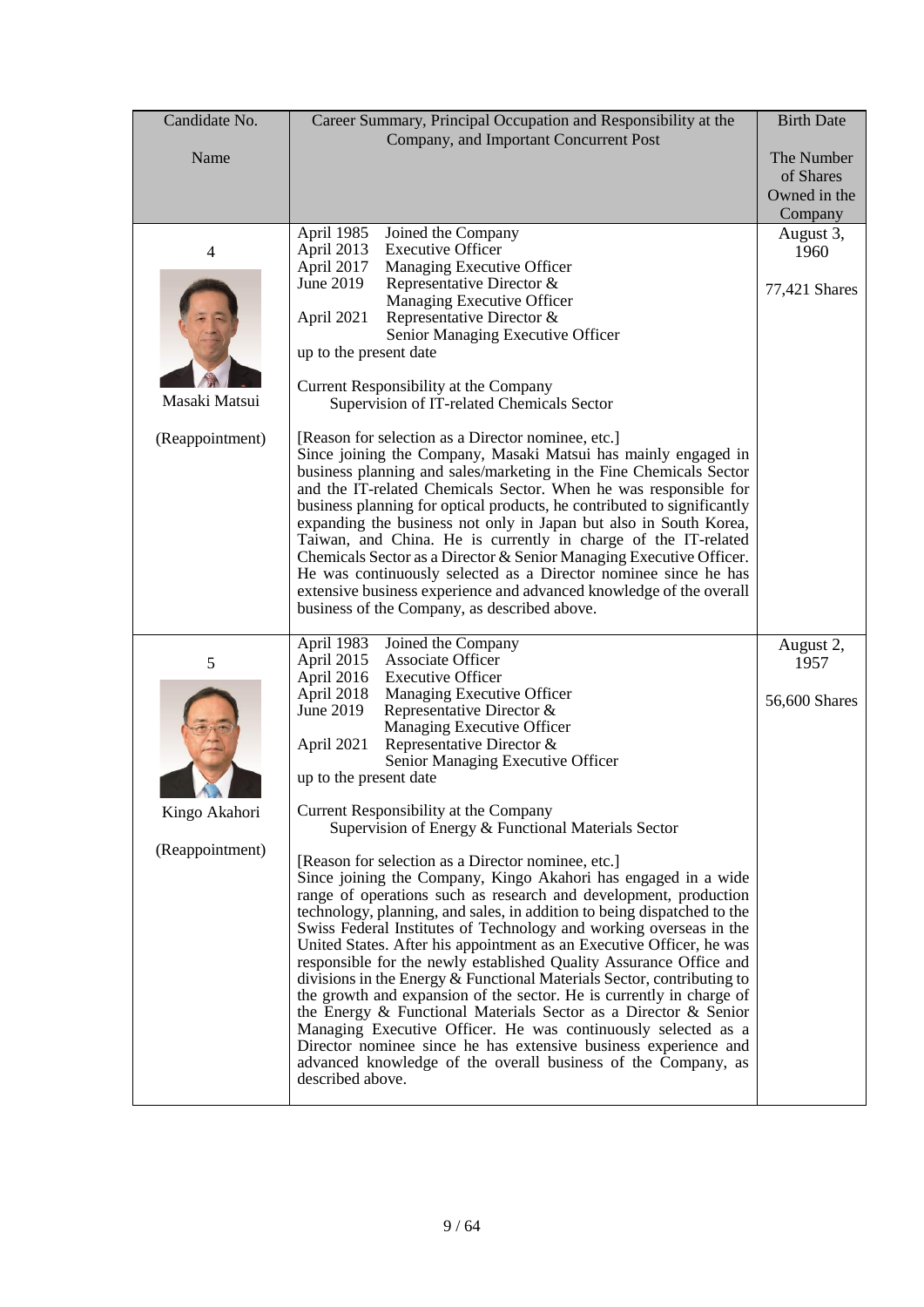| Candidate No.   | Career Summary, Principal Occupation and Responsibility at the                                                      | <b>Birth Date</b> |
|-----------------|---------------------------------------------------------------------------------------------------------------------|-------------------|
|                 | Company, and Important Concurrent Post                                                                              |                   |
| Name            |                                                                                                                     | The Number        |
|                 |                                                                                                                     | of Shares         |
|                 |                                                                                                                     | Owned in the      |
|                 |                                                                                                                     | Company           |
|                 | April 1985<br>Joined the Company                                                                                    | August 4,         |
| 6               | Associate Officer<br>April 2014                                                                                     | 1960              |
|                 | April 2015<br><b>Executive Officer</b>                                                                              |                   |
|                 | April 2018<br>Managing Executive Officer                                                                            | 62,700            |
|                 | June 2020<br>Representative Director &                                                                              | <b>Shares</b>     |
|                 | Managing Executive Officer                                                                                          |                   |
|                 | April 2021<br>Representative Director &                                                                             |                   |
|                 | Senior Managing Executive Officer                                                                                   |                   |
|                 | up to the present date                                                                                              |                   |
| Nobuaki Mito    | Current Responsibility at the Company                                                                               |                   |
|                 | Supervision of Health & Crop Sciences Sector                                                                        |                   |
| (Reappointment) |                                                                                                                     |                   |
|                 | <b>Important Concurrent Post</b>                                                                                    |                   |
|                 | Chairman of Valent U.S.A. LLC                                                                                       |                   |
|                 | Chairman of Valent BioSciences LLC                                                                                  |                   |
|                 |                                                                                                                     |                   |
|                 | [Reason for selection as a Director nominee, etc.]<br>Since joining the Company, Nobuaki Mito has mainly engaged in |                   |
|                 | research and development in the Health & Crop Sciences Sector and                                                   |                   |
|                 | experienced being dispatched to University of California, Davis in the                                              |                   |
|                 | United States. After his appointment as an Executive Officer, he was                                                |                   |
|                 | responsible for the pharmaceutical business and other areas in the                                                  |                   |
|                 | Corporate Business Development Dept., working on the development                                                    |                   |
|                 | of next-generation businesses. He is currently in charge of the Health                                              |                   |
|                 | & Crop Sciences Sector as a Director & Senior Managing Executive                                                    |                   |
|                 | Officer. He was continuously selected as a Director nominee since he                                                |                   |
|                 | has extensive business experience and advanced knowledge of the                                                     |                   |
|                 | overall business of the Company, as described above.                                                                |                   |
|                 |                                                                                                                     |                   |
|                 |                                                                                                                     |                   |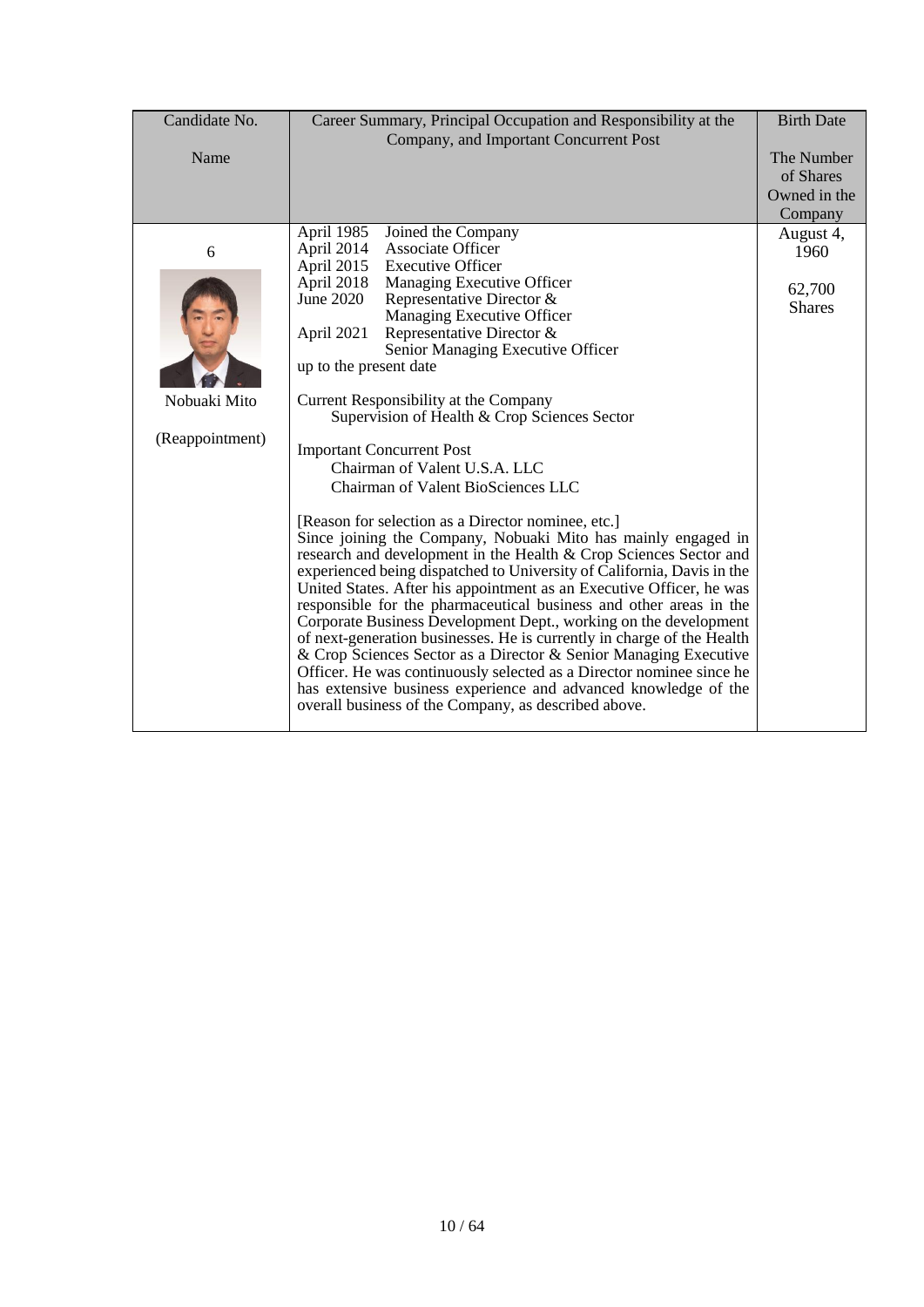| Candidate No.   | Career Summary, Principal Occupation and Responsibility at the                                               | <b>Birth Date</b>         |
|-----------------|--------------------------------------------------------------------------------------------------------------|---------------------------|
|                 | Company, and Important Concurrent Post                                                                       |                           |
| Name            |                                                                                                              | The Number                |
|                 |                                                                                                              | of Shares<br>Owned in the |
|                 |                                                                                                              | Company                   |
|                 | April 1982<br>Joined the Company                                                                             | August 5,                 |
| $\tau$          | April 2009<br><b>Executive Officer</b>                                                                       | 1956                      |
|                 | April 2011<br>Managing Executive Officer                                                                     |                           |
|                 | April 2016<br>Senior Managing Executive Officer                                                              | 136,500                   |
|                 | June 2016<br>Representative Director &                                                                       | <b>Shares</b>             |
|                 | Senior Managing Executive Officer                                                                            |                           |
|                 | June 2018<br>Director & Senior Managing Executive Officer                                                    |                           |
|                 | April 2019<br>Director & Executive Vice President                                                            |                           |
|                 | up to the present date                                                                                       |                           |
| Hiroshi Ueda    |                                                                                                              |                           |
|                 | Current Responsibility at the Company                                                                        |                           |
| (Reappointment) | Supervision of Research Planning and Coordination, Digital                                                   |                           |
|                 | and Data Science Innovation, Process & Production Technology                                                 |                           |
|                 | & Safety Planning, Production & Safety Fundamental<br>Technology Center, Engineering, Intellectual Property, |                           |
|                 | Responsible Care, Industrial Technology & Research                                                           |                           |
|                 | Laboratory, Environmental Health Science Laboratory,                                                         |                           |
|                 | Advanced Materials Development Laboratory, Bioscience                                                        |                           |
|                 | <b>Research Laboratory</b>                                                                                   |                           |
|                 |                                                                                                              |                           |
|                 | [Reason for selection as a Director nominee, etc.]                                                           |                           |
|                 | Since joining the Company, Hiroshi Ueda has mainly engaged in                                                |                           |
|                 | manufacturing and industrial research. In addition to them, he was                                           |                           |
|                 | responsible for business development, business planning, and                                                 |                           |
|                 | safety/environment/hygiene-related operations at each plant after his                                        |                           |
|                 | appointment as an Executive Officer. He was in charge of the Energy                                          |                           |
|                 | & Functional Materials Sector as a Director & Senior Managing                                                |                           |
|                 | Executive Officer since 2016 and is currently in charge of Research                                          |                           |
|                 | Planning and Coordination, Digital and Data Science Innovation,                                              |                           |
|                 | Process & Production Technology & Safety Planning, Engineering,                                              |                           |
|                 | Responsible Care, and corporate research facilities as a Director &                                          |                           |
|                 | Executive Vice President. He was continuously selected as a Director                                         |                           |
|                 | nominee since he has extensive business experience and advanced                                              |                           |
|                 | knowledge of the overall business of the Company, as described                                               |                           |
|                 | above.                                                                                                       |                           |
|                 |                                                                                                              |                           |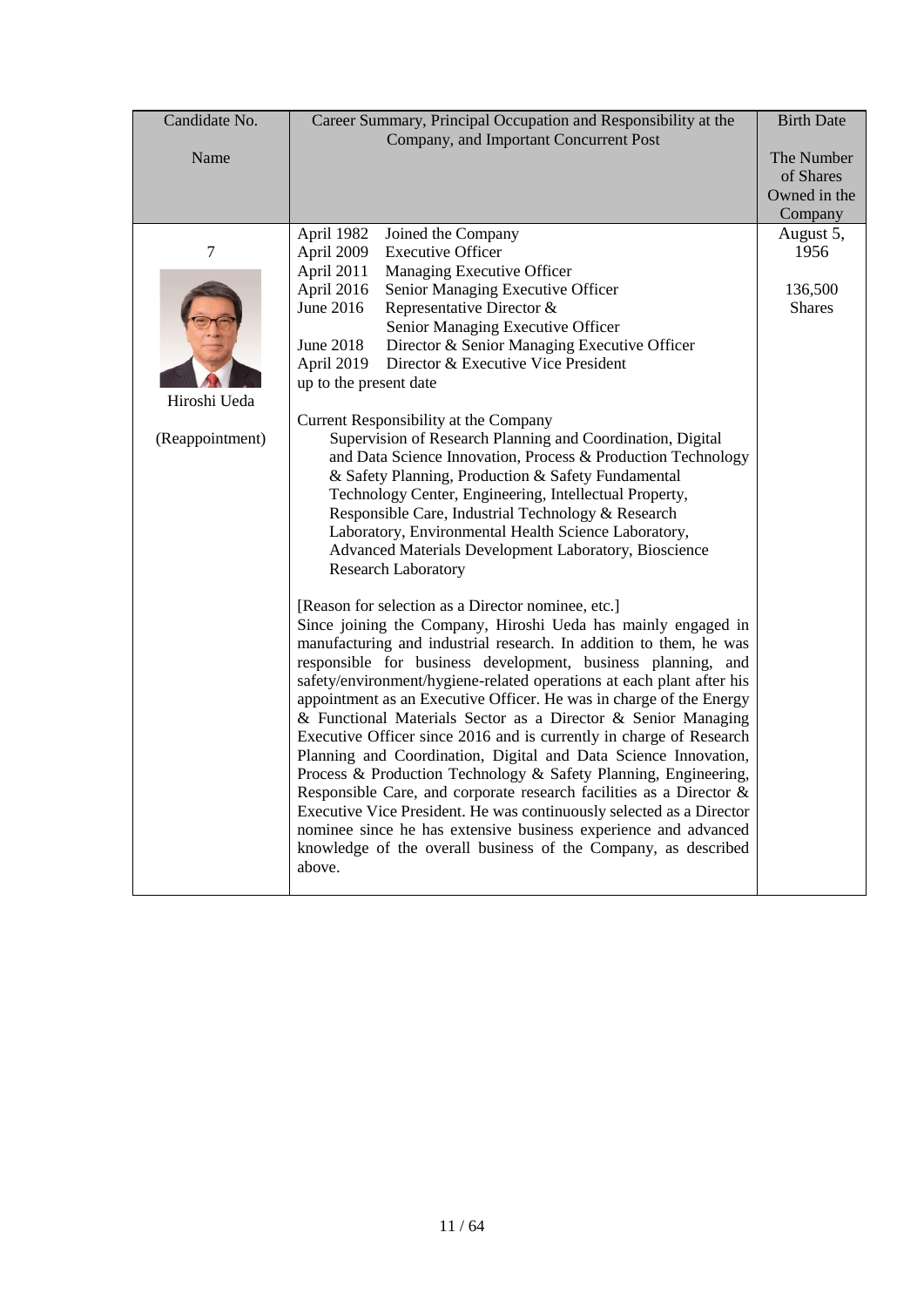| Candidate No.   | Career Summary, Principal Occupation and Responsibility at the          | <b>Birth Date</b> |
|-----------------|-------------------------------------------------------------------------|-------------------|
|                 | Company, and Important Concurrent Post                                  |                   |
| Name            |                                                                         | The Number        |
|                 |                                                                         | of Shares         |
|                 |                                                                         | Owned in the      |
|                 |                                                                         | Company           |
|                 | April 1981<br>Joined the Company                                        | March 5,          |
| 8               | <b>Executive Officer</b><br>April 2010                                  | 1958              |
|                 | April 2013<br>Managing Executive Officer                                |                   |
|                 | April 2018<br>Senior Managing Executive Officer                         | 102,900           |
|                 | June 2018<br>Director & Senior Managing Executive Officer               | <b>Shares</b>     |
|                 | April 2022<br>Director & Executive Vice President                       |                   |
|                 | up to the present date                                                  |                   |
|                 |                                                                         |                   |
|                 | Current Responsibility at the Company                                   |                   |
| Hiroshi Niinuma | Supervision of General Affairs, External Relations, Legal,              |                   |
|                 | <b>Human Resources</b>                                                  |                   |
| (Reappointment) |                                                                         |                   |
|                 | [Reason for selection as a Director nominee, etc.]                      |                   |
|                 | Since joining the Company, Hiroshi Niinuma has mainly engaged in        |                   |
|                 | the operations such as general affairs and human resources. In addition |                   |
|                 | to them, he was responsible for a wide range of administrative          |                   |
|                 | departments such as Legal, CSR, Internal Control and Audit,             |                   |
|                 | Corporate Communications, Procurement and Logistics, and worked         |                   |
|                 | on ensuring compliance, developing and improving a corporate            |                   |
|                 | governance structure after his appointment as an Executive Officer.     |                   |
|                 | He is currently in charge of General Affairs, External Relations,       |                   |
|                 | Legal, and Human Resources as a Director & Executive Vice               |                   |
|                 | President. He was continuously selected as a Director nominee since     |                   |
|                 | he has extensive business experience and advanced knowledge of the      |                   |
|                 | overall business of the Company, as described above.                    |                   |
|                 |                                                                         |                   |
|                 |                                                                         |                   |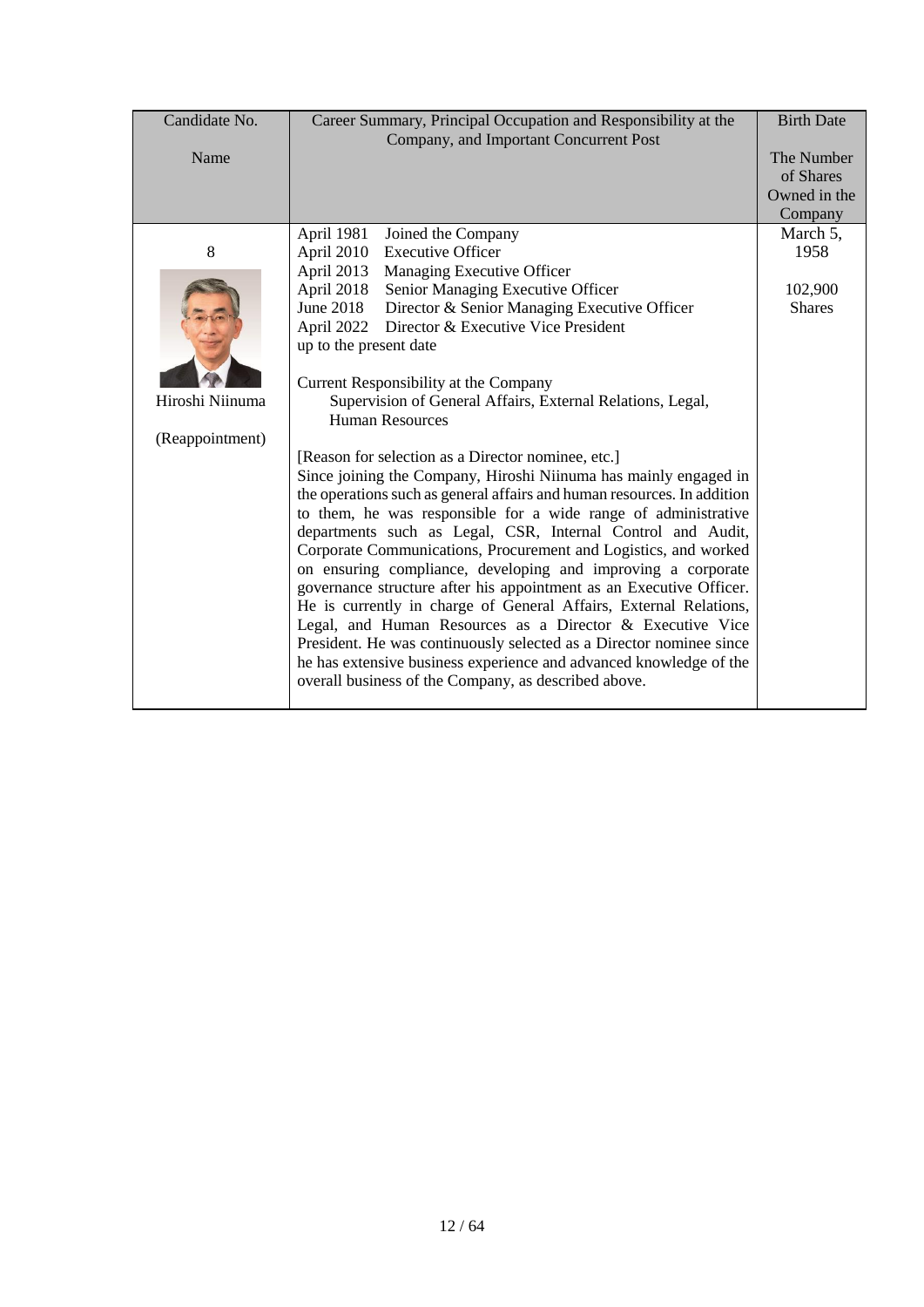| Candidate No.                        |                                  | Career Summary, Principal Occupation and Responsibility at the                                                                  | <b>Birth Date</b> |
|--------------------------------------|----------------------------------|---------------------------------------------------------------------------------------------------------------------------------|-------------------|
|                                      |                                  | Company, and Important Concurrent Post                                                                                          |                   |
| Name                                 |                                  |                                                                                                                                 | The Number        |
|                                      |                                  |                                                                                                                                 | of Shares         |
|                                      |                                  |                                                                                                                                 | Owned in the      |
|                                      |                                  |                                                                                                                                 | Company           |
|                                      | April 1971                       | Sumitomo<br>Joined<br>Metal<br>Industries,<br>Ltd.                                                                              | July 13, 1945     |
| 9                                    |                                  | (Currently NIPPON STEEL CORPORATION)                                                                                            |                   |
|                                      | <b>June 1998</b>                 | Director of Sumitomo Metal Industries, Ltd.                                                                                     | 0 Shares          |
|                                      | <b>June 1999</b>                 | Managing Executive Officer of Sumitomo Metal                                                                                    |                   |
|                                      |                                  | Industries, Ltd.                                                                                                                |                   |
|                                      | April 2003                       | Senior Managing Executive Officer of Sumitomo                                                                                   |                   |
|                                      |                                  | Metal Industries, Ltd.                                                                                                          |                   |
|                                      | June 2003                        | Director & Senior Managing Executive Officer of                                                                                 |                   |
|                                      |                                  | Sumitomo Metal Industries, Ltd.                                                                                                 |                   |
| Hiroshi Tomono                       | April 2005                       | Representative Director & Vice President of                                                                                     |                   |
|                                      | June 2005                        | Sumitomo Metal Industries, Ltd.                                                                                                 |                   |
| (Reappointment,<br>Outside Director, |                                  | Representative Director & President of Sumitomo<br>Metal Industries, Ltd.                                                       |                   |
| Independent Officer)                 | October 2012                     | Representative Director & President & COO of                                                                                    |                   |
|                                      |                                  | Nippon Steel & Sumitomo Metal Corporation                                                                                       |                   |
|                                      |                                  | (Currently NIPPON STEEL CORPORATION)                                                                                            |                   |
|                                      | April 2014                       | Representative Director & Vice Chairman of                                                                                      |                   |
|                                      |                                  | Nippon Steel & Sumitomo Metal Corporation                                                                                       |                   |
|                                      | April 2015                       | Director & Adviser of Nippon Steel & Sumitomo                                                                                   |                   |
|                                      |                                  | <b>Metal Corporation</b>                                                                                                        |                   |
|                                      | June 2015                        | Adviser of Nippon Steel & Sumitomo Metal                                                                                        |                   |
|                                      |                                  | Corporation                                                                                                                     |                   |
|                                      | June 2015                        | Outside Director of the Company                                                                                                 |                   |
|                                      | up to the present date           |                                                                                                                                 |                   |
|                                      | June 2020                        | Senior<br>Adviser<br><b>NIPPON</b><br><b>STEEL</b><br>of                                                                        |                   |
|                                      |                                  | <b>CORPORATION</b>                                                                                                              |                   |
|                                      | up to the present date           |                                                                                                                                 |                   |
|                                      |                                  |                                                                                                                                 |                   |
|                                      | <b>Important Concurrent Post</b> |                                                                                                                                 |                   |
|                                      |                                  | Outside Director of Japan Nuclear Fuel Limited                                                                                  |                   |
|                                      |                                  | Outside Director of The Kansai Electric Power Company,                                                                          |                   |
|                                      | Incorporated                     |                                                                                                                                 |                   |
|                                      |                                  |                                                                                                                                 |                   |
|                                      |                                  | [Reason for selection as an Outside Director nominee and outline of                                                             |                   |
|                                      | expected roles]                  |                                                                                                                                 |                   |
|                                      |                                  | Hiroshi Tomono can be expected to make decisions on important                                                                   |                   |
|                                      |                                  | management matters at the Board of Directors of the Company,<br>appropriately oversee business execution, provide well-balanced |                   |
|                                      |                                  | advice based on an extensive view on overall management, make                                                                   |                   |
|                                      |                                  | recommendations based on his expertise in research, technology,                                                                 |                   |
|                                      |                                  | manufacturing and other areas, and support appropriate risk-taking,                                                             |                   |
|                                      |                                  | by making use of his abundant experience and extensive knowledge                                                                |                   |
|                                      |                                  | as a management executive of a business corporation. Accordingly,                                                               |                   |
|                                      |                                  | he was continuously selected as an Outside Director nominee.                                                                    |                   |
|                                      |                                  |                                                                                                                                 |                   |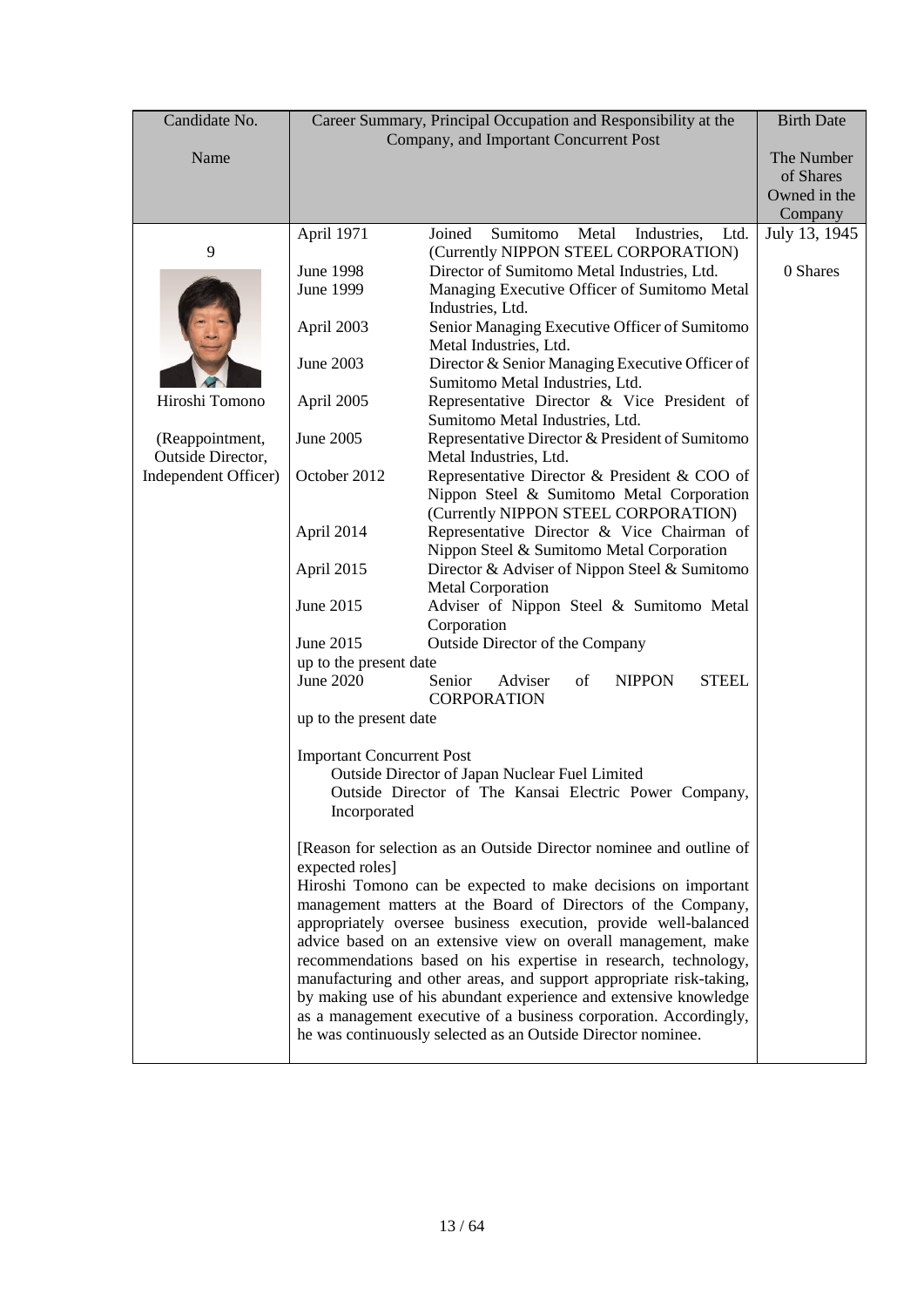| Candidate No.        |                                  | Career Summary, Principal Occupation and Responsibility at the                  | <b>Birth Date</b> |
|----------------------|----------------------------------|---------------------------------------------------------------------------------|-------------------|
|                      |                                  | Company, and Important Concurrent Post                                          |                   |
| Name                 |                                  |                                                                                 | The Number        |
|                      |                                  |                                                                                 | of Shares         |
|                      |                                  |                                                                                 | Owned in the      |
|                      |                                  |                                                                                 | Company           |
|                      | December 1993                    | Professor, Faculty of Economics, The University                                 | December          |
| 10                   |                                  | of Tokyo                                                                        | 19, 1951          |
|                      | April 1996                       | Professor, Graduate School of Economics, The                                    |                   |
|                      |                                  | University of Tokyo                                                             | 0 Shares          |
|                      | October 2007                     | Dean, Graduate School of Economics, Faculty of                                  |                   |
|                      |                                  | Economics, The University of Tokyo                                              |                   |
|                      | April 2016                       | Professor, Faculty of International<br>Social<br>Sciences, Gakushuin University |                   |
|                      | <b>June 2018</b>                 | Outside Director of the Company                                                 |                   |
| Motoshige Itoh       | up to the present date           |                                                                                 |                   |
|                      |                                  |                                                                                 |                   |
| (Reappointment,      | <b>Important Concurrent Post</b> |                                                                                 |                   |
| Outside Director,    |                                  | Outside Director of East Japan Railway Company                                  |                   |
| Independent Officer) |                                  | Outside Director of THE SHIZUOKA BANK, LTD.                                     |                   |
|                      |                                  | Outside Director of JX Nippon Mining & Metals Corporation                       |                   |
|                      |                                  | Outside Corporate Auditor of Hagoromo Foods Corporation                         |                   |
|                      |                                  |                                                                                 |                   |
|                      |                                  | [Reason for selection as an Outside Director nominee and outline of             |                   |
|                      | expected roles]                  |                                                                                 |                   |
|                      |                                  | Motoshige Itoh can be expected to make decisions on important                   |                   |
|                      |                                  | management matters at the Board of Directors of the Company,                    |                   |
|                      |                                  | appropriately oversee business execution, and provide advice and                |                   |
|                      |                                  | recommendations based on his advanced expertise, by making use of               |                   |
|                      |                                  | his expert knowledge of economics, etc. through his long experience             |                   |
|                      |                                  | as a university professor and his wealth of experience and extensive            |                   |
|                      |                                  | knowledge of economic, social and other issues from his track record            |                   |
|                      |                                  | as a member of various government deliberative committees.                      |                   |
|                      |                                  | Accordingly, he was continuously selected as an Outside Director                |                   |
|                      |                                  | nominee. Although Motoshige Itoh only has experience with                       |                   |
|                      |                                  | enterprise management as an outside director or auditor, the Company            |                   |
|                      |                                  | has determined that he is capable of appropriately performing the               |                   |
|                      |                                  | duties of an Outside Director of the Company, due to the reasons                |                   |
|                      | mentioned above.                 |                                                                                 |                   |
|                      |                                  |                                                                                 |                   |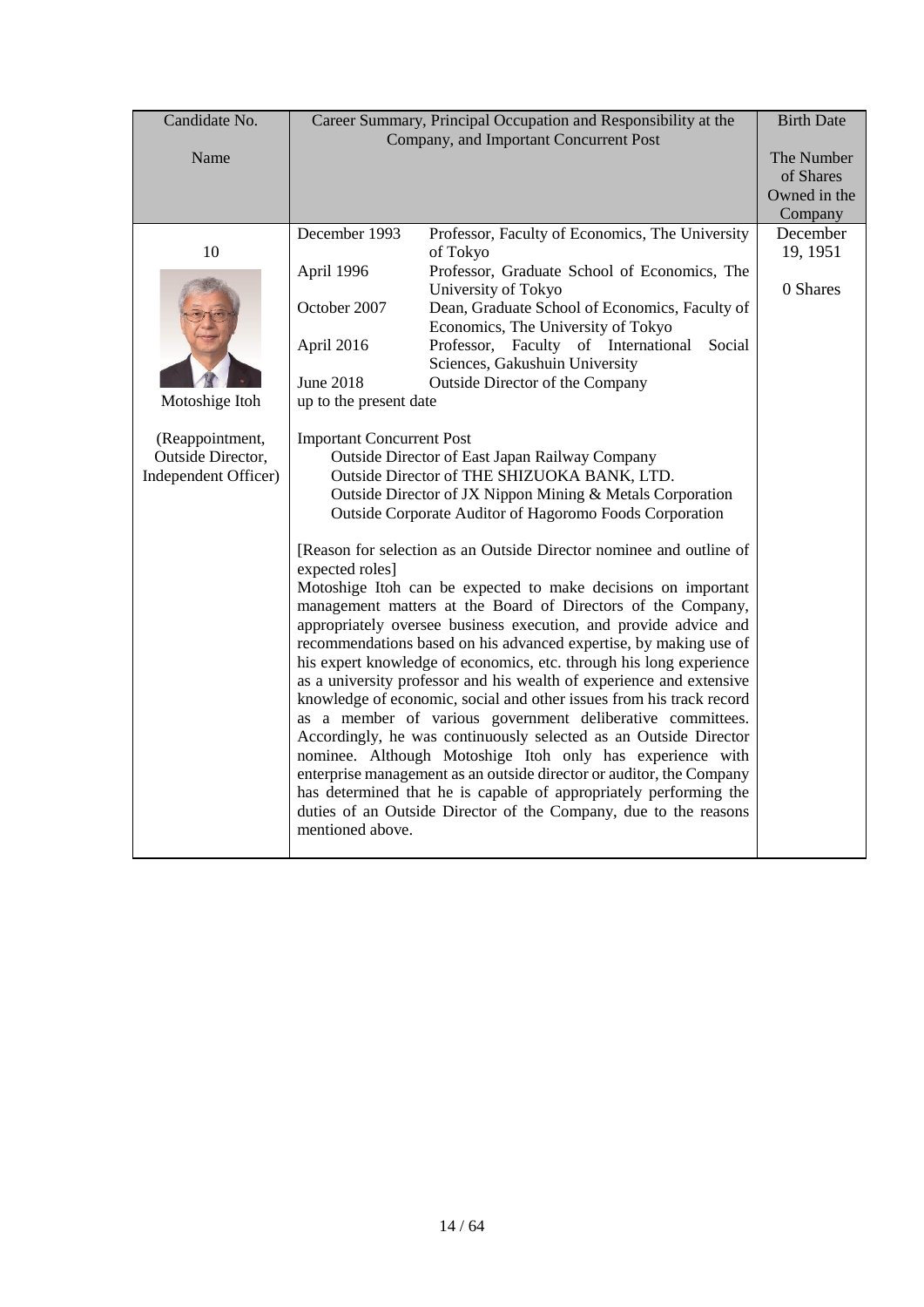| Candidate No.        | Career Summary, Principal Occupation and Responsibility at the        | <b>Birth Date</b>                                                                                                                   |                           |
|----------------------|-----------------------------------------------------------------------|-------------------------------------------------------------------------------------------------------------------------------------|---------------------------|
|                      | Company, and Important Concurrent Post                                |                                                                                                                                     |                           |
| Name                 |                                                                       |                                                                                                                                     | The Number                |
|                      |                                                                       |                                                                                                                                     | of Shares<br>Owned in the |
|                      |                                                                       |                                                                                                                                     | Company                   |
|                      | April 1978                                                            | Joined Ministry of Labour (Currently Ministry of                                                                                    | December                  |
| 11                   |                                                                       | Health Labour and Welfare)                                                                                                          | 28, 1955                  |
|                      | October 2005                                                          | Counsellor for Policy Evaluation, Minister's                                                                                        |                           |
|                      |                                                                       | Secretariat of Ministry of Health Labour and                                                                                        | 0 Shares                  |
|                      |                                                                       | Welfare                                                                                                                             |                           |
|                      | September 2006                                                        | Deputy Director-General, Equal Employment,                                                                                          |                           |
|                      |                                                                       | Children and Families Bureau of Ministry of                                                                                         |                           |
|                      |                                                                       | Health Labour and Welfare                                                                                                           |                           |
| Atsuko Muraki        | <b>July 2008</b>                                                      | Director-General, Equal Employment, Children                                                                                        |                           |
|                      |                                                                       | and Families Bureau of Ministry of Health<br>Labour and Welfare                                                                     |                           |
| (Reappointment,      | September 2010                                                        | Director-General for Policies on Cohesive                                                                                           |                           |
| Outside Director,    |                                                                       | Society of Cabinet Office                                                                                                           |                           |
| Independent Officer) | September 2012                                                        | Director-General, Social Welfare and War                                                                                            |                           |
|                      |                                                                       | Victims' Relief Bureau of Ministry of Health                                                                                        |                           |
|                      |                                                                       | Labour and Welfare                                                                                                                  |                           |
|                      | <b>July 2013</b>                                                      | Vice Minister of Health Labour and Welfare of                                                                                       |                           |
|                      |                                                                       | Ministry of Health Labour and Welfare                                                                                               |                           |
|                      | October 2015                                                          | Retired from Ministry of Health Labour and<br>Welfare                                                                               |                           |
|                      | <b>June 2018</b>                                                      | Outside Director of the Company                                                                                                     |                           |
|                      | up to the present date                                                |                                                                                                                                     |                           |
|                      | <b>Important Concurrent Post</b>                                      |                                                                                                                                     |                           |
|                      |                                                                       | Outside Member of the Board of ITOCHU Corporation                                                                                   |                           |
|                      |                                                                       |                                                                                                                                     |                           |
|                      | expected roles]                                                       | [Reason for selection as an Outside Director nominee and outline of                                                                 |                           |
|                      |                                                                       | Atsuko Muraki can be expected to make decisions on important                                                                        |                           |
|                      |                                                                       | management matters at the Board of Directors of the Company,                                                                        |                           |
|                      | appropriately oversee business execution, and provide advice and      |                                                                                                                                     |                           |
|                      |                                                                       | recommendations based on her advanced expertise, by making use of                                                                   |                           |
|                      | her wealth of experience and extensive knowledge in legal, social and |                                                                                                                                     |                           |
|                      |                                                                       | other issues deriving from her employment over many years at                                                                        |                           |
|                      |                                                                       | administrative bodies as a civil servant as well as her expertise                                                                   |                           |
|                      |                                                                       | especially in human resources. Accordingly, she was continuously<br>selected as an Outside Director nominee. Although Atsuko Muraki |                           |
|                      |                                                                       | only has experience with enterprise management as an outside director                                                               |                           |
|                      |                                                                       | or auditor, the Company has determined that she is capable of                                                                       |                           |
|                      |                                                                       | appropriately performing the duties of an Outside Director of the                                                                   |                           |
|                      |                                                                       | Company, due to the reasons mentioned above.                                                                                        |                           |
|                      |                                                                       |                                                                                                                                     |                           |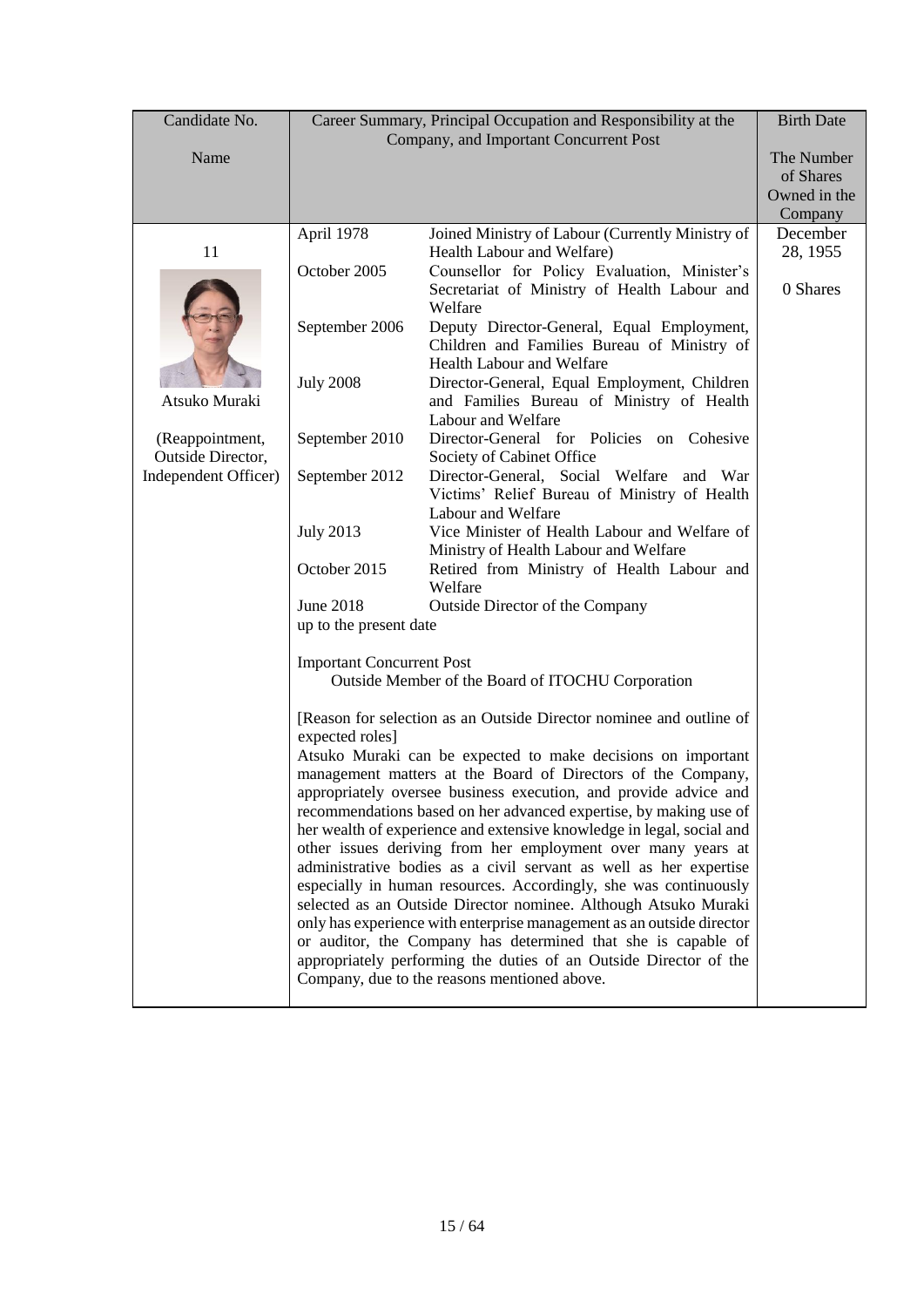| Candidate No.        | Career Summary, Principal Occupation and Responsibility at the | <b>Birth Date</b>                                                       |                         |
|----------------------|----------------------------------------------------------------|-------------------------------------------------------------------------|-------------------------|
|                      | Company, and Important Concurrent Post                         |                                                                         |                         |
| Name                 |                                                                |                                                                         | The Number<br>of Shares |
|                      |                                                                |                                                                         | Owned in the            |
|                      |                                                                |                                                                         | Company                 |
|                      | April 1978                                                     | Joined Sumitomo Forestry Co., Ltd.                                      | November                |
| 12                   | June 2007                                                      | Executive Officer & General Manager of                                  | 12, 1954                |
|                      |                                                                | Corporate Planning Department of Sumitomo                               |                         |
|                      |                                                                | Forestry Co., Ltd.                                                      | 0 Shares                |
|                      | <b>June 2008</b>                                               | Director, Managing Executive<br>Officer of                              |                         |
|                      |                                                                | Sumitomo Forestry Co., Ltd.                                             |                         |
|                      | April 2010                                                     | Representative Director, President of Sumitomo                          |                         |
|                      |                                                                | Forestry Co., Ltd.                                                      |                         |
|                      | April 2020                                                     | Representative Director, Chairman of the Board                          |                         |
| Akira Ichikawa       |                                                                | of Sumitomo Forestry Co., Ltd.                                          |                         |
|                      | up to the present date                                         |                                                                         |                         |
| (New appointment,    | <b>Important Concurrent Post</b>                               |                                                                         |                         |
| Outside Director,    |                                                                | Representative Director, Chairman of the Board of Sumitomo              |                         |
| Independent Officer) | Forestry Co., Ltd.                                             |                                                                         |                         |
|                      |                                                                | Outside Director of Konica Minolta, Inc.                                |                         |
|                      |                                                                |                                                                         |                         |
|                      |                                                                | [Reason for selection as an Outside Director nominee and outline of     |                         |
|                      | expected roles]                                                |                                                                         |                         |
|                      |                                                                | Akira Ichikawa can be expected to make decisions on important           |                         |
|                      |                                                                | management matters at the Board of Directors of the Company,            |                         |
|                      |                                                                | appropriately oversee business execution, provide well-balanced         |                         |
|                      |                                                                | advice based on an extensive view on overall management, make           |                         |
|                      |                                                                | recommendations based on his expertise in global operations,            |                         |
|                      |                                                                | sustainability and other areas, and support appropriate risk-taking, by |                         |
|                      |                                                                | making use of his abundant experience and extensive knowledge as a      |                         |
|                      |                                                                | management executive of a business corporation. Accordingly, he was     |                         |
|                      |                                                                | newly selected as an Outside Director nominee.                          |                         |
|                      |                                                                |                                                                         |                         |

### NOTES: 1 None of the above candidates has any conflicts of interest with the Company. 2 Mr. Hiroshi Tomono, Mr. Motoshige Itoh, Ms. Atsuko Muraki, and Mr. Akira Ichikawa are the candidates for Outside Directors.

- 3 Mr. Hiroshi Tomono, Mr. Motoshige Itoh, and Ms. Atsuko Muraki are currently Outside Directors of the Company. Mr. Hiroshi Tomono's term of office will be seven years, Mr. Motoshige Itoh's term of office will be four years, and Ms. Atsuko Muraki's term of office will be four years at the close of this Meeting.
- 4 Pursuant to the regulations of the Tokyo Stock Exchange, Inc., the Company has designated Mr. Hiroshi Tomono, Mr. Motoshige Itoh, and Ms. Atsuko Muraki as Independent Directors and Mr. Akira Ichikawa as a candidate for Independent Director, who have no risk of having conflicts of interest with ordinary shareholders.
- 5 Mr. Akira Ichikawa's role as Chairman of the Board at Sumitomo Forestry Co., Ltd. is mainly to oversee management. He has no area of responsibility, and his involvement in day-to-day business execution decisions is limited. The business relationship between Sumitomo Forestry Co., Ltd. and the Company represents less than 0.1% of consolidated sales for both companies, and Sumitomo Forestry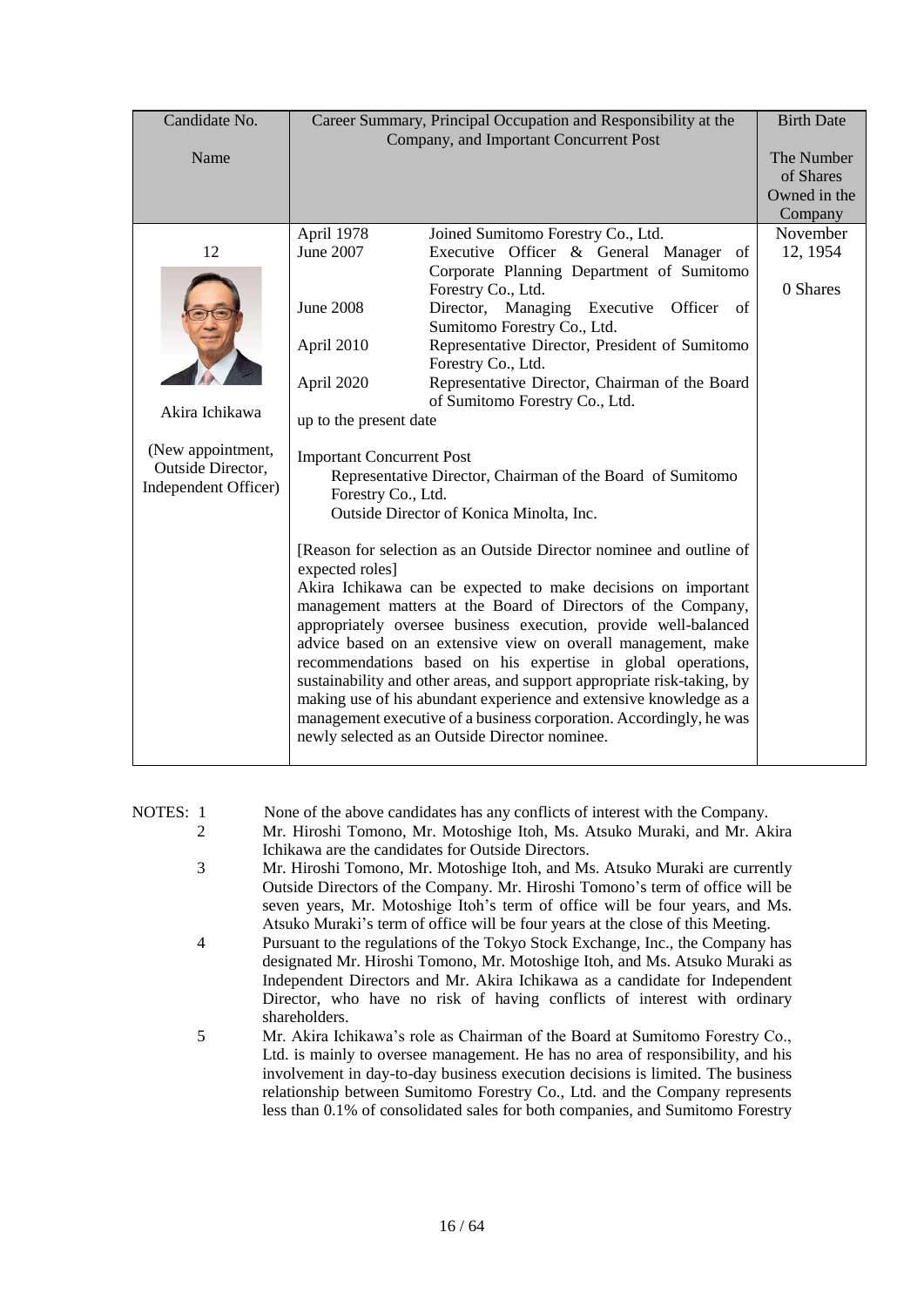Co., Ltd. is neither a major business partner nor a major shareholder.

- 6 The Company executed limitation of liability contracts with Mr. Hiroshi Tomono, Mr. Motoshige Itoh, and Ms. Atsuko Muraki that limit their liabilities for damages to the Company pursuant to Article 423(1) of the Companies Act, up to the total of the amounts listed in the items of Article 425(1) of the Companies Act (the "Limitation of Liability Contracts"). When they are reappointed to Outside Directors of the Company, the Company will continue the Limitation of Liability Contracts. In addition, if Mr. Akira Ichikawa is appointed to Outside Director of the Company, the Company will execute a contract with him with the same content as the Limitation of Liability Contracts.
- 7 The Company entered into a directors and officers liability insurance contract with an insurance company, as stipulated in Article 430-3(1) of the Companies Act., to cover damages and dispute costs such as litigation costs, lawyer fees, and arbitration/settlement costs (including those arising in connection with lost shareholder derivative suits and claims for damages from the Company) that should be legally borne by the insured. If each candidate is elected as a Director, he or she will be covered by the insurance contract, and the Company plans to renew the insurance contract with the same content during his or her term of office.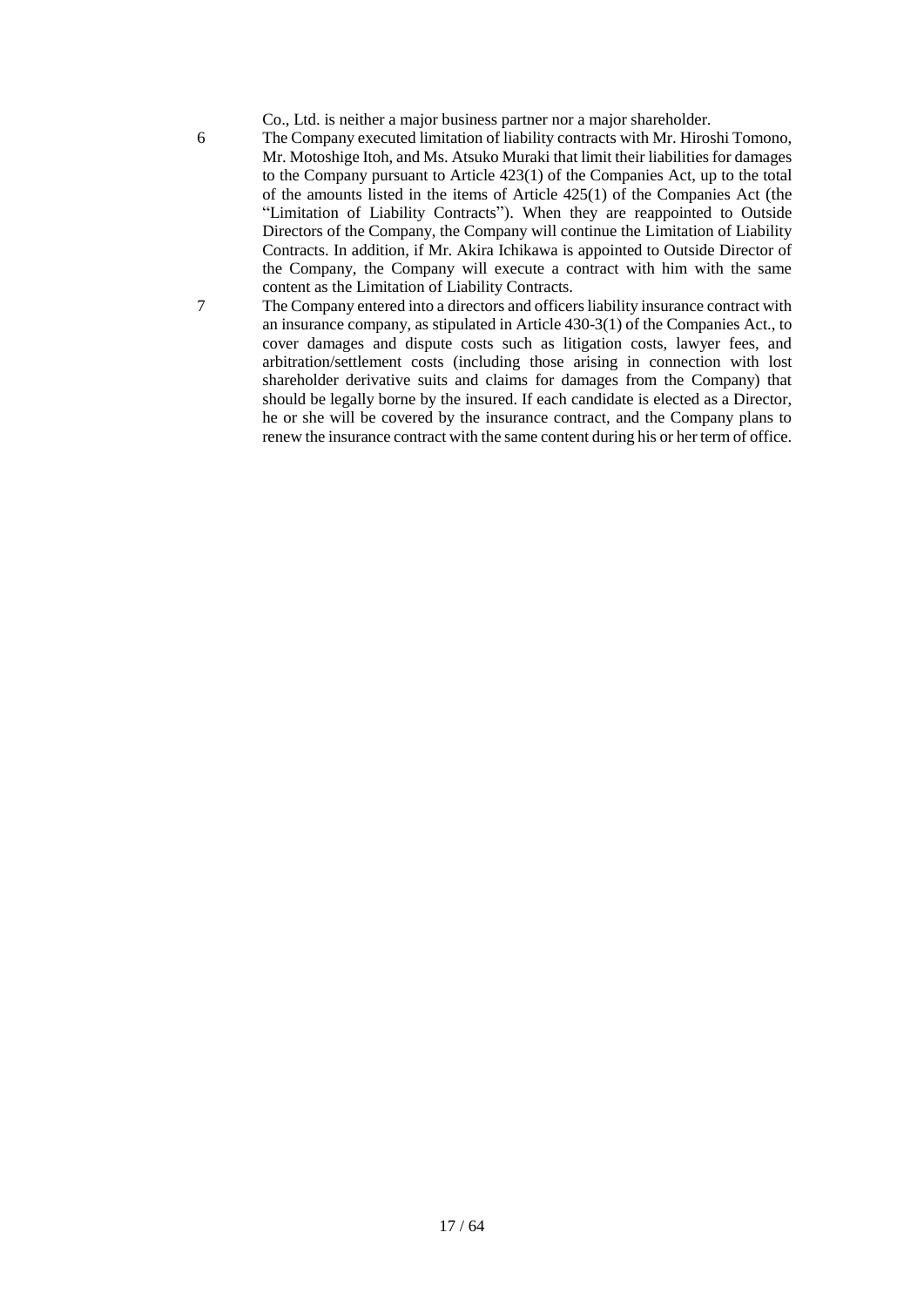# **No. 3. To elect one Corporate Auditor.**

The term of office of Corporate Auditor Michio Yoneda will expire at the close of this Meeting. Accordingly, the election of one Corporate Auditor is proposed.

The Board of Corporate Auditors has given its consent to this proposal.

The candidate for Corporate Auditor is as follows:

|                          |                                                                      | Career Summary, Principal Occupation and Responsibility at the      | <b>Birth Date</b> |  |
|--------------------------|----------------------------------------------------------------------|---------------------------------------------------------------------|-------------------|--|
| Name                     | Company, and Important Concurrent Post                               |                                                                     |                   |  |
|                          |                                                                      | The Number                                                          |                   |  |
|                          |                                                                      |                                                                     | of Shares         |  |
|                          |                                                                      |                                                                     | Owned in the      |  |
|                          |                                                                      |                                                                     | Company           |  |
|                          | April 1973                                                           | Joined Bank of Japan                                                | June 14,          |  |
|                          | May 1998                                                             | General Manager of Sapporo Branch of Bank of                        | 1949              |  |
|                          |                                                                      | Japan                                                               |                   |  |
|                          | April 2000                                                           | Resigned as General Manager of Sapporo<br>Branch of Bank of Japan   | 2,000 Shares      |  |
|                          | April 2000                                                           | <b>Executive Director of Osaka Securities</b>                       |                   |  |
|                          |                                                                      | Exchange (Currently Japan Exchange Group,                           |                   |  |
|                          |                                                                      | Inc.)                                                               |                   |  |
|                          | April 2001                                                           | <b>Executive Director of Osaka Securities</b>                       |                   |  |
|                          |                                                                      | Exchange Co., Ltd.                                                  |                   |  |
| Michio Yoneda            | October 2002                                                         | Senior Executive Director of Osaka Securities                       |                   |  |
|                          |                                                                      | Exchange Co., Ltd.                                                  |                   |  |
| (Reappointment,          | December 2003                                                        | President & CEO of Osaka Securities Exchange                        |                   |  |
| <b>Outside Corporate</b> | January 2013                                                         | Co., Ltd.<br>Director & Representative Executive Officer &          |                   |  |
| Auditor, Independent     |                                                                      | Group COO of Japan Exchange Group, Inc.                             |                   |  |
| Officer)                 |                                                                      | Director of Tokyo Stock Exchange, Inc.                              |                   |  |
|                          | June 2015                                                            | Resigned as Director & Representative                               |                   |  |
|                          |                                                                      | Executive Officer & Group COO of Japan                              |                   |  |
|                          |                                                                      | Exchange Group, Inc.                                                |                   |  |
|                          |                                                                      | Resigned as Director of Tokyo Stock Exchange,                       |                   |  |
|                          |                                                                      | Inc.                                                                |                   |  |
|                          | <b>June 2018</b>                                                     | Outside Corporate Auditor of the Company                            |                   |  |
|                          | up to the present date                                               |                                                                     |                   |  |
|                          | <b>Important Concurrent Post</b>                                     |                                                                     |                   |  |
|                          |                                                                      | Outside Director of Asahi Broadcasting Group Holdings               |                   |  |
|                          | Corporation                                                          |                                                                     |                   |  |
|                          |                                                                      | Outside Director of Toyo Tire Corporation                           |                   |  |
|                          |                                                                      |                                                                     |                   |  |
|                          | [Reason for selection as an Outside Corporate Auditor nominee, etc.] |                                                                     |                   |  |
|                          | Michio Yoneda was continuously selected as an Outside Corporate      |                                                                     |                   |  |
|                          |                                                                      | Auditor nominee to audit the Company in light of his wealth of      |                   |  |
|                          |                                                                      | experience and extensive knowledge of industry and social and other |                   |  |
|                          | management in Japan.                                                 | issues through his long career in financial and securities market   |                   |  |
|                          |                                                                      |                                                                     |                   |  |

NOTES: 1 The above candidate does not have any conflicts of interest with the Company.<br>2 Mr. Michio Yoneda is a candidate for Outside Corporate Auditor.

- 2 Mr. Michio Yoneda is a candidate for Outside Corporate Auditor.<br>3 Mr. Michio Yoneda is currently an Outside Corporate Auditor of
- Mr. Michio Yoneda is currently an Outside Corporate Auditor of the Company, and his term of office will be four years at the close of this Meeting.
- 4 Pursuant to the regulations of the Tokyo Stock Exchange, Inc., the Company has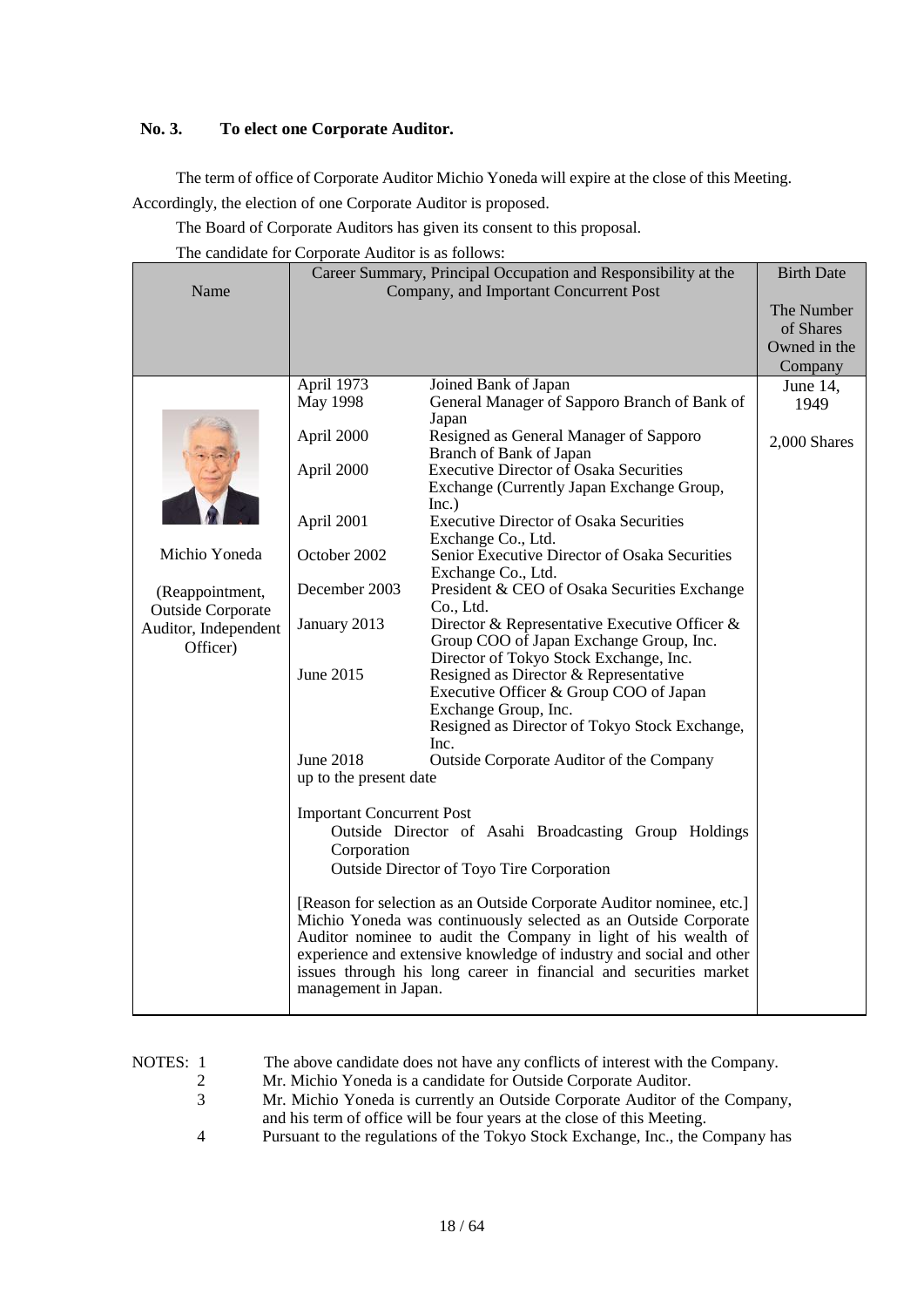designated Mr. Michio Yoneda as an Independent Corporate Auditor who has no risk of having conflicts of interest with ordinary shareholders.

- 5 The Company executed a limitation of liability contract with Mr. Michio Yoneda that limits his liabilities for damages to the Company pursuant to Article 423(1) of the Companies Act, up to the total of the amounts listed in the items of Article 425(1) of the Companies Act (the "Limitation of Liability Contract"). When he is reappointed to Outside Corporate Auditor of the Company, the Company will continue the Limitation of Liability Contract.
- 6 The Company entered into a directors and officers liability insurance contract with an insurance company, as stipulated in Article 430-3(1) of the Companies Act., to cover damages and dispute costs such as litigation costs, lawyer fees, and arbitration/settlement costs (including those arising in connection with lost shareholder derivative suits and claims for damages from the Company) that should be legally borne by the insured. If the candidate is elected as a Corporate Auditor, he will be covered by the insurance contract, and the Company plans to renew the insurance contract with the same content during his term of office.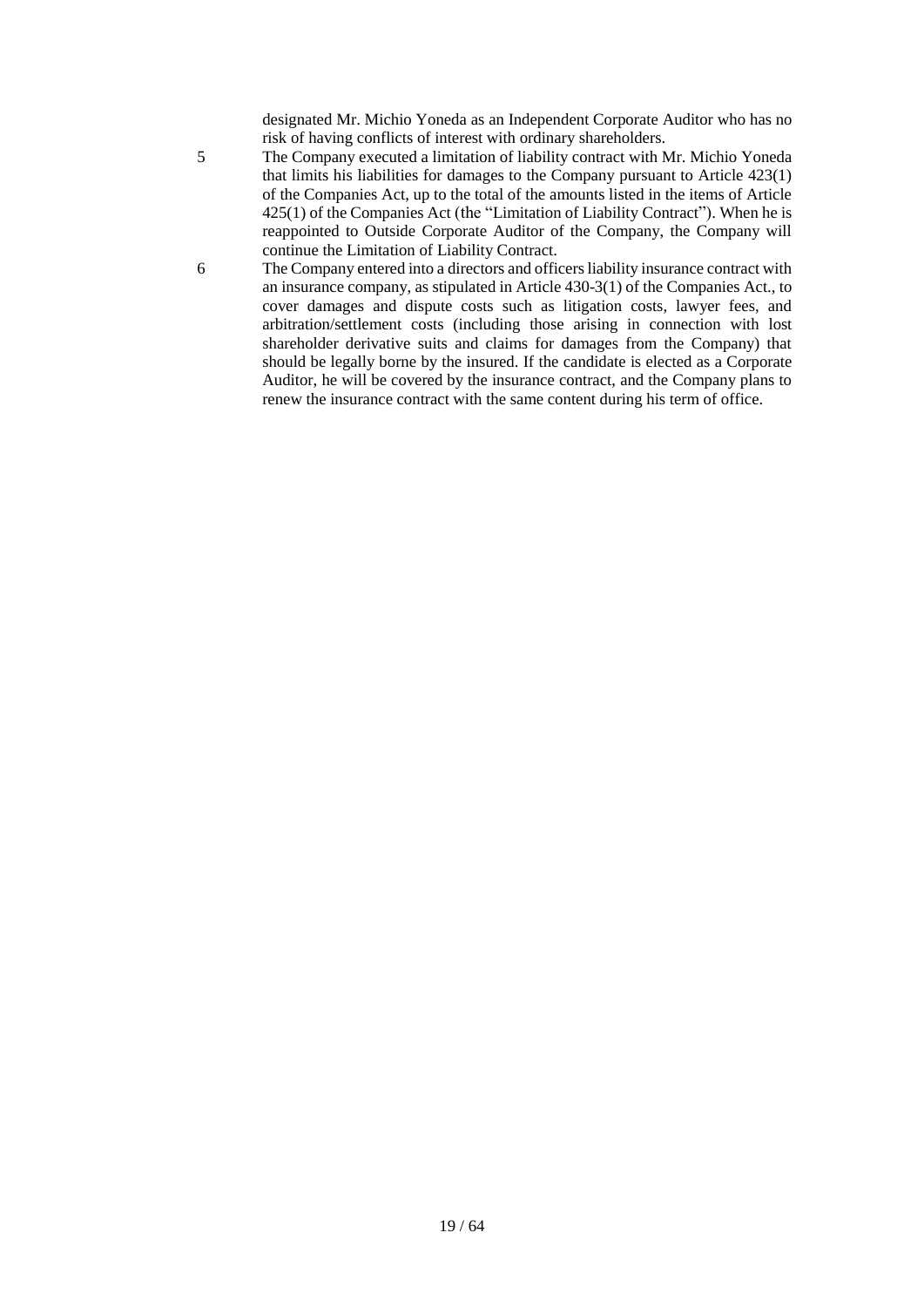# **No. 4. To determine remuneration for granting restricted stock to Directors (excluding Outside Directors).**

The amount of remuneration, etc. for Directors of the Company was approved as an amount not to exceed 1.0 billion yen per annum at the 125th Ordinary General Meeting of Shareholders held on June 23, 2006.

As part of revisions to the officer remuneration plan, the Company proposes to pay new remuneration for granting restricted stock to Directors of the Company (excluding Outside Directors; hereinafter "Eligible Directors"), separately from the above remuneration amount, in order to provide Eligible Directors with incentives to continually enhance the corporate value of the Company and promote further shared value with shareholders.

Under this proposal, the remuneration paid in order to grant restricted stock to Eligible Directors shall be monetary claims, and the total amount thereof shall be an amount not to exceed 400 million yen per annum, which is an amount considered appropriate in view of the above objective. In addition, the specific timing of payment and allocation to each Eligible Director shall be determined by the Board of Directors.

At present, there are twelve Directors (including four Outside Directors). If Proposal No. 2 "To elect twelve Directors" is approved and passed as originally proposed, there will be twelve Directors (including four Outside Directors).

In addition, Eligible Directors shall pay all monetary claims paid to them under this proposal as property contributed in kind, and shall receive shares of common stock of the Company through issuance or disposal, pursuant to a resolution of the Board of Directors of the Company, and the total number of shares of common stock of the Company to be issued or disposed of in this way shall not exceed 1,000,000 shares per annum (however, if, on or after the date this proposal is approved and passed, a stock split (including a gratis allotment of common stock of the Company ) or a reverse stock split is conducted in regard to the Company's common stock, or if other circumstances arise that necessitate an adjustment to the total number of shares of common stock of the Company to be issued or disposed of as restricted stock, the Company shall adjust the total number of shares within a reasonable range).

Furthermore, the amount of monetary claims to be paid per share shall be an amount determined by the Board of Directors within a range that will not be a particularly advantageous amount for the Eligible Director who will receive the common stock, based on the closing price of the Company's common stock on the Tokyo Stock Exchange on the business day before the date of each resolution by the Board of Directors (if there are no trades on that day, the closing price on the most recent preceding trading day). In addition, the issuance or disposal of common shares of the Company in this way and the payment of monetary claims as property contributed in kind in exchange for them are subject to the conclusion of a restricted stock allotment agreement (hereinafter the "Allotment Agreement") between the Company and Eligible Directors containing the following content. In addition, the upper limit of remuneration, the total number of shares of common stock of the Company to be issued or disposed of, and other conditions for granting restricted stock to Eligible Directors under this proposal have been determined taking into account the above objective, the Company's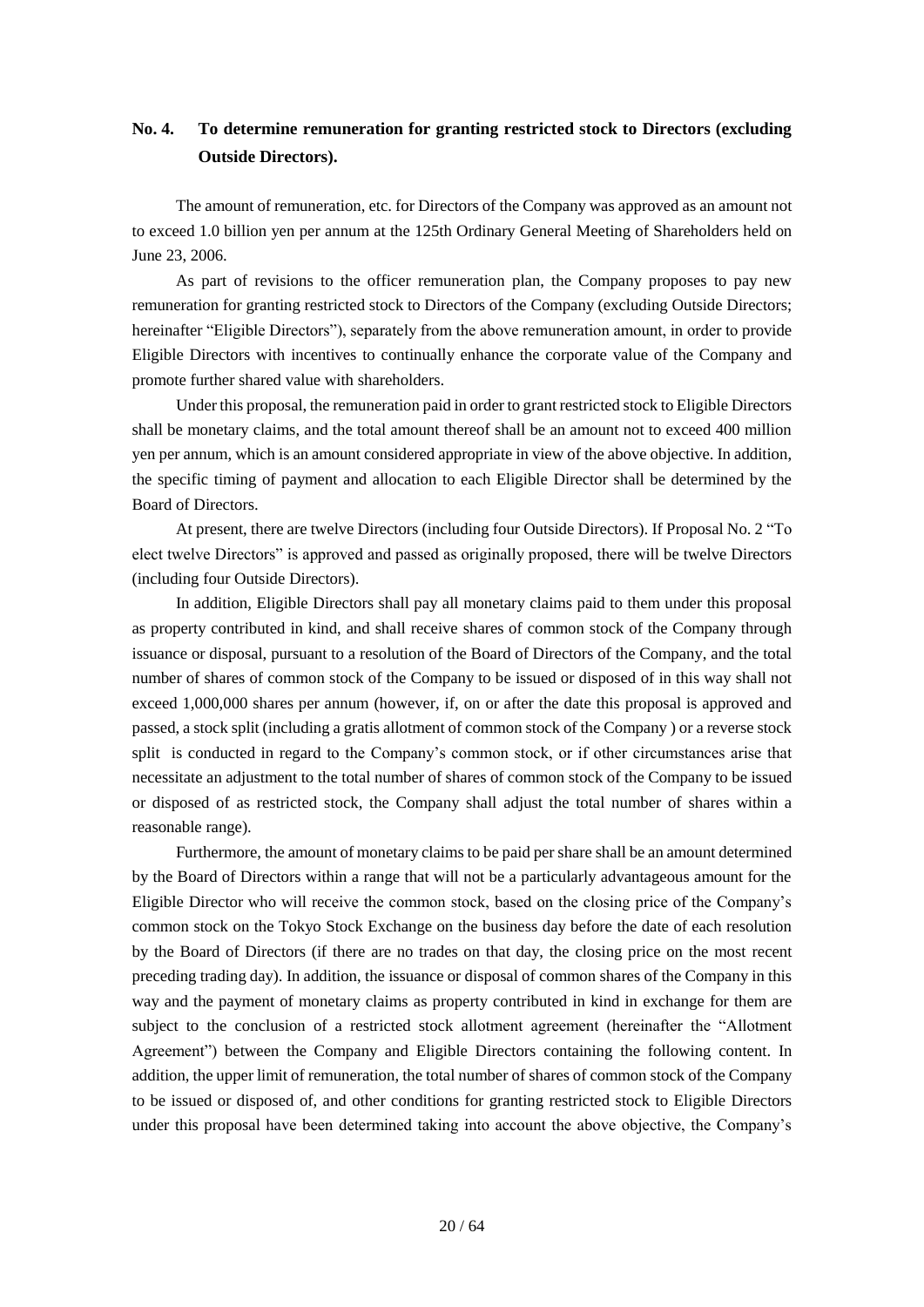business conditions, the policies and procedures for determining compensation of the Company's senior management and Directors (if this proposal is approved and passed, such policies will be amended as described in the below "Reference" section so that they will be consistent with the approved content), and other various circumstances, and are therefore considered reasonable.

### [Overview of the Allotment Agreement]

### (1) Transfer restriction period

Eligible Directors shall not be able to transfer, create security interests on, or otherwise dispose of (hereinafter "transfer restrictions") common stock of the Company received by allotment under the Allotment Agreement (hereinafter the "Allotted Shares"), for a period from the date of payment to the time immediately after retiring from the positions of Directors and Executive Officers not concurrently serving as Directors at the Company (hereafter the "transfer restriction period").

# (2) Treatment upon resignation

If an Eligible Director resigns from the position of Director and Executive Officer not concurrently serving as a Director at the Company prior to the end of a period predetermined by the Board of Directors of the Company (hereinafter the "service provision period"), the Company shall automatically acquire the Allotted Shares for the service provision period without consideration, excluding cases when the resignation is due to the end of his or her term, death, or other justifiable reason.

### (3) Removal of transfer restrictions and acquisition without consideration

On the condition that the Eligible Director continuously served as a Director or Executive Officer not concurrently serving as a Director at the Company during the service provision period, the Company shall remove transfer restrictions on all Allotted Shares when the transfer restriction period ends. However, (i) if the Eligible Director resigns from his or her position as a Director and Executive Officer not concurrently serving as a Director at the Company before the end of the service provision period owing to a justifiable reason, or (ii) if the Eligible Director resigns from his or her position as a Director and Executive Officer not concurrently serving as a Director at the Company after the end of the service provision period but before the end of the transfer restriction period for any reason other than justifiable cause, the Company may reasonably adjust the number of Allotted Shares from which to remove transfer restrictions and the timing of the removal of transfer restrictions, as necessary.

In addition, the Company shall automatically acquire without consideration any Allotted Shares whose transfer restrictions have not been removed immediately after the removal of transfer restrictions in accordance with the above provisions. Moreover, if the Board of Directors finds that the Eligible Director has fulfilled certain conditions defined in the Allotment Agreement, such as materially violating laws and regulations, internal rules, or the Allotment Agreement, the Company may acquire, without consideration, all or part of Allotted Shares including those whose transfer restrictions have been removed.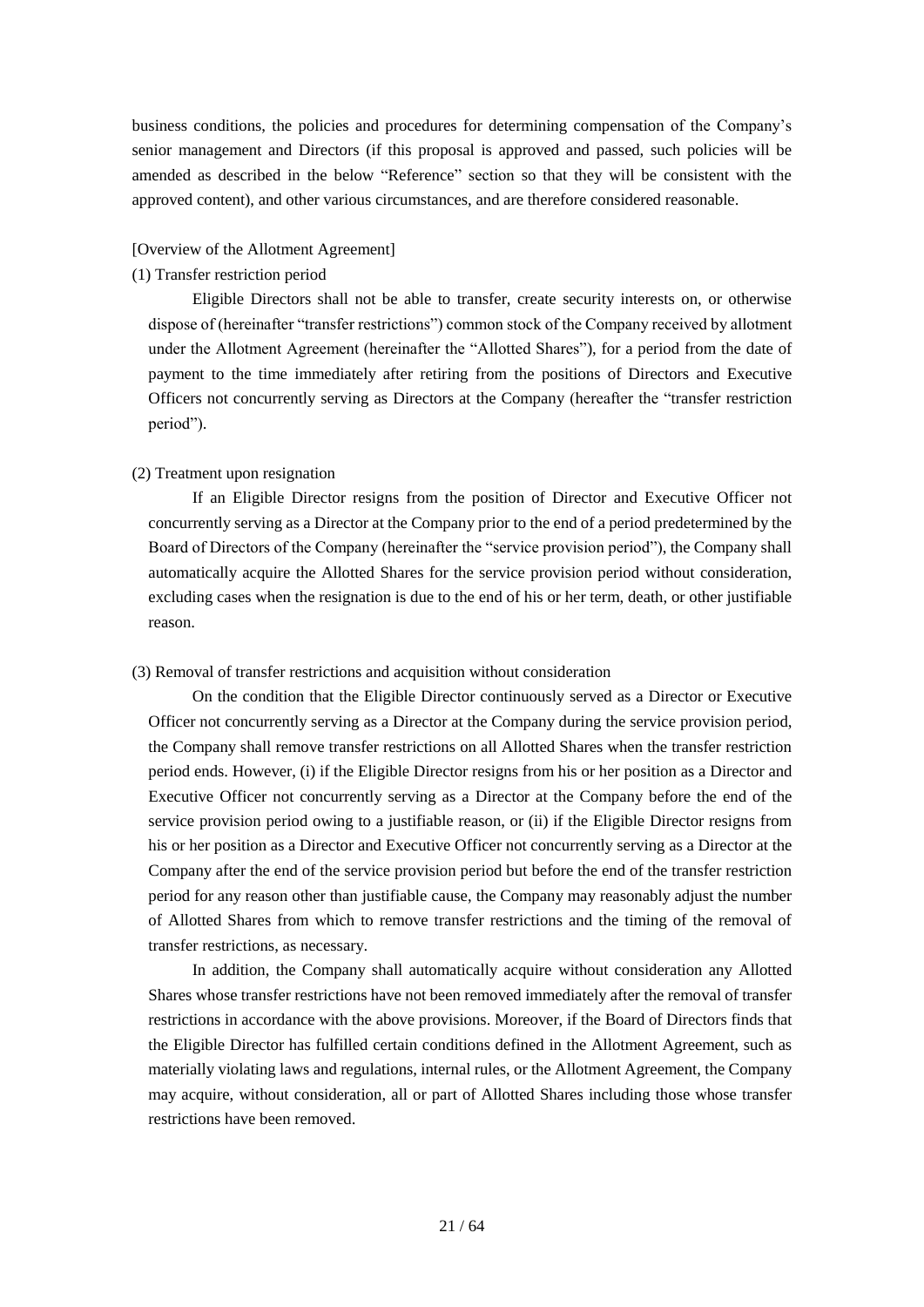(4) Treatment in case of organizational restructuring, etc.

The provisions of the above item (1) notwithstanding, if, during the transfer restriction period, a merger agreement where the Company will be the merged company, share exchange agreement or share transfer plan where the Company will become a wholly owned subsidiary, or other item related to organizational restructuring, etc. is approved at a general meeting of shareholders of the Company (however, this shall be the Board of Directors of the Company if the organizational restructuring, etc. does not require approval by the general meeting of shareholders of the Company), the Company shall, by a resolution of the Board of Directors of the Company, remove transfer restrictions ahead of the effective date of the organizational restructuring, etc. on a reasonably determined number of Allotted Shares, taking into consideration the period from the start date of the transfer restriction period to the approval date of the organizational restructuring, etc. In addition, in cases provided for above, the Company shall automatically acquire without consideration any Allotted Shares whose transfer restrictions have not been removed immediately after the removal of transfer restrictions.

(5) Other matters

Other matters related to the Allotment Agreement shall be determined by the Board of Directors of the Company.

#### **(Reference)**

# **Policies and procedures for determining compensation of senior management and Directors**

#### **1. Basic policy for remunerations of Directors, etc.**

- (1) The remuneration of senior management and Directors (excluding Outside Directors) shall consist of Basic Compensation as fixed compensation and Bonuses and Stock Compensation as variable compensation. In addition, the remuneration of Outside Directors shall consist of Basic Compensation and Bonuses.
- (2) Basic Compensation is designed according to roles and responsibilities as basic remuneration for the performance of duties so that the actions of senior management and Directors are not aimed at short-term or sub-optimal effects.
- (3) The amount of Bonuses shall largely reflect the Company's consolidated financial results for a fiscal year in order to heighten short-term incentive to achieve the annual target of the business plans.
- (4) Stock Compensation is designed to promote further value sharing with shareholders and serve as a medium- to long-term incentive for the continuous growth of the Company.
- (5) The remuneration shall be set at levels which are designed to be objectively competitive to attract and retain outstanding talent while comprehensively taking into consideration such factors as the scale and content of the Company's business and external evaluations of ESG and other non-financial factors. Based on surveys by a third-party organization and other materials, such levels shall be checked annually whether or not to be objectively appropriate.
- (6) When the consolidated performance target (core operating income) for the final fiscal year of the Corporate Business Plan (FY2022-2024) is achieved, the remuneration of Directors (excluding Outside Directors) shall be designed so that the ratio of fixed compensation to variable compensation is approximately 1 to 1 and the ratio of short-term incentives (Bonuses) to medium- to long-term incentives (Stock Compensation) in variable compensation is 7 to 3.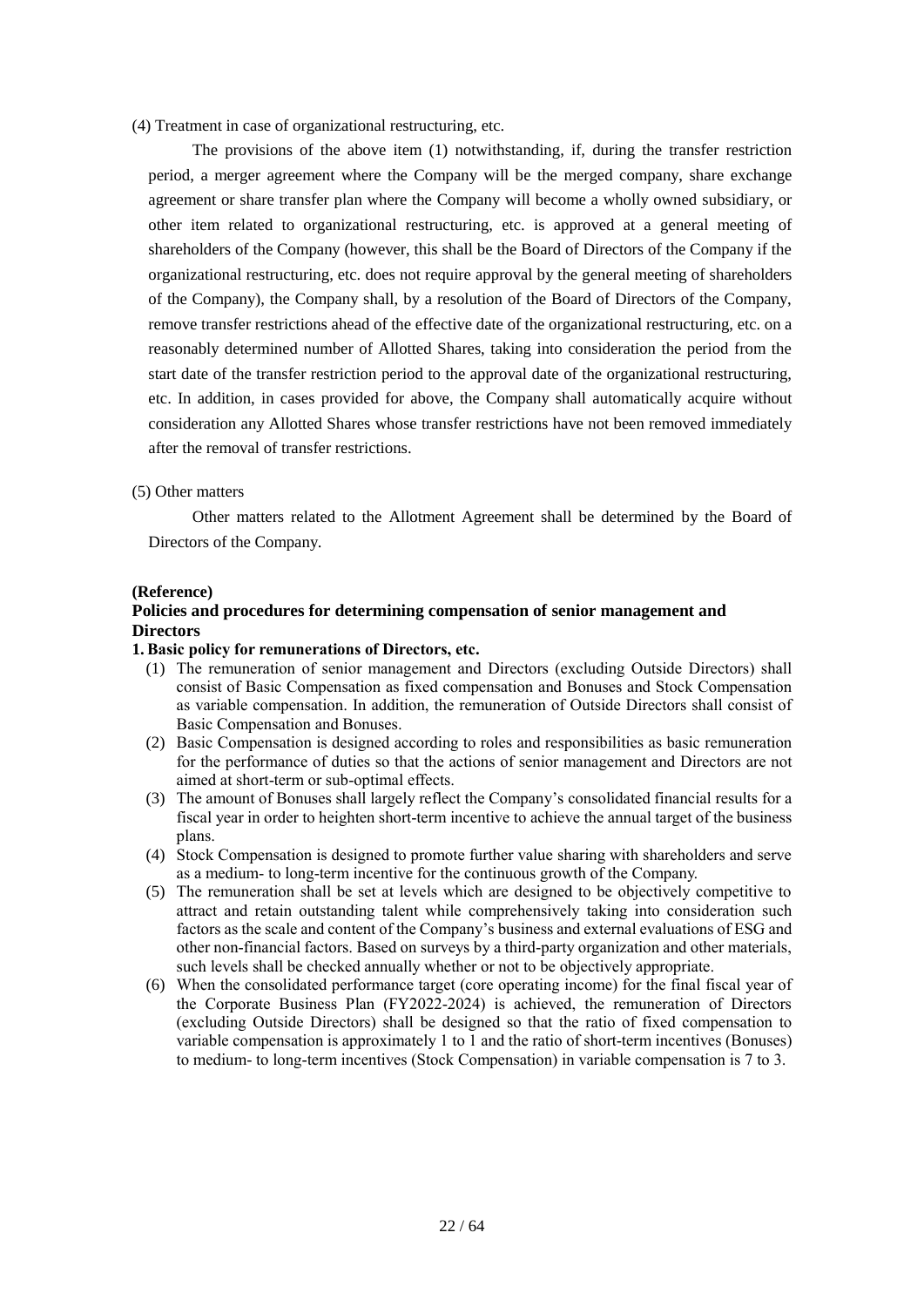<Illustration of composition of remuneration of Directors (excluding Outside Directors)>



#### **2. Mechanisms of each remuneration element**

(1) Basic Compensation

The level of Basic Compensation shall be determined based on the policy described in 1. (5) to  $(6)$  above.

While Basic Compensation for each year shall be fixed, the Company will adopt a mechanism where the Basic Compensation level would be changed in the event where the Company's position has changed in terms of "growth," "earnings capacity," and "outside evaluations" from a comprehensive and medium- to long-term perspective.

As main indicators for determining the change in the Company position, the Company will apply the following: 1) in terms of "growth," sales revenue, total assets and market capitalization, 2) in terms of "earnings capacity," net income (attributable to the parent company), ROE, ROI and D/E ratio, and 3) in terms of "outside evaluations," credit ratings and ESG index selected by GPIF (Government Pension Investment Fund).

The amounts to be paid to each person will be determined in accordance with the base amount set by each position.

(2) Bonuses (short-term incentive)

Bonuses shall be paid on the condition that performance for that fiscal year exceeds a particular level and shall be determined based on the bonus calculation formula.

In order to reflect the current earnings capacity of the relevant business year (including financial activities) to the amount of bonuses, the Company will apply the combined value of consolidated core operating income and financial profit and loss to the performance indicator concerning the bonus calculation formula. In addition, the Company will set the coefficient of the calculation formula so that it will get larger as the position of a person gets higher.

<Bonus calculation formula>

Consolidated performance indicator  $\left\{\begin{array}{c} \text{cosonance performance interaction} \\ \text{(core operating income + financial profit and loss)} \end{array}\right\} \times \left\{\begin{array}{c} \text{Coefficient} \\ \text{Coefficient} \end{array}\right\}$ 

(3) Stock Compensation (medium- to long-term incentive)

Stock Compensation shall be restricted stock compensation. Restricted stocks shall be allocated at a certain time after the ordinary general meeting of shareholders each year according to the amount determined for each position, and it shall be obligatory to hold the stocks during the term of office. In addition, the Company shall set the ratio of Stock Compensation to total remuneration so that it will get larger as the position of a person gets higher.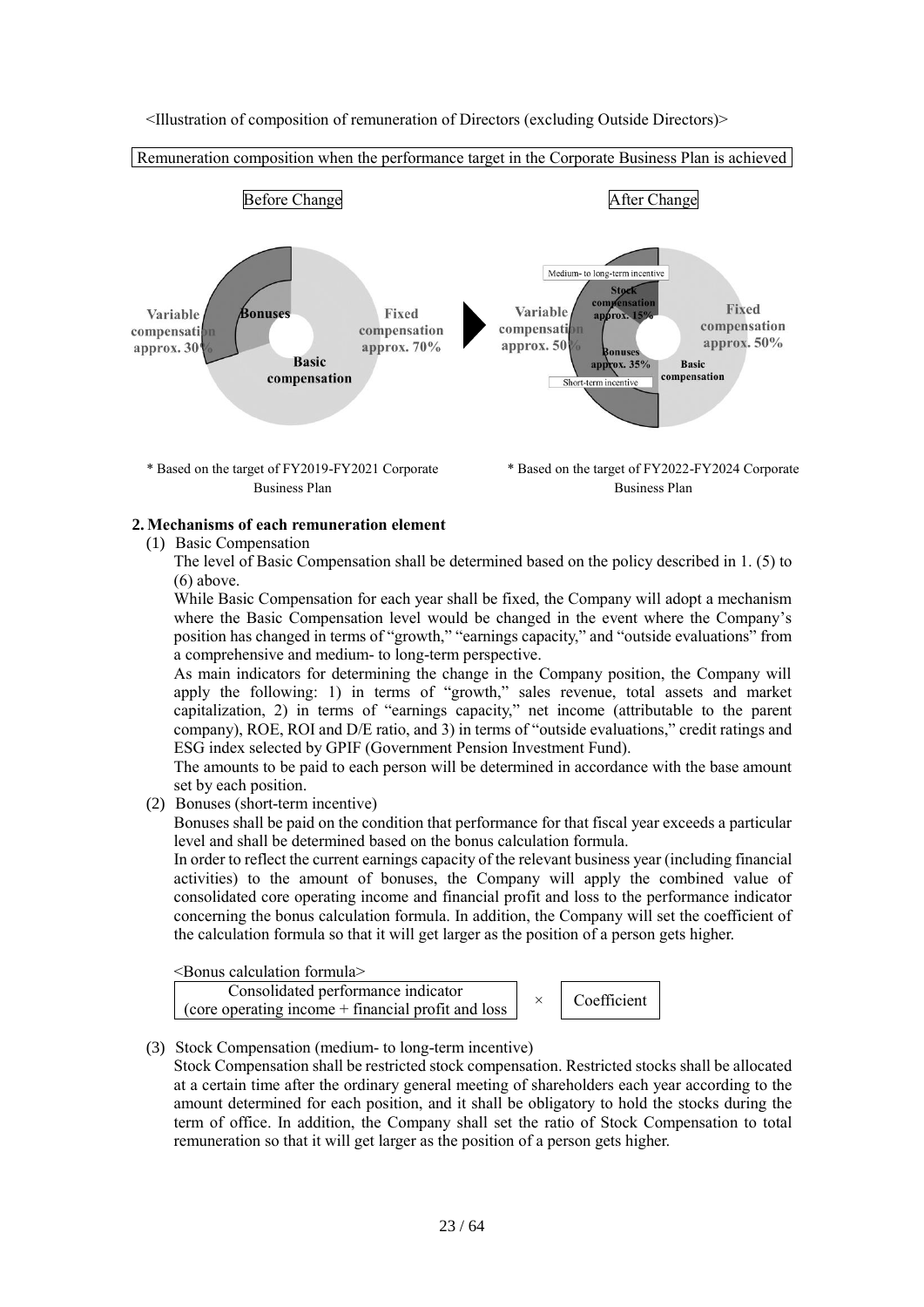<Overview of restricted stock compensation plan>

- (i) Transfer restriction period Until the retirement from the position of Director and Executive Officer not concurrently serving as a Director at the Company
- (ii) Removal of transfer restrictions

On the condition that the eligible person continuously served as a Director or Executive Officer not concurrently serving as a Director at the Company during his or her terms of office, the Company shall remove transfer restrictions on all Allotted Shares when the transfer restriction period ends.

However, a) if the eligible person resigns from his or her position as a Director and Executive Officer not concurrently serving as a Director at the Company before the end of his or her term of office owing to a justifiable reason, or b) if the eligible person resigns from his or her position as a Director and Executive Officer not concurrently serving as a Director at the Company after the end of his or her term of office, but before the end of the transfer restriction period for any reason other than justifiable cause, the Company shall reasonably adjust the number of Allotted Shares from which to remove transfer restrictions and the timing of the removal of transfer restrictions, as necessary.

(iii) Conditions of forfeiture of shares

If the eligible person is found to be in material violation of any law, regulation or internal rule, all allotted shares, including those whose transfer restrictions have been removed, shall be forfeited (the Company shall acquire them without consideration).

### **3. Procedures for determining remunerations of Directors, etc.**

The Company shall establish a Remuneration Advisory Committee as an advisory body to the Board of Directors on a remuneration system for senior management and Directors, levels of remuneration, and other matters incidental thereto. Composed of Directors (a majority are Outside Directors), the Committee shall advise the Board of Directors, when determining officer remuneration system, levels of remuneration, etc., so that greater transparency and fairness can be ensured regarding the remuneration.

The remuneration amount of Directors shall be set at a level not higher than the upper limit of a total remuneration prescribed by the resolution of the 125th General Meeting of Shareholders held on June 23, 2006 (i.e., 1.0 billion yen or less per year). Furthermore, the amount of remuneration to be paid to Directors (excluding Outside Directors) for granting restricted stock shall be determined within the upper limit of 400 million yen per year set by the resolution of the 141st Ordinary General Meeting of Shareholders held on June 23, 2022.

The Board of Directors shall deliberate on and decide the method of determining remunerations of Directors, etc., based on the advice from the Remuneration Advisory Committee. Furthermore, the individual remuneration of senior management and Directors shall be determined by the Remuneration Advisory Committee, which is authorized by the Board of Directors, in accordance with the policies for determining compensation of senior management and Directors.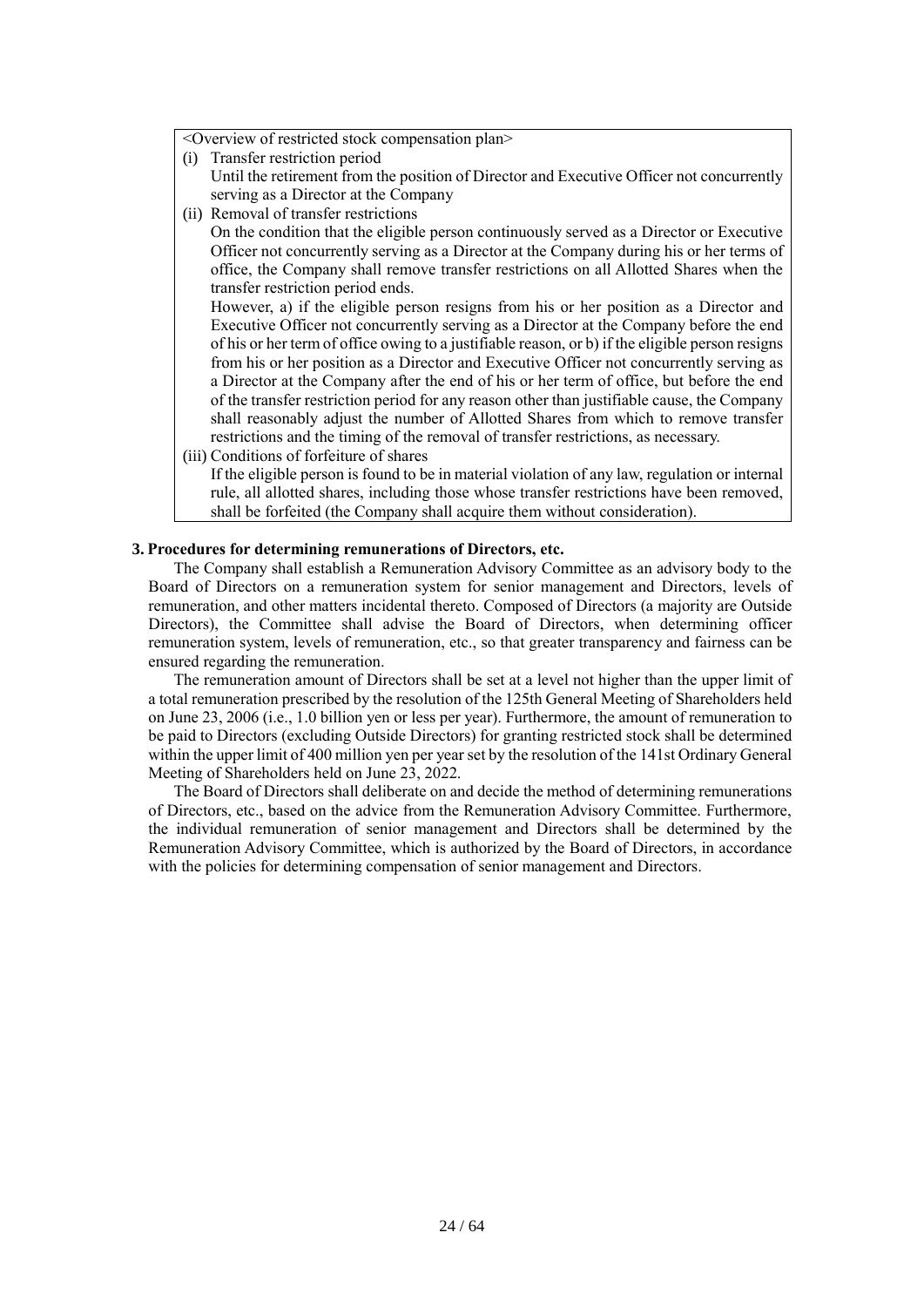# **(Reference)**

| Expertise and experience of Directors and Corporate Auditors (to be complete after the close of the |  |
|-----------------------------------------------------------------------------------------------------|--|
| 141st Ordinary General Meeting of Shareholders)                                                     |  |

|                            | Corporate<br>Management | <b>Business</b><br>$strategy/$<br>Marketing | Technology/<br>Research | Global              | $\mathrm{ESG}/% \mathbb{Z} _{2}$<br>Sustainability | Finance/<br>Accounting | Human<br>resources and<br>labor | $\mathtt{Legal}/$<br>Compliance/<br>Internal<br>control | Knowledge of<br>other<br>specialized<br>fields                |
|----------------------------|-------------------------|---------------------------------------------|-------------------------|---------------------|----------------------------------------------------|------------------------|---------------------------------|---------------------------------------------------------|---------------------------------------------------------------|
| Directors:                 |                         |                                             |                         |                     |                                                    |                        |                                 |                                                         |                                                               |
| Masakazu<br>Tokura         | $\bigcirc$              | $\bigcirc$                                  |                         | $\bigcirc$          |                                                    |                        |                                 |                                                         |                                                               |
| Keiichi<br>Iwata           | O                       | $\bigcirc$                                  |                         | $\circ$             |                                                    |                        |                                 |                                                         |                                                               |
| Noriaki<br>Takeshita       |                         | $\bigcirc$                                  |                         | $\bigcirc$          |                                                    | $\circ$                |                                 |                                                         |                                                               |
| Masaki<br>Matsui           |                         | $\bigcirc$                                  |                         |                     |                                                    | $\bigcirc$             |                                 |                                                         |                                                               |
| Kingo<br>Akahori           |                         | $\bigcirc$                                  | $\circ$                 | $\circ$             |                                                    |                        |                                 |                                                         |                                                               |
| Nobuaki<br>Mito            |                         | $\bigcirc$                                  | $\bigcirc$              |                     |                                                    |                        |                                 |                                                         | $\bigcirc$<br>(intellectual<br>property)                      |
| Hiroshi<br>Ueda            |                         | $\bigcirc$                                  | $\bigcirc$              |                     |                                                    |                        |                                 |                                                         | $\bigcirc$<br>$(\mathrm{IT}/\mathrm{DX})$                     |
| Hiroshi<br>Niinuma         |                         |                                             |                         |                     | О                                                  |                        | $\circ$                         | O                                                       |                                                               |
| Hiroshi<br>Tomono          | $\circ$                 |                                             | $\circ$                 |                     | $\circlearrowright$                                |                        |                                 |                                                         |                                                               |
| Motoshige<br>Itoh          |                         |                                             |                         | $\circ$             |                                                    |                        |                                 |                                                         | $\circ$<br>(international<br>economics)<br>$\circ$<br>(IT/DX) |
| Atsuko<br>Muraki           |                         |                                             |                         |                     | $\bigcirc$                                         |                        | $\circ$                         | $\bigcirc$                                              |                                                               |
| Akira<br>Ichikawa          | $\bigcirc$              |                                             |                         | $\circlearrowright$ | $\circlearrowright$                                |                        |                                 |                                                         |                                                               |
| <b>Corporate Auditors:</b> |                         |                                             |                         |                     |                                                    |                        |                                 |                                                         |                                                               |
| Kunio<br>Nozaki            |                         |                                             |                         | $\bigcirc$          |                                                    | $\bigcirc$             |                                 |                                                         |                                                               |
| Hiroaki<br>Yoshida         |                         | $\bigcirc$                                  |                         | $\bigcirc$          |                                                    |                        |                                 | $\bigcirc$                                              |                                                               |
| Mitsuhiro<br>Aso           |                         |                                             |                         | $\bigcirc$          | $\bigcirc$                                         |                        |                                 | $\bigcirc$                                              |                                                               |
| Yoshitaka<br>Kato          |                         |                                             |                         | $\bigcirc$          |                                                    | $\bigcirc$             |                                 | $\bigcirc$                                              |                                                               |
| Michio<br>Yoneda           | $\bigcirc$              |                                             |                         |                     | $\bigcirc$                                         |                        |                                 |                                                         | $\bigcirc$<br>(financial<br>markets)                          |

\* The above table shows up to three of the major areas of each person's expertise and experience with ○.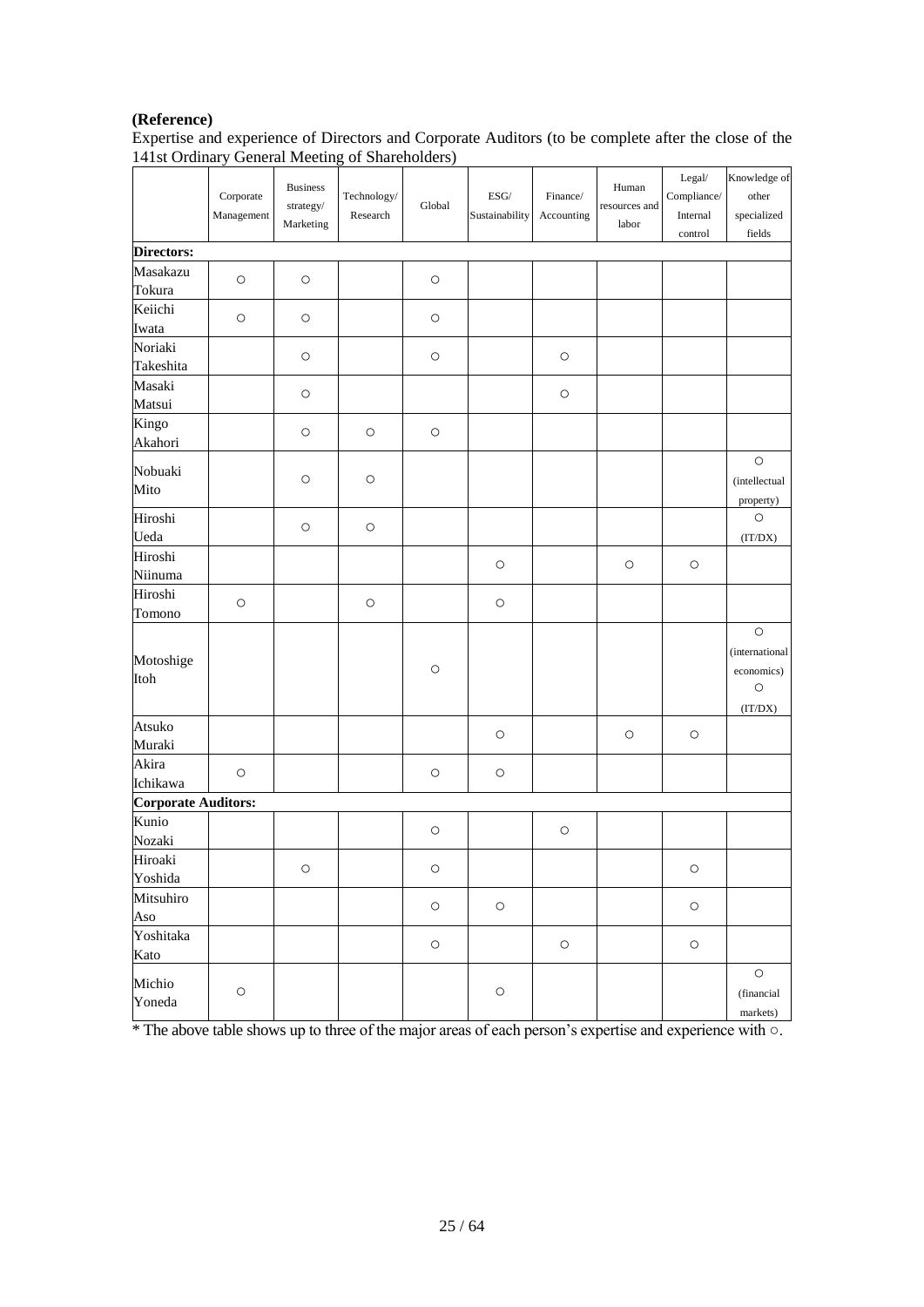# **(Reference)**

**Criteria for Designation of Independent Directors & Auditors** (Revised June 23, 2015)

- 1. These criteria set conditions for designation of the Company's Outside Directors & Auditors (meaning Outside Directors and Outside Corporate Auditors) as "Independent Directors & Auditors" defined in the listing rules of stock exchanges in Japan.
- 2. If none of the conditions given in (1) to (9) below applies, a person, in principle, shall be considered to have no material interest in the Company and may be designated as Independent Directors & Auditors.

# The person

- (1) Is an executor of business, i.e. someone who executes business of the Company or a company of the Company's Group (a Director (other than Outside Director), an executive officer, or an employee (by whatever name, someone having an employment relationship with the Company or with the company of the Group)).
- (2) Is an executor of business who executes business of a major client or business partner of the Company. The "a major client or business partner" means any of the following.
	- (a) A vendor providing products or services to the Company, or a customer to which the Company is providing products or services, of which the total amount of such transactions in the fiscal year nearest to the time of intended designation as an Independent Directors & Auditors exceeds 2% of their total sales or exceeds 2% of the Company's nonconsolidated sales, respectively.
	- (b) A financial institution providing loans to the Company, of which the total amount of the loans at the end of the fiscal year nearest to the time of intended designation as Independent Directors & Auditors exceeds 2% of the Company's total nonconsolidated borrowings; provided that, even if the amount does not exceed 2%, a financial institution indicated as a lender to the Company on annual securities reports, business reports or other public documents shall be considered "a major business partner."
- (3) A consultant, certified public accountant, attorney or other expert receiving remuneration from the Company in addition to the remuneration payable to the Company's Directors, Officers, Etc., of which the total amount of the remuneration paid, other than the remuneration payable to the Company's Directors, Officers, Etc., in the fiscal year nearest to the time of intended designation as Independent Directors  $\&$ Auditors exceeds 10 million yen; provided that, even if the amount does not exceed 10 million yen, the person shall be considered a recipient of a substantial amount of remuneration if it exceeds 50% of that person's annual income.
- (4) A person who works for an organization that is a consulting firm, tax accounting firm, law office, other corporate body, partnership, etc., whose sales to the Company in the fiscal year nearest to the time of intended designation as Independent Directors & Auditors exceeds 2% of the organization's total sales or 10 million yen, whichever is larger.
- (5) A shareholder of the Company whose share of voting rights at the end of the fiscal year nearest to the time of intended designation as Independent Directors & Auditors is 10% or more (a total of direct and indirect holdings) or an executor of business at the shareholder entity.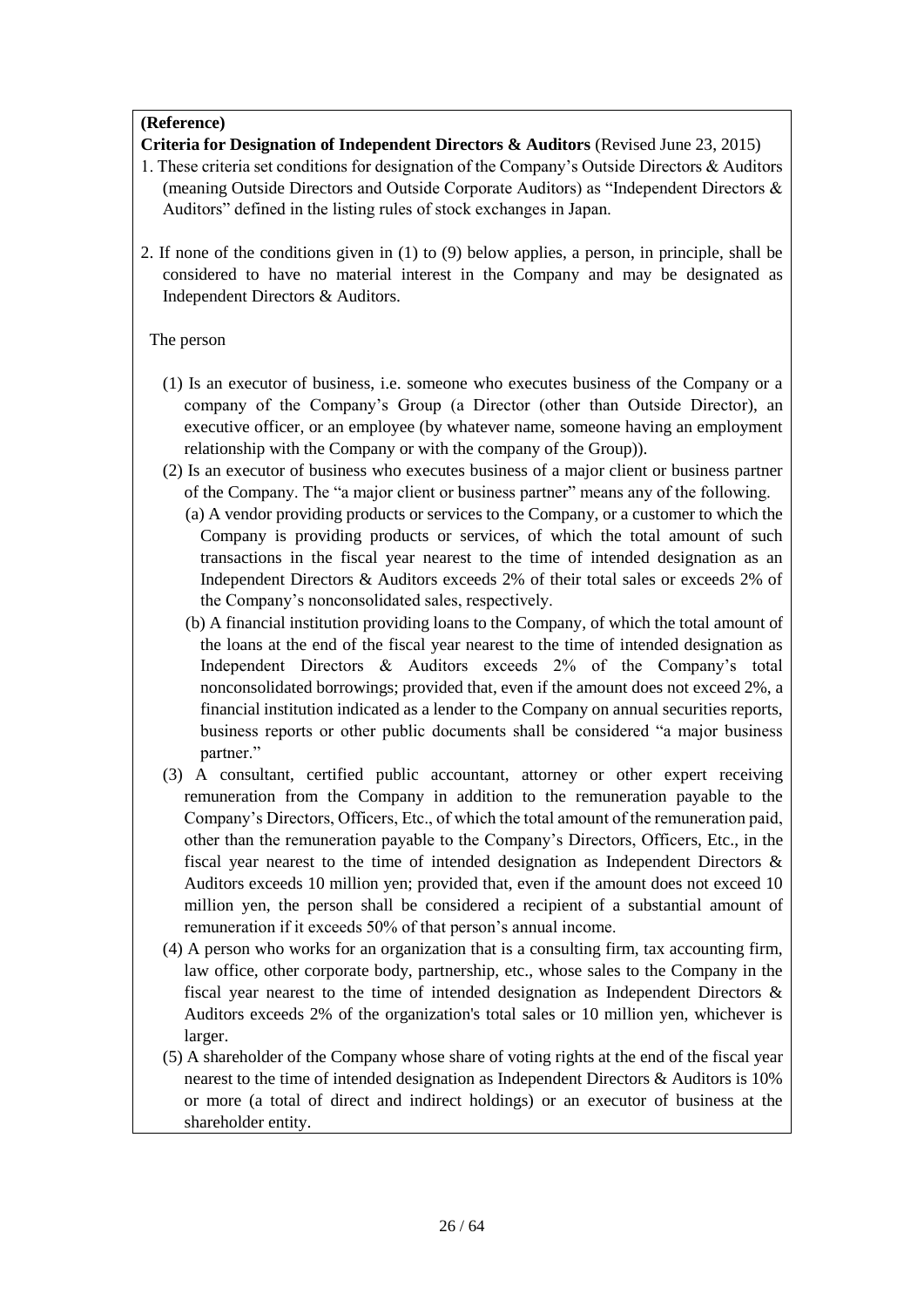- (6) Of the companies in which the Company holds shares, an entity in which the Company's share of voting rights at the end of the fiscal year nearest to the time of intended designation as Independent Directors & Auditors is 10% or more (a total of direct and indirect holdings) or an executor of business at the entity.
- (7) A person who works for an auditing firm that conducts statutory audits of the Company.
- (8) A person to whom (1) above was applicable in the past or to whom any of (2) to (7) above was applicable in the past one year or equivalent period.
- (9) A spouse or a close relative (second-degree relative or closer) of a person to whom any of the following applies.
	- (a) A person listed in  $(1)$  to  $(7)$  above.
	- (b) A person who, in the past year or equivalent period, was an executor of business of the Company or a company of the Company's Group. If an outside Corporate Auditor is to be designated as Independent Directors & Auditors, a Director not executing business or an accounting advisor (including its employees who are to perform relevant specific duties if the accounting advisor is a body corporate).
	- (c) In (a) and (b) above, "an executor of business" shall mean a person executing an important business at a company or a business partner, i.e. a Director having business execution functions, an Executive Officer or an employee having a position of department manager, its equivalent or above, and shall not include persons below the position of department manager or its equivalent.
	- (d) The above (a) notwithstanding, a person who "works for an organization" in (4) above shall not include a person who is neither an executor of important business in the organization nor, if the organization is an auditing firm, law office or other organization specializing in accounting or law, etc., a person who has specialized qualifications, such as a certified public accountant and attorney.
	- (e) The above (a) notwithstanding, a person who "works for an auditing firm" in (7) above shall include neither a person who is not an executor of important business in the firm nor a person who does not have specialized qualifications, such as a certified public accountant.
- 3. Even where the conditions set forth in 2. above do not apply, if there are circumstances that, in the judgment of the Company, sufficiently indicates any of Outside Directors & Auditors being incapable of performing his or her duties as Independent Directors & Auditors, that particular Outside Directors & Auditors shall not be designated as Independent Directors & Auditors.
- 4. With respect to an Outside Directors & Auditors whom the Company intends to designate as Independent Directors & Auditors in accordance with the foregoing, the Company shall, upon his or her written consent, designate that Outside Directors & Auditors as Independent Directors & Auditors, and shall make notification thereof to the stock exchanges on which the Company is listed. Prior to making the notification, the matter shall be reported to the Board of Directors and the Board of Corporate Auditors.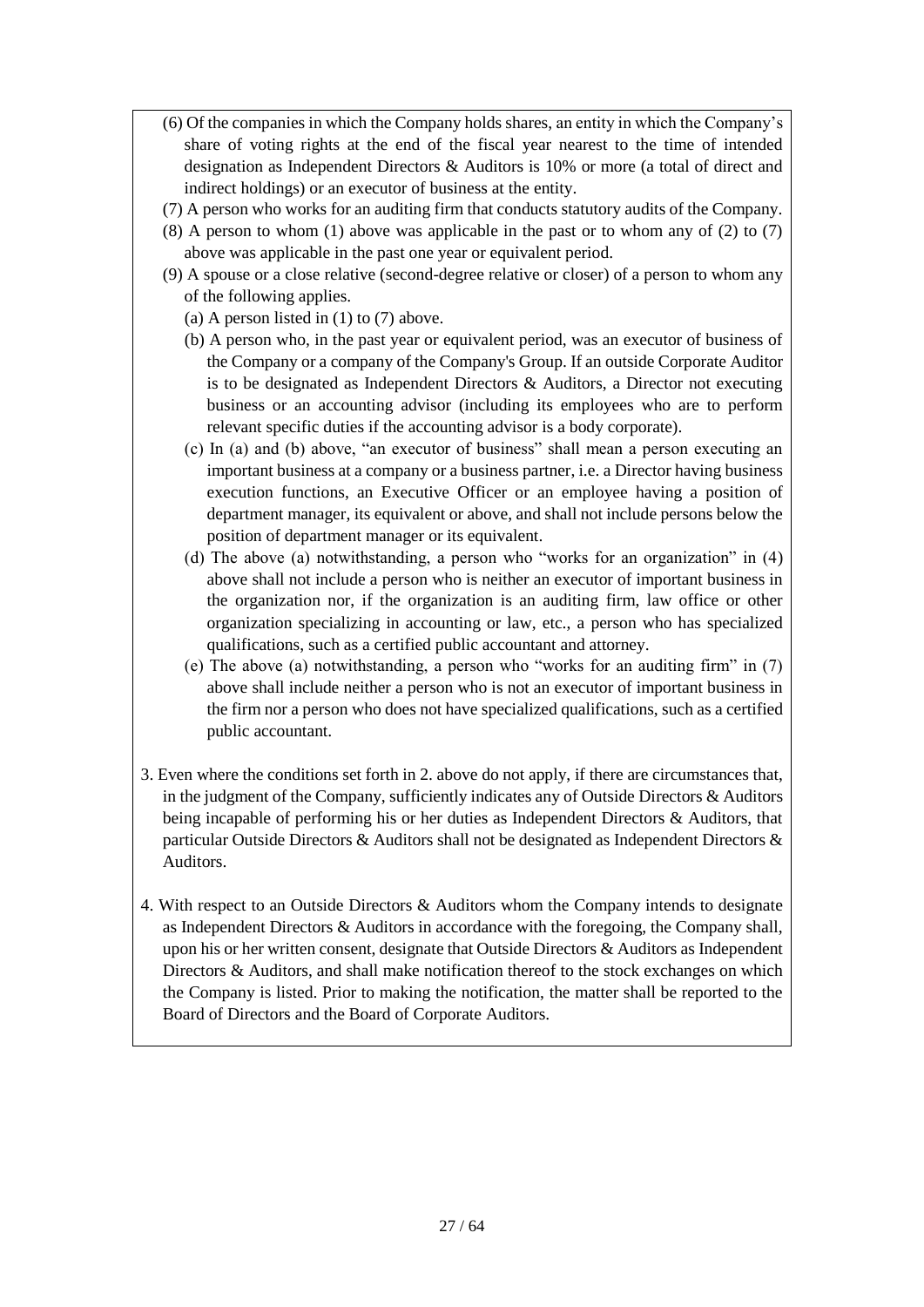# **ATTACHMENTS**

# **Business Report**

(April 1, 2021 - March 31, 2022)

### **1. Overview of the Company Group**

#### **(1) Business Progress and Results**

With the rapid spread of the Omicron variant of COVID-19 since the end of last year, the surge in prices of natural resources and the supply chain disruptions stemming from Russia's invasion of Ukraine, and the sudden rise in inflation, mainly in the U.S., the growth momentum of the world economy during the period leveled off, but the recovery continued. In Japan, too, while there was growing concern about an economic downturn, the economy moderately recovered, and annual real GDP turned positive compared to the prior year.

Against this backdrop, the Sumitomo Chemical Group has been implementing its Corporate Business Plan (for fiscal 2019 - fiscal 2021), centered on the basic policies of accelerating the development of next-generation businesses, improving productivity through digital innovation, raising the sophistication of the company's business portfolio, and building a more robust financial structure. The Group has come together in working to create a sustainable society and to deliver sustainable growth through dramatic growth in productivity and acceleration of innovation.

As a result, the Sumitomo Chemical Group's sales revenue for the period increased by ¥478.3 billion compared to the prior year, to ¥2,765.3 billion. In terms of profits and losses, core operating income(Note) was ¥234.8 billion, operating income was ¥215.0 billion, and net income attributable to owners of the parent was ¥162.1 billion, all higher than the results from the previous year. The Company's non-consolidated sales amounted to ¥797.4 billion, and net income was ¥61.7 billion.

Note: "Core operating income" is a gain and loss concept, reflecting recurring earning capacity, and deducts gains and losses incurred by non-recurring factors from operating income. It includes the share of profit of investments accounted for using the equity method.

The Company has decided to pay a year-end dividend of ¥14 per share. As a result, the Company's annual dividend for fiscal 2021 is ¥24 per share, including an interim dividend of ¥10 per share.

#### **Financial Results by Business Segment**

#### Petrochemicals & Plastics

(Note) Sumitomo Chemical has changed the name of its Petrochemicals & Plastics Sector to "Essential Chemicals & Plastics Sector" as of April 1, 2022.

Although the segment's consolidated financial results for fiscal 2021 were adversely affected by a shutdown for periodic maintenance at the company's Chiba Works, market conditions for synthetic resins, synthetic fibers, and a variety of industrial chemicals improved, and margins also improved, due to a recovery in demand as well as an increase in raw material prices. Therefore, sales revenue increased by ¥253.2 billion, to ¥842.5 billion, and core operating income recovered by ¥65.5 billion, to ¥53.5 billion, compared with the previous year, when the shipment volumes decreased due to the periodic shutdown maintenance for Rabigh Refining and Petrochemical Company, our equity method investee, and due to the impact of the COVID-19 pandemic mainly on demand for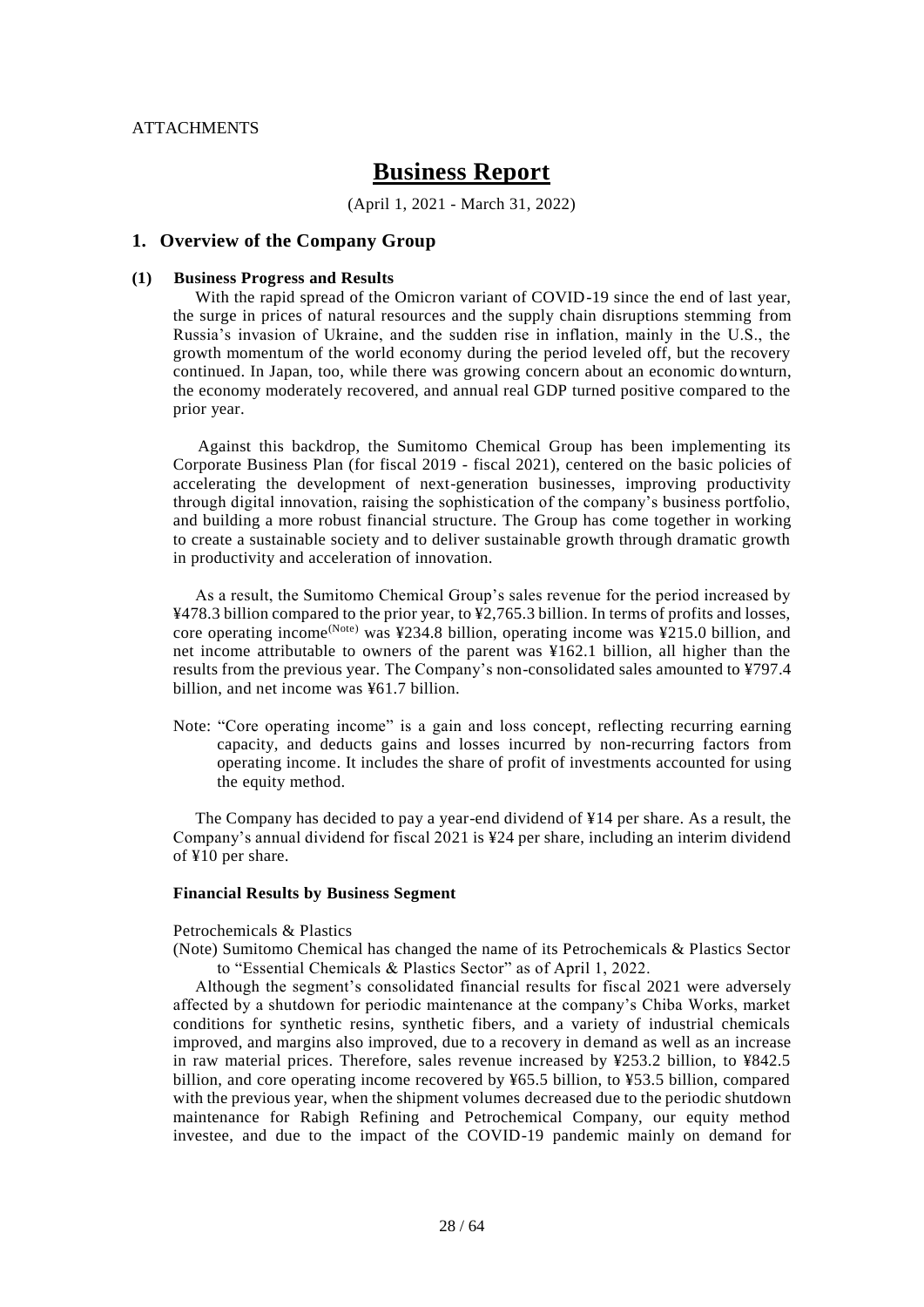#### automotive use.

#### Energy & Functional Materials

Shipments of separators for lithium-ion secondary batteries performed well. Market prices for aluminum and for the metal raw materials for cathode materials increased, resulting in higher selling prices. For the previous fiscal year, shipments had been lower, mainly for automotive use, due to the COVID-19 pandemic. As a result, sales revenue increased by ¥71.1 billion to ¥316.4 billion from the previous year, while core operating income at ¥20.1 billion was almost flat, because of a decline in margins resulting from a rise in raw material prices in the second half of the fiscal year.

#### IT-related Chemicals

Shipments of processing materials for semiconductors (including high purity chemicals and photoresists) increased, driven by growing demand for these items. Besides, shipments of materials for display applications increased in the face of stay-at-home demand and telework demand continued from the previous year. Thereby sales revenue increased by ¥41.9 billion to ¥473.7 billion, and core operating income increased by ¥18.1 billion to ¥57.8 billion from the previous year.

#### Health & Crop Sciences

Shipments of crop protection products in North America, South America and India stayed firm. Market prices of methionine (feed additives) increased from the previous year. Sales revenue consequently increased by ¥50.8 billion from the previous year, to ¥473.8 billion, and core operating income increased by ¥10.7 billion from the previous year, to ¥42.3 billion.

#### Pharmaceuticals

In North America, Orgovyx™ (therapeutic agent for advanced prostate cancer), which was launched in the previous fiscal year, and Gemtesa® (therapeutic agent for overactive bladder) and Myfembree® (therapeutic agent for uterine fibroids), both of which commenced sales in the fiscal year under review, as well as the recording of a lump-sum upfront payment for the collaboration and license agreement for joint development and commercialization, contributed to sales revenue. These more than offset the negative impact of sales declines for drugs such as Latuda® (atypical antipsychotic agent) and Brovana® (therapeutic agent for chronic obstructive pulmonary disease), the latter of which saw its exclusive marketing period expire. On the other hand, in Japan, sales revenues were adversely affected by the National Health Insurance (NHI) drug price revisions.

As a result, sales revenue increased by ¥45.3 billion from the previous year, to ¥591.7 billion. Core operating income declined by ¥10.0 billion compared to the previous fiscal year, to ¥61.7 billion, despite an increase in sales revenue, attributable to a significant increase in selling, general and administrative expenses associated with the launch of new products.

#### **Others**

In addition to the above five segments, the Sumitomo Chemical Group supplies electric power and steam, designs chemical plants and supervises the construction of those facilities, provides transportation and warehousing, and conducts physical property analysis and environmental analysis. Sales revenue of these businesses increased by ¥16.1 billion from the previous year, to ¥67.2 billion, and core operating income increased by ¥3.0 billion from the previous year, to ¥15.8 billion.

#### **Capital Expenditures**

In the fiscal year under review, the Companies' capital expenditures totaled ¥119.5 billion, which includes investments for new installations and the expansion of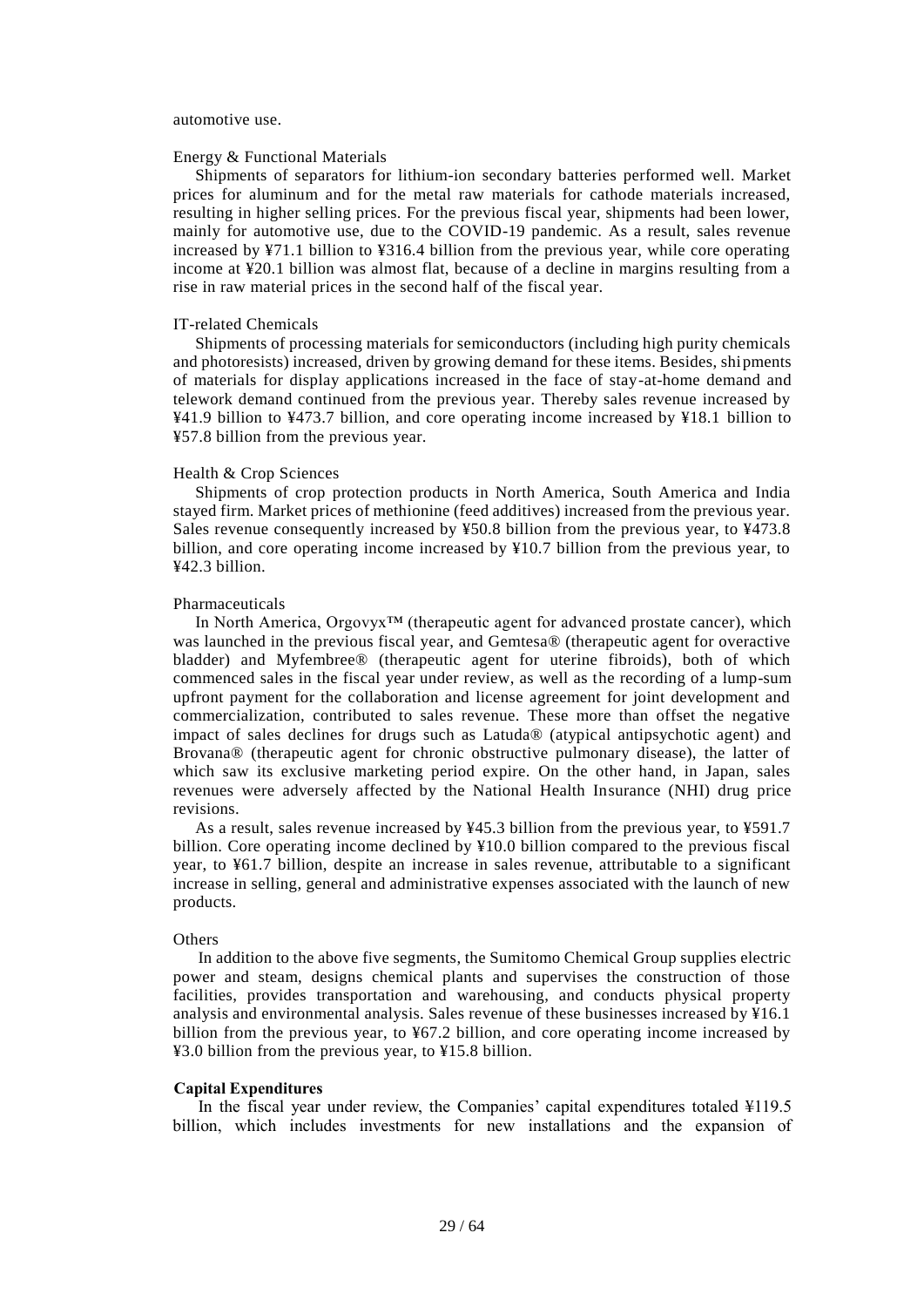manufacturing facilities as well as renovations and rationalization of existing facilities.

Major facilities completed in the fiscal year under review include the expansion of the Company's Photoresist Quality Assurance System maintenance in the IT-related Chemicals Sector. In addition, the introduction of the Company's next-generation core business system "SAP S/4 HANA" was completed in the fiscal year under review.

Major facilities under construction in the fiscal year under review include the following: the introduction of the Company's high-efficiency gas turbine as part of rationalization in the Petrochemicals & Plastics Sector; the new installation of the Company's calcination demonstration facilities for cathode materials and the new installation and expansion of a domestic subsidiary's new multiplant in the Energy  $&$  Functional Materials Sector; the new installation of an overseas subsidiary's photoresist manufacturing facilities in the IT-related Chemicals Sector; the new construction of the Company's manufacturing plant for nucleic acid drug and manufacturing plant for small molecule drugs in the Health & Crop Sciences Sector; and the new construction of the Company's research sites as part of their reorganization and the new construction and expansion of a domestic subsidiary's power plant in the Others Sector.

### **Financing**

To respond to financing needs during the fiscal year under review, the Company raised funds, primarily via borrowings from banks and the issue of corporate bonds. As a result, the balance of borrowings (including corporate bonds) decreased by ¥0.6 billion from the previous fiscal year, to ¥1,350.5 billion.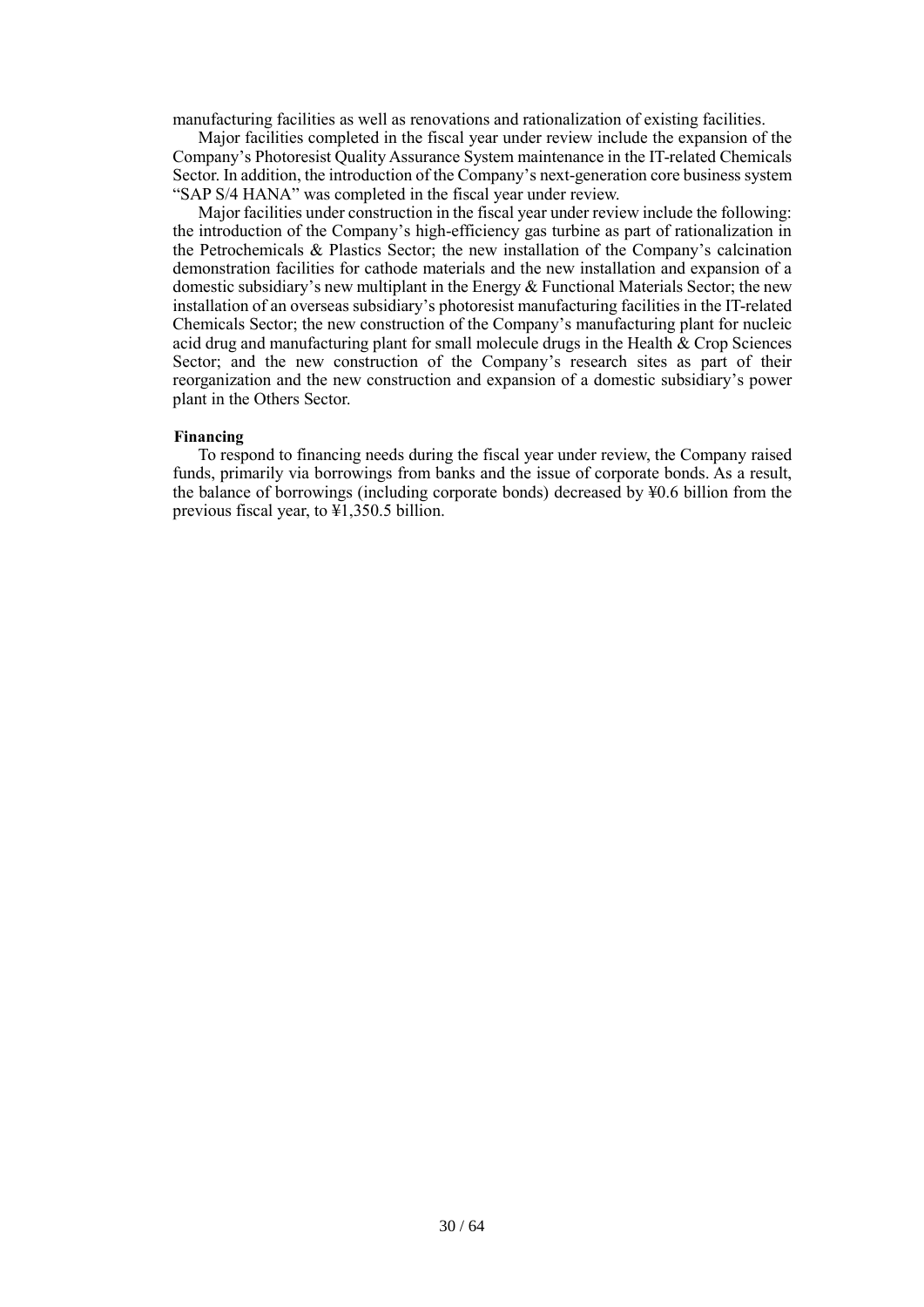### **(2) Issues to be Addressed**

#### **Sumitomo Chemical's Vision**

With our origins in overcoming the environmental issue of smoke pollution at the Besshi copper mine and increasing crop yields, we have unceasingly pioneered new technology and transformed our businesses while supporting abundant lifestyles for people through our businesses for over 100 years since our founding.

Sumitomo has a traditional concept: "Harmony between the individual, the nation and society" (Sumitomo manifests this concept by seeking to benefit not only its own business, but also both the nation and society). The Company has embodied this business spirit and created both economic value and social value in an integrated manner.

In recent years, the awareness of not only climate change but also other sustainability issues such as ecosystem conservation and health promotion has been growing all over the world. We define this as Green Transformation (GX) in a broad sense and consider it as an opportunity for our own transformation and contribution to society. Going forward, we aim to contribute to solving social issues through our business by transforming our business portfolio from the perspective of GX over the long term.

#### **Corporate Business Plan from FY2019 to FY2021: Summary**

During the period of the Core Business Plan from FY2019 to FY2021, there were major changes in the business environment, including COVID-19. Amid such circumstances, the Group carried out the improvement of its business foundation through company-wide projects and other measures, while taking proactive steps regarding the business challenges identified at the start of the Corporate Business Plan, such as the acquisition of post-Latuda® candidates through a strategic alliance with Roivant Sciences, Ltd., the acquisition of a South American agricultural chemical business from Nufarm Ltd., and the end of the completion guarantee for the Rabigh Phase II project financing. These efforts paved the way for growth.

Furthermore, business results steadily grew over the past three years, and in FY2021, net income attributable to owners of the parent reached a record high. In view of this, we decided to pay a record high dividend of ¥24 per share.

|                                                    |         |         | (Billions of yen) |                         |        |        |        |
|----------------------------------------------------|---------|---------|-------------------|-------------------------|--------|--------|--------|
| Item                                               | FY2019  | FY2020  | FY2021            | Financial<br>indicators | FY2019 | FY2020 | FY2021 |
| Sales revenue                                      | 2,225.8 | 2,287.0 | 2,765.3           | $ROE (\% )$             | 3.2    | 4.7    | 14.5   |
| Core operating income                              | 132.7   | 147.6   | 234.8             | ROI (%)                 | 2.4    | 2.8    | 6.6    |
| Operating income<br>(IFRS)                         | 137.5   | 137.1   | 215.0             | $D/E$ ratio<br>(times)  | 0.9    | 0.9    | 0.8    |
| Net income attributable<br>to owners of the parent | 30.9    | 46.0    | 162.1             | Dividend<br>(yen)       | 17     | 15     | 24     |
| Naphtha price (yen/KL)                             | 42,900  | 31,300  | 56,900            |                         |        |        |        |
| Exchange rate<br>(yen/US\$)                        | 108.70  | 106.10  | 112.39            |                         |        |        |        |

Financial results and financial indicators for FY2019 to FY2021

# **Corporate Business Plan from FY2022 to FY2024: Company-wide Policies**

The slogan for the new Corporate Business Plan remains unchanged from the previous Corporate Business Plan's "Change and Innovation," and the sub-slogan was set to be "with the Power of Chemistry."

We will maximize the "power" of chemistry by combining our greatest strength in the diversity of businesses, technologies, geographies and people with growth opportunities presented by changes in the environment surrounding the Company, such as sustainability and digital innovation.

Under this slogan, we will thoroughly practice ROI-oriented management and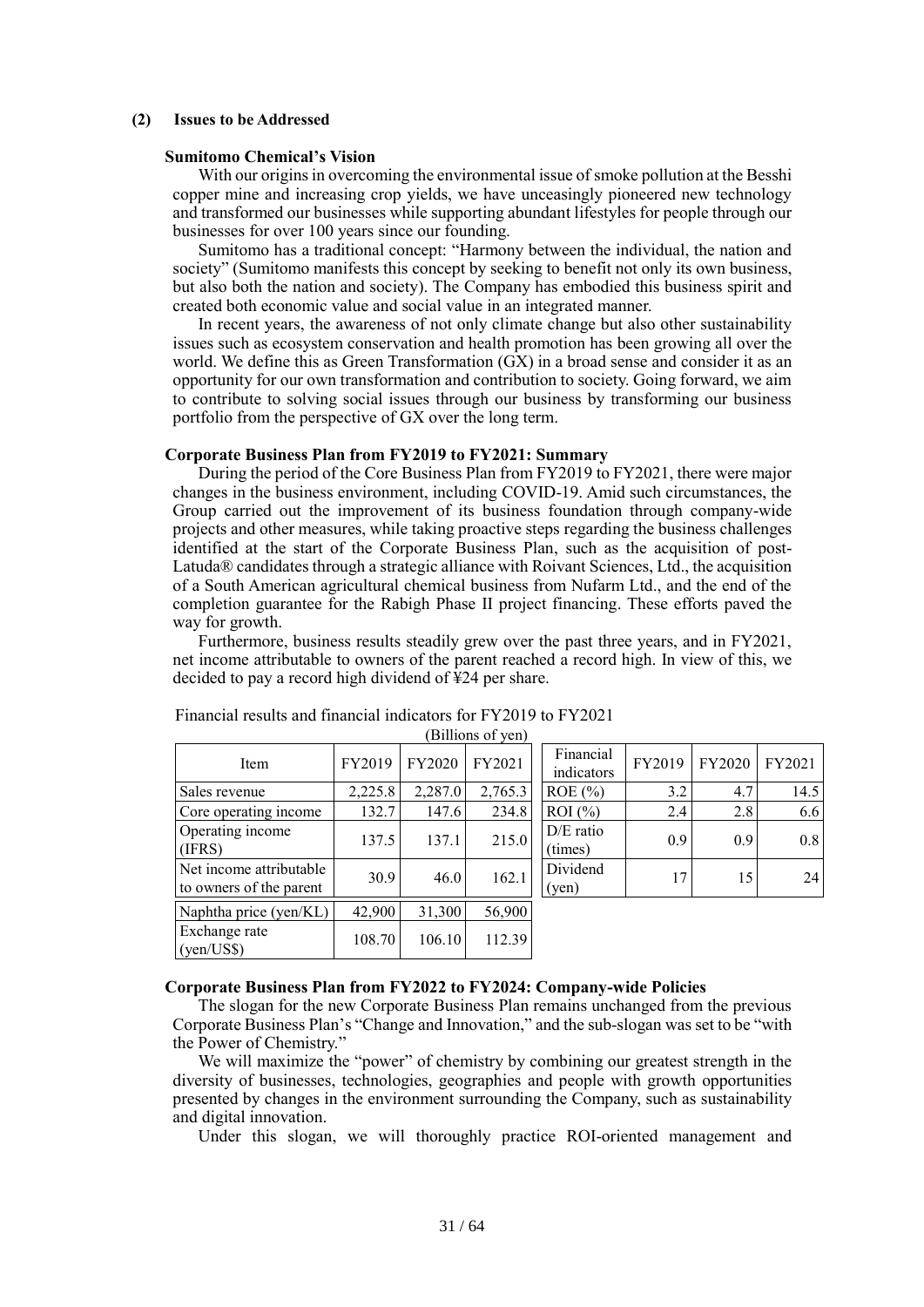implement company-wide projects to strengthen individual businesses, transform the business portfolio based on GX, and boost business metabolism, and aim to establish our competitive superiority.

The basic policies are as follows:

1) Further improve business portfolio (strengthen and reform businesses)

We will further improve our business portfolio by actively investing in fields related to environmental impact reduction with GX perspectives and expanding investment in high-performance materials such as semiconductor and battery materials.

#### 2) Improve financial standing

We will aim for debt to equity ratio of 0.7 times by the end of FY2024 through thorough practice of ROI-oriented management, more selective investment, and the enhancement of cashflow generation capabilities.

#### 3) Accelerate the development of next-generation businesses

We will aim to accelerate research and development and achieve early commercialization in the four priority areas of environment, healthcare, food, and ICT by utilizing the innovation foundation developed during the period of the previous Corporate Business Plan.

#### 4) Fulfilling obligations and contributions toward carbon neutrality

Toward the realization of carbon neutrality, we will make efforts in terms of both "obligations" to bring our GHG emissions closer to zero through fuel conversion and other measures, and "contributions" to society's GHG reduction through products and technologies that contribute to reducing environmental impact.

### 5) Improve productivity and strengthen businesses through digital innovation In addition to continuing the efforts made to improve productivity under the previous Corporate Business Plan, we will strengthen the competitiveness of existing businesses by implementing measures such as the strengthening of customer contact points. We will also aim to develop DX talent.

- 6) Employ, develop and leverage human resources for sustainable growth We will pursue the recruitment and development of talent, our most important management resource, from a long-term perspective while strengthening engagement.
- 7) Ensure full and strict compliance and maintain safe and stable operations We will reinforce the principle of "Making safety our first priority" to maintain and improve safe and stable operations and strive to ensure thorough compliance.

#### **Management targets for FY2024**

Sales revenue is projected to increase compared to FY2021, with higher sales in the Health & Crop Sciences Sector, the IT-related Chemicals Sector and the Energy & Functional Materials Sector.

Core operating income is projected to increase to ¥300.0 billion compared to FY2021. We forecast that profit for petrochemical products will decline due to worsening terms of trade, while there will be higher shipments of energy and functional materials, IT-related chemicals and other high-performance materials, as well as overseas crop protection products. With respect to pharmaceuticals, we also aim to increase profit by offsetting the drop in sales due to the end of the exclusive license to sell our main product Latuda® in North America through the sales of new products acquired during the period of previous Corporate Business Plan.

With regard to financial indicators such as ROE and ROI, we strive to achieve the numerical values we have set as our goals by 2024.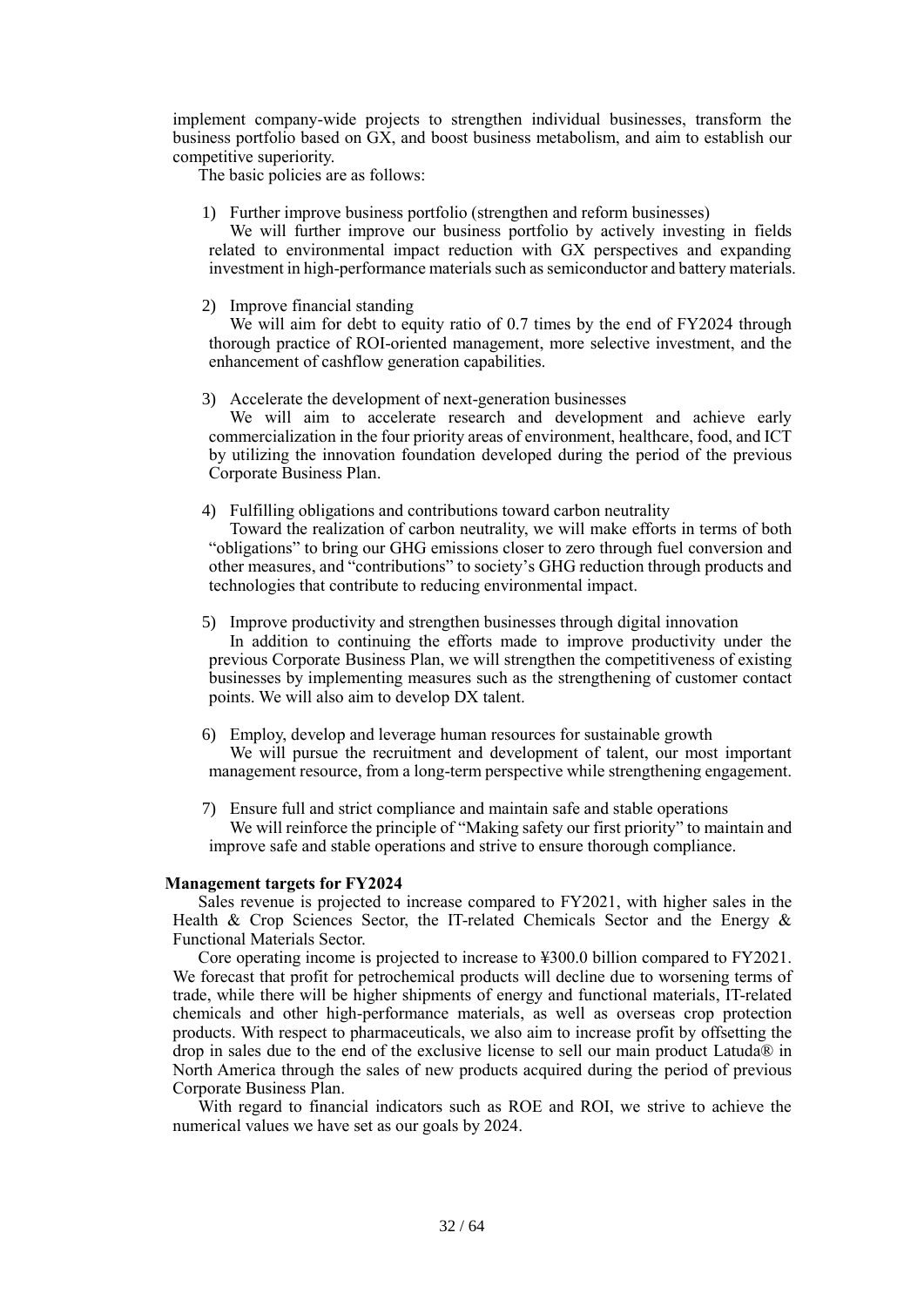| <b>Item</b>                                           | FY2021  | FY2024<br>Targets | Indicators               | FY2021       | FY2024<br>Targets | Medium-to<br>long-term<br>targets:<br>Stably achieve<br>the below |
|-------------------------------------------------------|---------|-------------------|--------------------------|--------------|-------------------|-------------------------------------------------------------------|
| Sales revenue                                         | 2,765.3 | 3,050.0           | <b>ROE</b>               | 14.5%        | 11.7%             | $10\%$ or<br>higher                                               |
| Core operating income                                 | 234.8   | 300.0             | <b>ROI</b>               | $6.6\%$      | $7.2\%$           | $7\%$ or<br>higher                                                |
| Operating income<br>(IFRS)                            | 215.0   | 285.0             | $D/E$ ratio              | $0.8 \times$ | 0.7 times         | approx.<br>0.7 times                                              |
| Net income<br>attributable to owners<br>of the parent | 162.1   | 150.0             | Dividend<br>payout ratio | 24.2%        | approx.<br>30%    | approx.<br>30%                                                    |
| Naphtha price<br>(yen/KL)                             | 56,900  | 50,000            |                          |              |                   |                                                                   |
| Exchange rate<br>(yen/US\$)                           | 112.39  | 110.00            |                          |              |                   |                                                                   |

Corporate Business Plan from FY2022 to FY2024: Financial performance targets (Billions of yen)

#### **Corporate Business Plan from FY2022 to FY2024: Initiatives by Sector**

The action plans of each sector under the Corporate Business Plan are as follows.

Essential Chemicals & Plastics

We will transform our business portfolio with GX in focus, developing carbon-neutral technologies such as material recycling and chemical recycling and accelerating their deployment into society. We will also expand the licensing and catalyst business and strengthen profitability.

With respect to the Saudi Arabia business, we will continue to aim for stable operations, regarding it as a so-called cash cow.

The name of the Petrochemicals & Plastics Sector was changed to the Essential Chemicals & Plastics Sector in April 2022:

The new name signifies our strong determination to reform our business under the mission of continuing to provide essential chemical products and technologies that meet the demands of the times facing major turning points, including carbon neutrality in 2050. The new name also signifies the idea that this sector is essential not only for society but also for the Group, as the technologies such as catalysts and production processes that the Petrochemicals & Plastics Sector has accumulated over many years are indispensable for the Company, which operates in the  $CO<sub>2</sub>$  emitting chemical industry, to contribute to carbon neutrality.

### Energy & Functional Materials

We will concentrate our resources into battery materials and super engineering plastics as growth businesses under the Corporate Business Plan. We will capitalize on high-level safety and long life of separators for lithium-ion secondary batteries to meet diversifying customer needs. For cathode materials, we aim to commercialize a high-productivity calcination process. On the other hand, we will determine directions for low-profit businesses, including cutback and withdrawal.

In addition, we will push forward the development of new technologies such as solidtype batteries and separation membrane as next-generation businesses.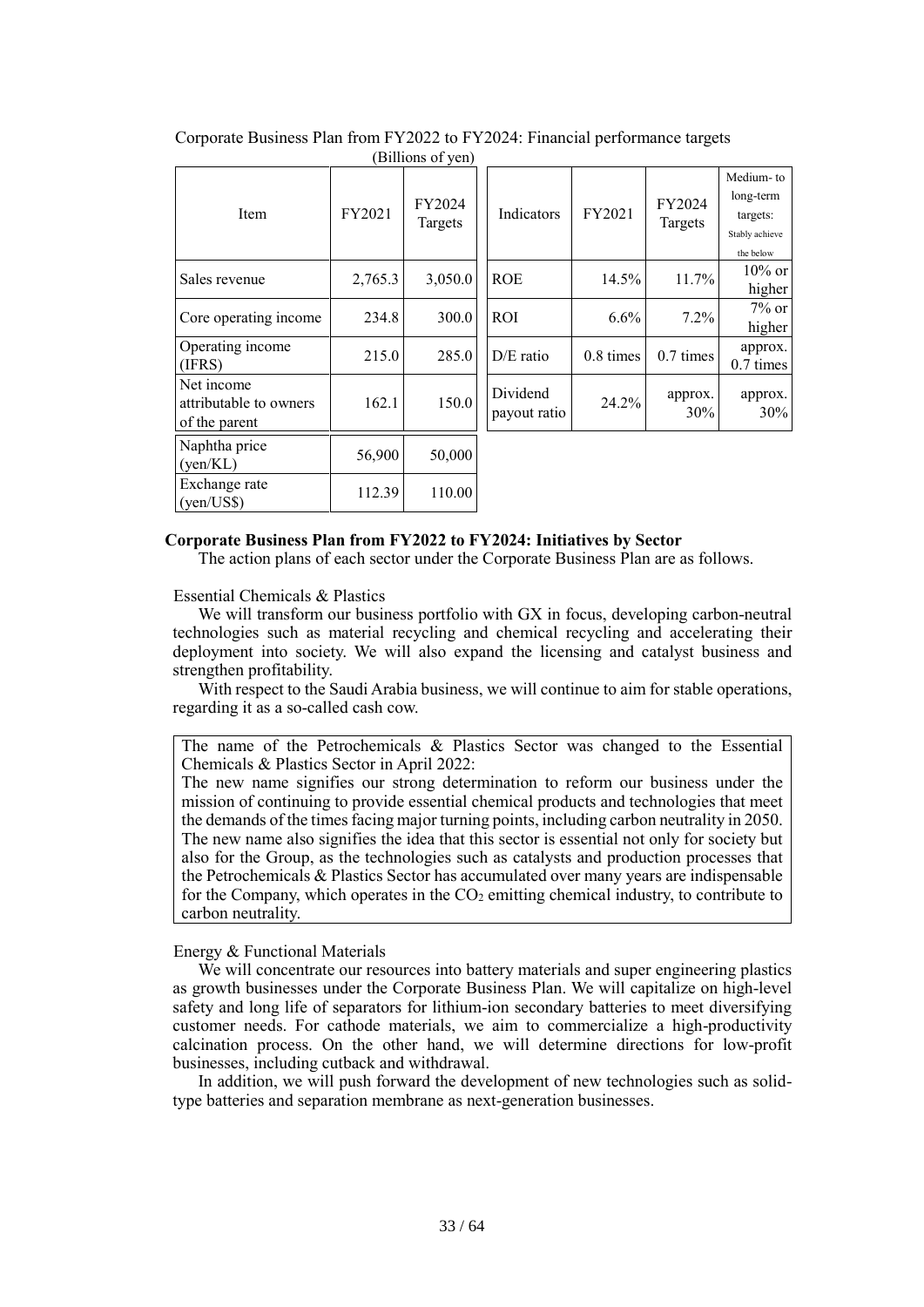#### IT-related Chemicals

In the display-related materials business, we will develop and launch materials for nextgeneration displays while further increasing the share of high-value-added products such as polymer OLED display materials that utilize our core technology.

In the semiconductor-related materials business, we will develop and expand sales of advanced materials for silicon semiconductors that support innovations in customer processes, while steadily capturing expanding demand. We also aim to commercialize nextgeneration power device materials for compound semiconductors that contribute to solving social issues such as energy saving.

Furthermore, in order to develop new businesses, we will focus on developing materials compatible with next-generation high-speed communication and high-sensitivity image sensors while actively collaborating with external parties.

#### Health & Crop Sciences

We will differentiate ourselves from competitors by leveraging our strengths in product groups with low environmental impact such as biorationals and botanicals. For the chemical crop protection product group, we will concentrate our efforts on maximizing sales of the new large-scale fungicide INDIFLIN while developing and launching products that focus on reducing environmental impact.

Furthermore, while strengthening the supply chain that has expanded due to business acquisitions in South America, we aim to steadily secure investment returns and improve capital efficiency.

R&D efforts will focus our resources on business areas where we have strengths and aggressively utilize open innovations.

#### Pharmaceuticals

Our priority is to establish an earnings base following the end of the exclusive license to sell Latuda® in North America. For Orgovyx™ (therapeutic agent for advanced prostate cancer) and Myfembree® (therapeutic agent for uterine fibroids), we will reduce business risk and maximize drug potential through our partnership with Pfizer Inc. For Gemtesa® (therapeutic agent for overactive bladder), we will pursue cost synergies by utilizing the Group's sales base in sales and distribution. We aim for higher sales than Latuda® with these new products.

In addition, with a view to medium- to long-term growth, we will focus on the creation of new products in the psychoneurotic field as well as regenerative and cellular medicines and further strengthen the CDMO (contract development and manufacturing organization) business, which has growth potential.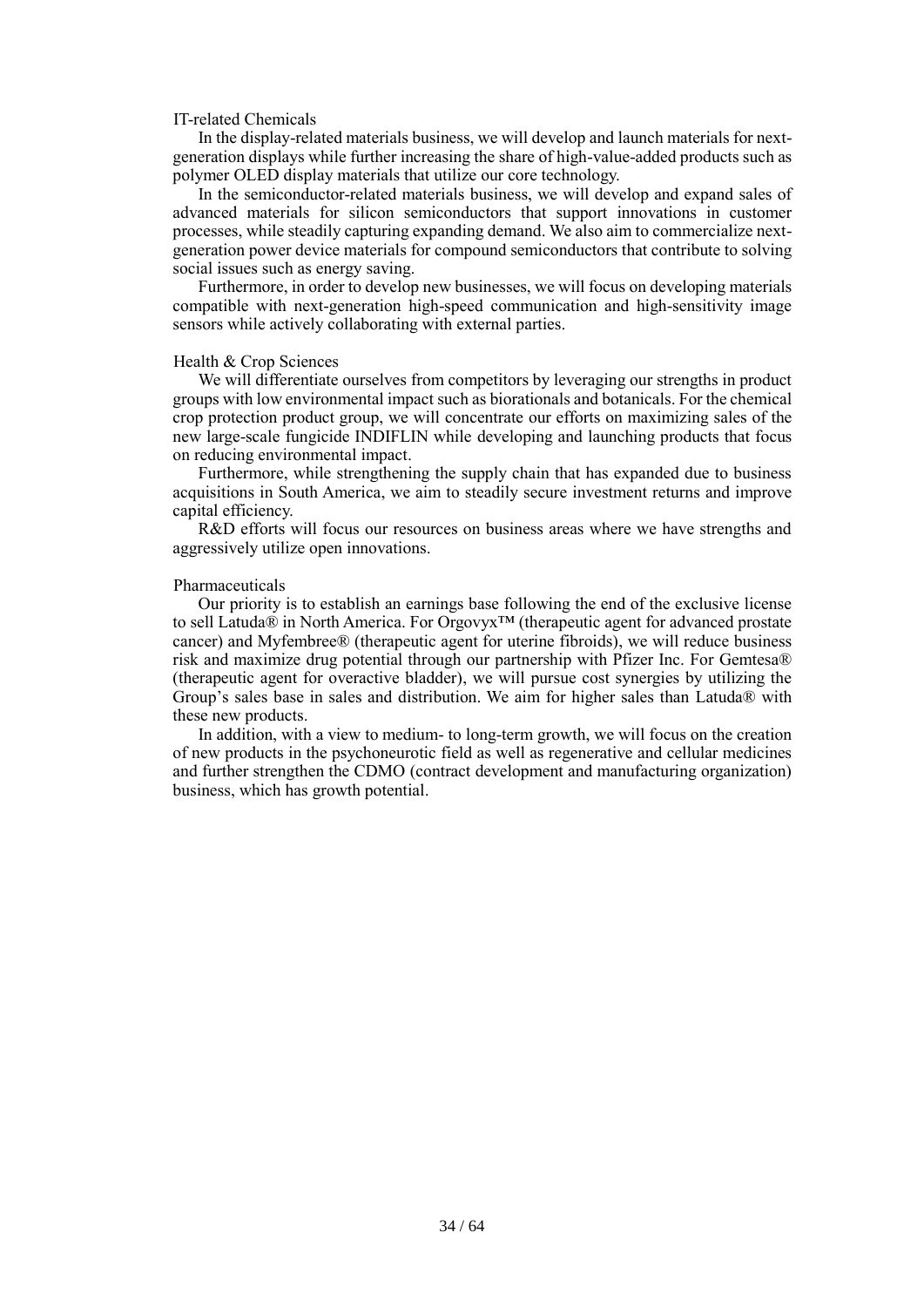## **(3) Assets and Income**

1) Trends in assets and income of the Group

| <b>Item</b>                                                                   | The 138th term<br>(April 1, 2018 to<br>March 31, 2019) | The 139th term<br>(April 1, 2019 to<br>March 31, 2020) | The 140th term<br>(April 1, 2020 to<br>March 31, 2021) | The 141st term<br>(April 1, 2021 to<br>March 31, 2022) |
|-------------------------------------------------------------------------------|--------------------------------------------------------|--------------------------------------------------------|--------------------------------------------------------|--------------------------------------------------------|
| <b>IFRS</b>                                                                   |                                                        |                                                        |                                                        |                                                        |
| Sales revenue<br>(Billions of yen)                                            | 2,318.6                                                | 2,225.8                                                | 2,287.0                                                | 2,765.3                                                |
| Core operating<br>income<br>(Billions of yen)                                 | 204.3                                                  | 132.7                                                  | 147.6                                                  | 234.8                                                  |
| Net income<br>attributable to<br>owners of the<br>parent<br>(Billions of yen) | 118.0                                                  | 30.9                                                   | 46.0                                                   | 162.1                                                  |
| Basic earnings per<br>share                                                   | 72.17 yen                                              | 18.91 yen                                              | 28.16 yen                                              | 99.16 yen                                              |
| <b>ROE</b>                                                                    | 12.3%                                                  | 3.2%                                                   | 4.7%                                                   | 14.5%                                                  |
| Equity<br>attributable to<br>owners of the<br>parent<br>(Billions of yen)     | 998.7                                                  | 924.0                                                  | 1,019.2                                                | 1,218.1                                                |
| Total equity<br>(Billions of yen)                                             | 1,351.9                                                | 1,392.6                                                | 1,482.1                                                | 1,702.0                                                |
| Total assets<br>(Billions of yen)                                             | 3,171.6                                                | 3,654.1                                                | 3,990.3                                                | 4,308.2                                                |

NOTE: In connection with the confirmation in the 140th period of provisional accounting procedures relating to the business combination that took place in the 139th Fiscal Period, retrospective adjustments have been made to figures for the 139th period.

|  |  |  | 2) Trends in assets and income of the Company |  |
|--|--|--|-----------------------------------------------|--|
|  |  |  |                                               |  |
|  |  |  |                                               |  |
|  |  |  |                                               |  |

| Item                                 | The 138th term<br>(April 1, 2018 to<br>March 31, 2019) | The 139th term<br>(April 1, 2019 to<br>March 31, 2020) | The 140th term<br>(April 1, 2020 to<br>March 31, 2021) | The 141st term<br>(April 1, 2021 to<br>March 31, 2022) |
|--------------------------------------|--------------------------------------------------------|--------------------------------------------------------|--------------------------------------------------------|--------------------------------------------------------|
| Japanese GAAP                        |                                                        |                                                        |                                                        |                                                        |
| Net sales<br>(Billions of yen)       | 723.6                                                  | 678.4                                                  | 646.0                                                  | 797.4                                                  |
| Ordinary income<br>(Billions of yen) | 73.7                                                   | 28.9                                                   | 38.1                                                   | 68.5                                                   |
| Net income<br>(Billions of yen)      | 67.0                                                   | 22.8                                                   | 41.7                                                   | 61.7                                                   |
| Net income per<br>share              | 40.96 yen                                              | 13.94 yen                                              | 25.52 yen                                              | 37.76 yen                                              |
| Net assets<br>(Billions of yen)      | 350.3                                                  | 315.5                                                  | 346.2                                                  | 368.8                                                  |
| Total assets<br>(Billions of yen)    | 1,496.4                                                | 1,577.2                                                | 1,729.7                                                | 1,740.1                                                |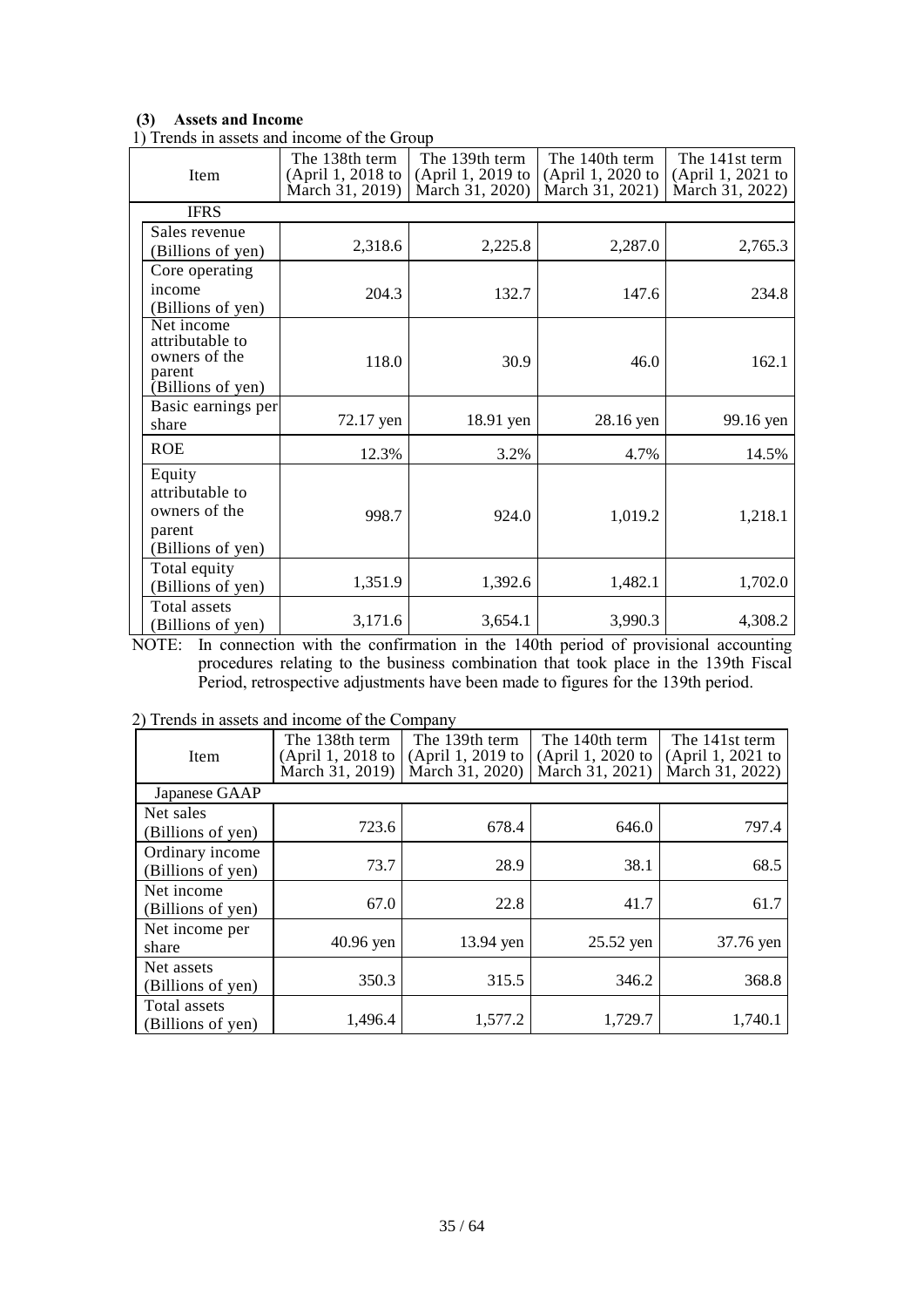| TTHICIPAL DUSHICSSCS (as 01 IVIAICH 91, 2022) |                                                                                                                                                                                                                        |
|-----------------------------------------------|------------------------------------------------------------------------------------------------------------------------------------------------------------------------------------------------------------------------|
| Business sector                               | Key products and businesses                                                                                                                                                                                            |
| Petrochemicals & Plastics                     | Synthetic resins, raw materials for synthetic fibers, various<br>industrial chemicals, methyl methacrylate products, synthetic<br>resin processed products, etc.                                                       |
| Energy & Functional Materials                 | Alumina products, aluminum, specialty chemicals, additives,<br>dyestuffs, synthetic rubber, engineering plastics, battery<br>materials, etc.                                                                           |
| IT-related Chemicals                          | Optical products, semiconductor processing materials,<br>compound semiconductor materials, touchscreen panels, etc.                                                                                                    |
| Health & Crop Sciences                        | Crop protection chemicals, fertilizers, agricultural materials,<br>household and public hygiene insecticides, materials for<br>protection against tropical diseases, feed additives,<br>pharmaceutical chemicals, etc. |
| Pharmaceuticals                               | Pharmaceuticals for medical treatment, radiopharmaceuticals,<br>etc.                                                                                                                                                   |

# **(4) Principal Businesses** (as of March 31, 2022)

NOTES: 1 Aside from the above, as "Others", the Group supplies electric power and steam, designs chemical plants/supervises the construction of those facilities, provides transportation and warehousing, and conducts physical property warehousing, and conducts physical property analysis/environmental analysis, etc.

2 The name of the Petrochemicals & Plastics Sector was changed to the Essential Chemicals & Plastics Sector on April 1, 2022.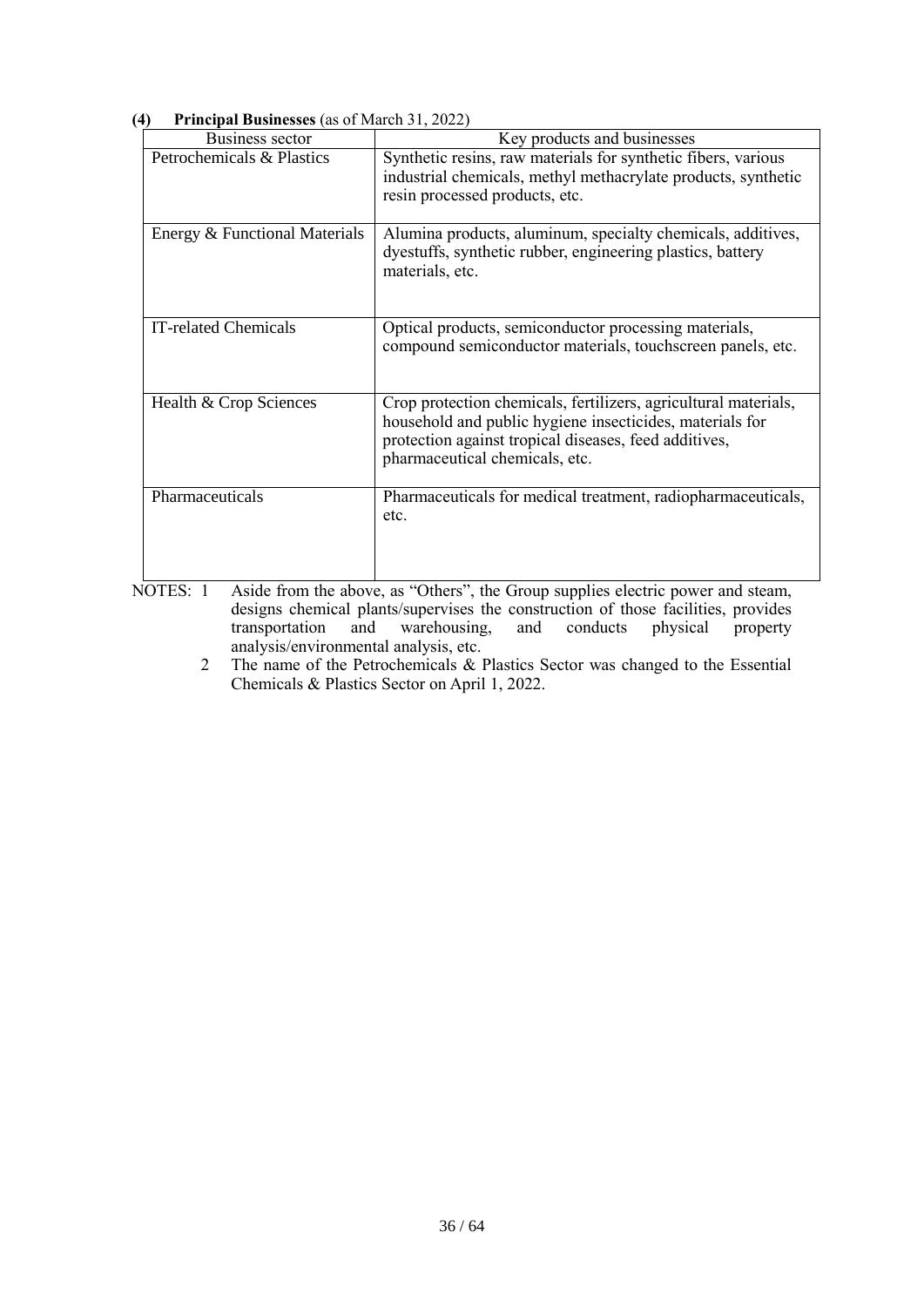# **(5) Principal Business Locations** (as of March 31, 2022)

# 1) The Company

| Head offices |                       | Tokyo, Osaka                                                                       |  |  |  |  |
|--------------|-----------------------|------------------------------------------------------------------------------------|--|--|--|--|
|              | <b>Branch offices</b> | Tokyo, Osaka, Nagoya Branch Office, Fukuoka Branch Office                          |  |  |  |  |
|              | Plants                | Ehime Works, Chiba Works, Osaka Works, Ohe Works (Ehime), Oita Works,              |  |  |  |  |
|              |                       | Misawa Works (Aomori)                                                              |  |  |  |  |
|              | Research              | Industrial Technology & Research Laboratory (Osaka), Environmental Health          |  |  |  |  |
|              | laboratories          | Science Laboratory (Osaka), Advanced Materials Development Laboratory              |  |  |  |  |
|              |                       | (Ibaraki), Bioscience Research Laboratory (Osaka)                                  |  |  |  |  |
|              | NOTES: 1              | The Company changed the location of its head office from "27-1, Shinkawa 2-        |  |  |  |  |
|              |                       | chome, Chuo-ku, Tokyo" to "7-1, Nihonbashi 2-chome, Chuo-ku, Tokyo" on             |  |  |  |  |
|              |                       | November 10, 2021.                                                                 |  |  |  |  |
| 2            |                       | Oita Works includes Okayama Plant and Gifu Plant.                                  |  |  |  |  |
|              | 3                     | Research laboratories are shown as corporate research facilities. There also exist |  |  |  |  |
|              |                       |                                                                                    |  |  |  |  |

business sector research laboratories, such as the Health & Crop Sciences Research Laboratory (Hyogo), etc. In addition, the name of the Petrochemicals Research Laboratory was changed to the Essential Chemicals Research Laboratory on April 1, 2022.

# 2) Material subsidiaries

| Domestic | Sumitomo Dainippon Pharma Co., Ltd. (Osaka, Tokyo, Mie, Oita) |                                                 |  |  |  |
|----------|---------------------------------------------------------------|-------------------------------------------------|--|--|--|
|          |                                                               | Tanaka Chemical Corporation (Fukui, Osaka)      |  |  |  |
|          |                                                               | Koei Chemical Co., Ltd. (Chiba, Tokyo)          |  |  |  |
|          |                                                               | Taoka Chemical Co., Ltd. (Osaka, Hyogo, Ehime)  |  |  |  |
| Overseas | <b>United States</b>                                          | Sumitomo Chemical America, Inc.                 |  |  |  |
|          |                                                               | Valent U.S.A. LLC                               |  |  |  |
|          |                                                               | Valent BioSciences LLC                          |  |  |  |
|          |                                                               | Sunovion Pharmaceuticals Inc.                   |  |  |  |
|          |                                                               | Sumitomo Dainippon Pharma Oncology, Inc.        |  |  |  |
|          |                                                               | Sumitovant Biopharma, Inc.                      |  |  |  |
|          |                                                               | Myovant Sciences, Inc.                          |  |  |  |
|          |                                                               | Spirovant Sciences, Inc.                        |  |  |  |
|          | <b>Brazil</b>                                                 | Sumitomo Chemical do Brasil Representações Ltda |  |  |  |
|          |                                                               | Sumitomo Chemical Brasil Indústria Química S.A. |  |  |  |
|          | Chile                                                         | Sumitomo Chemical Chile S.A.                    |  |  |  |
|          | United Kingdom                                                | Cambridge Display Technology Limited            |  |  |  |
|          | Switzerland                                                   | Urovant Sciences GmbH                           |  |  |  |
|          |                                                               | Myovant Sciences GmbH                           |  |  |  |
|          |                                                               | <b>Enzyvant Therapeutics GmbH</b>               |  |  |  |
|          |                                                               | <b>Altavant Sciences GmbH</b>                   |  |  |  |
|          | India                                                         | Sumitomo Chemical India Limited                 |  |  |  |
|          | Singapore                                                     | Sumitomo Chemical Asia Pte Ltd                  |  |  |  |
|          |                                                               | The Polyolefin Company (Singapore) Pte. Ltd.    |  |  |  |
|          | South Korea<br>Dongwoo Fine-Chem Co., Ltd.                    |                                                 |  |  |  |
|          |                                                               | SSLM Co., Ltd.                                  |  |  |  |
|          | Taiwan                                                        | Sumika Technology Co., Ltd.                     |  |  |  |
|          | China                                                         | XUYOU Electronic Materials (Wuxi) Co., Ltd.     |  |  |  |
|          |                                                               | Sumika Electronic Materials (Wuxi) Co., Ltd.    |  |  |  |

NOTE: Sumitomo Dainippon Pharma Co., Ltd. changed its trade name to Sumitomo Pharma Co., Ltd., and Sumitomo Dainippon Pharma Oncology, Inc. changed its trade name to Sumitomo Pharma Oncology, Inc. on April 1, 2022.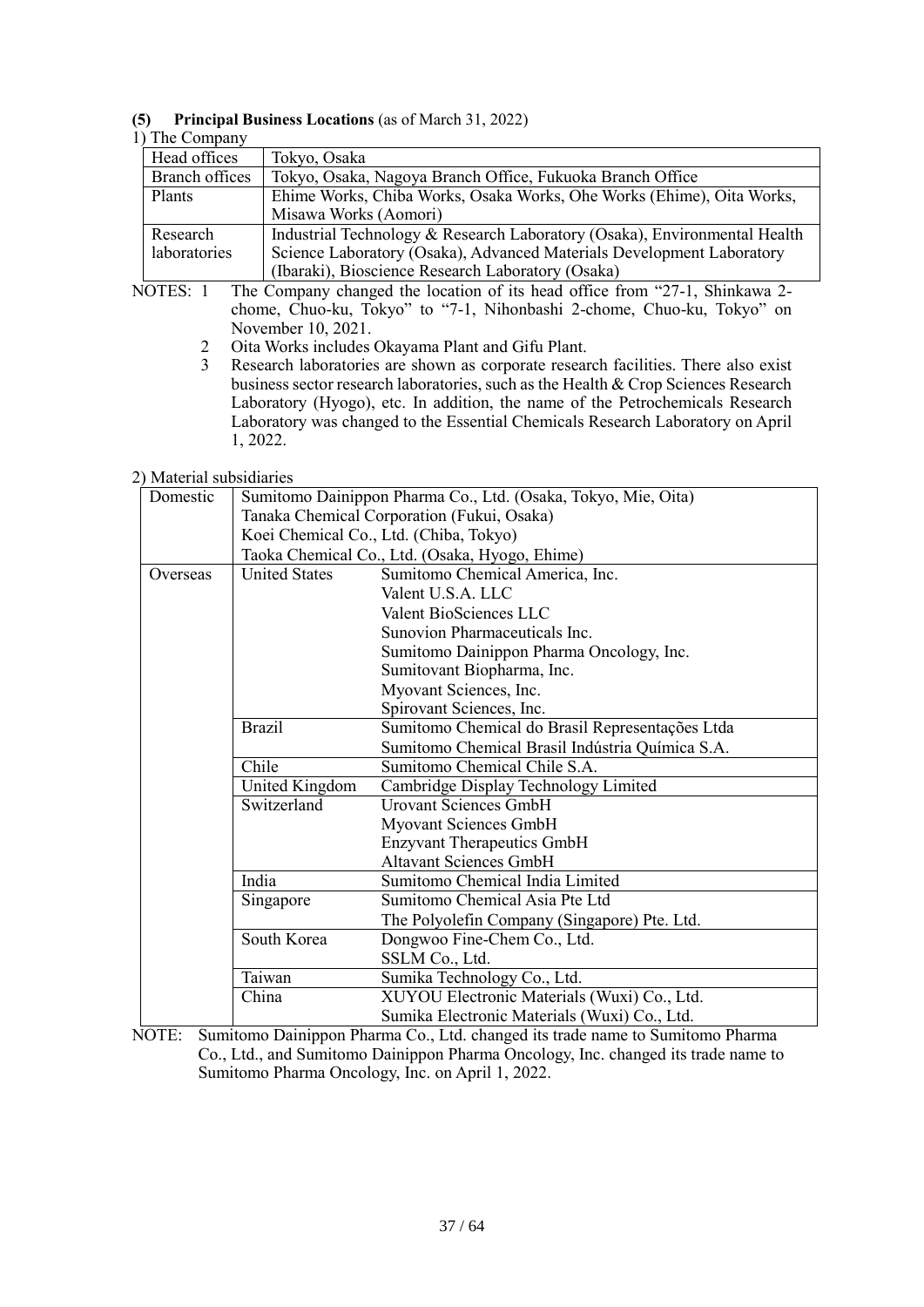|                             |                        | Ratio of      |                                     |
|-----------------------------|------------------------|---------------|-------------------------------------|
| Company name                | Capital                | voting        | Principal business                  |
|                             |                        | rights $(\%)$ |                                     |
| Sumitomo Chemical           | USD 510,092 thousand   | 100.00        | Investment in related companies     |
| America, Inc.               |                        |               | in the United States and sale of    |
|                             |                        |               | chemical products                   |
| Valent U.S.A. LLC           | USD 242,574 thousand   | 100.00        | Development and sale of plant       |
|                             |                        | (100.00)      | protection, etc.                    |
| Valent BioSciences          | USD 129,344 thousand   | 100.00        | Research, development,              |
| <b>LLC</b>                  |                        | (100.00)      | manufacture and sale of             |
|                             |                        |               | biorational                         |
| Sumika Polymers             | USD 222,544 thousand   | 100.00        |                                     |
| America Corp.               |                        | (100.00)      |                                     |
| Sumitomo Chemical           | BRL 2,320,990 thousand | 100.00        | Development, promotion and          |
| do Brasil                   |                        |               | sales of crop protection            |
| Representações Ltda         |                        |               | chemicals, feed additives and       |
|                             |                        |               | household & public hygiene          |
|                             |                        |               | insecticides                        |
| Sumitomo Chemical           | BRL 793,289 thousand   | 100.00        | Manufacture and sale of crop        |
| Brasil Indústria            |                        | (100.00)      | protection chemicals                |
| Química S.A.                |                        |               |                                     |
| <b>CDT</b> Holdings Limited | GBP 187,511 thousand   | 100.00        | Investment in Cambridge Display     |
|                             |                        |               | <b>Technology Limited</b>           |
| Cambridge Display           | GBP 183,716 thousand   | 100.00        | R&D and licenses in polymer         |
| Technology Limited          |                        | (100.00)      | organic light emitting diodes and   |
|                             |                        |               | devices                             |
| Dongwoo Fine-Chem           | KRW 288,176 million    | 100.00        | Manufacture and sale of process     |
| Co., Ltd.                   |                        |               | chemicals for semiconductors and    |
|                             |                        |               | displays, optical functional films, |
|                             |                        |               | touchscreen panels, etc.            |
| SSLM Co., Ltd.              | KRW 280,000 million    | 100.00        | Manufacture and sale of heat-       |
|                             |                        |               | resistant separators                |
| Japan-Singapore             | JPY 23,877 million     | 79.67         | Investment in Petrochemical         |
| Petrochemicals Co.,         |                        |               | Corporation of Singapore (Pte.)     |
| Ltd.                        |                        |               | Ltd.                                |
| Sumitomo Dainippon          | JPY 22,400 million     | 51.78         | Manufacture and sale of             |
| Pharma Co., Ltd.            |                        |               | pharmaceuticals                     |
| Sumitomo Dainippon          | USD 2,170,480          | 100.00        | Investment in related companies     |
| Pharma America, Inc.        | thousand               | (100.00)      | in the United States                |
| Sunovion                    | USD 1,710,032          | 100.00        | Manufacture and sale of             |
| Pharmaceuticals Inc.        | thousand               | (100.00)      | pharmaceuticals                     |
| Sumitomo Dainippon          | USD 380,484 thousand   | 100.00        | Research and development of         |
| Pharma Oncology, Inc.       |                        | (100.00)      | pharmaceuticals                     |
| Sumitovant Biopharma        | USD 702,026 thousand   | 100.00        | Investment in affiliated            |
| Ltd.                        |                        | (100.00)      | companies conducting research       |
|                             |                        |               | and development of                  |
|                             |                        |               | pharmaceuticals                     |
| Sumitovant                  | USD 127,384 thousand   | 100.00        | Management of affiliated            |
| Biopharma, Inc.             |                        | (100.00)      | companies conducting research       |
|                             |                        |               | and development of                  |
|                             |                        |               | pharmaceuticals                     |

**(6) Status of material subsidiaries** (as of March 31, 2022)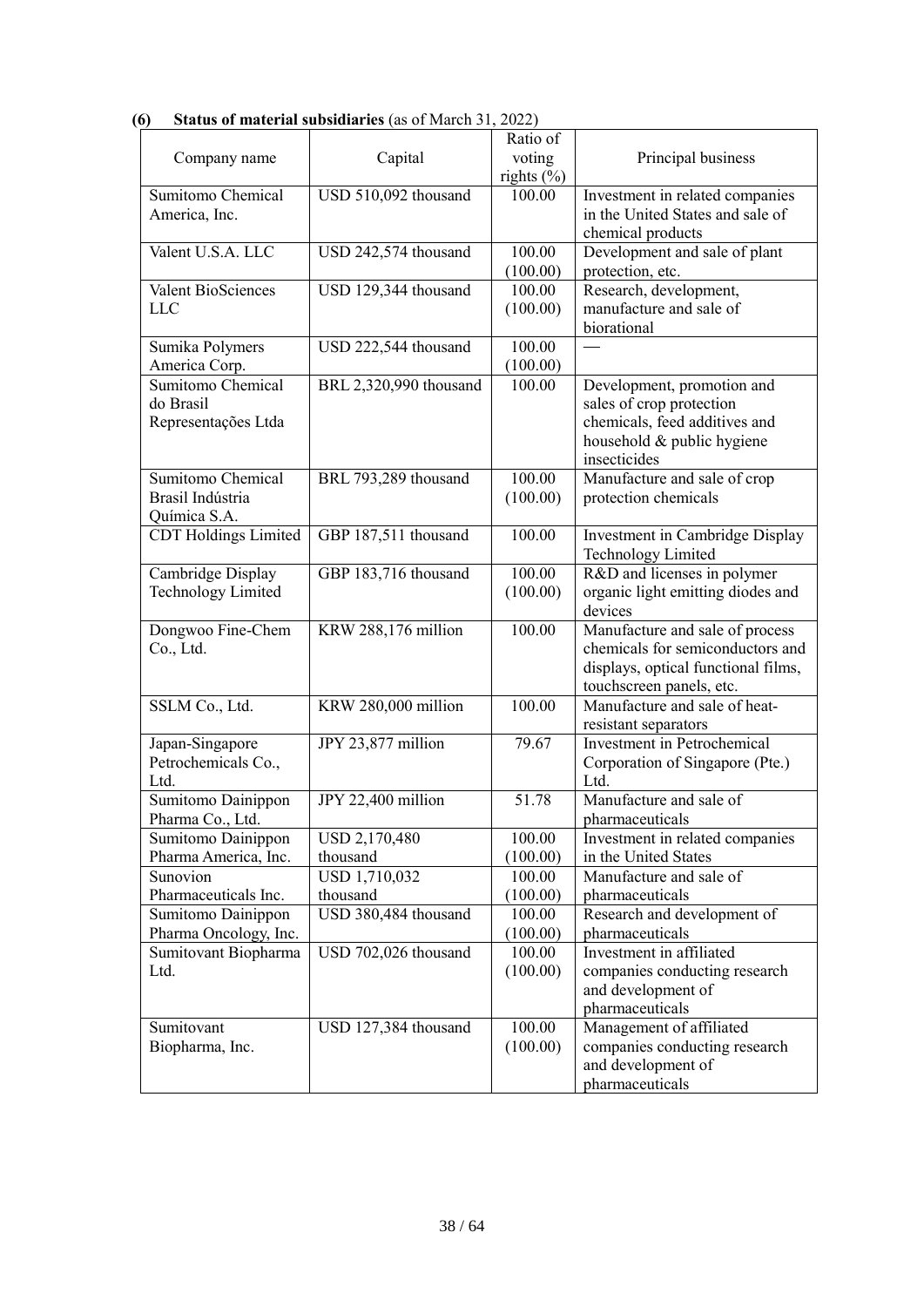|                              |                                   | Ratio of      |                                   |
|------------------------------|-----------------------------------|---------------|-----------------------------------|
| Company name                 | Capital                           | voting        | Principal business                |
|                              |                                   | rights $(\%)$ |                                   |
| Myovant Sciences Ltd.        | USD 650,467 thousand              | 52.75         | Investment in affiliated          |
|                              |                                   | (52.75)       | companies conducting research     |
|                              |                                   |               | and development of                |
|                              |                                   |               | pharmaceuticals                   |
| Myovant Sciences,            | USD 141,896 thousand              | 100.00        | Research and development of       |
| Inc.                         |                                   | (100.00)      | pharmaceuticals                   |
| <b>Myovant Sciences</b>      | $\overline{USD}$ 669,112 thousand | 100.00        | Research and development of       |
| GmbH                         |                                   | (100.00)      | pharmaceuticals                   |
| Urovant Sciences Ltd.        | USD 307,902 thousand              | 100.00        | Investment in affiliated          |
|                              |                                   | (100.00)      | companies conducting research     |
|                              |                                   |               | and development of                |
|                              |                                   |               | pharmaceuticals                   |
| <b>Urovant Holdings</b>      | USD 787,893 thousand              | 100.00        | Investment in affiliated          |
| Limited                      |                                   | (100.00)      | companies conducting research     |
|                              |                                   |               | and development of                |
|                              |                                   |               | pharmaceuticals                   |
| <b>Urovant Sciences</b>      | USD 792,607 thousand              | 100.00        | Research and development of       |
| GmbH                         |                                   | (100.00)      | pharmaceuticals                   |
| <b>Enzyvant Therapeutics</b> | USD 411,277 thousand              | 100.00        | Investment in affiliated          |
| Ltd.                         |                                   | (100.00)      | companies conducting research     |
|                              |                                   |               | and development of                |
|                              |                                   |               | pharmaceuticals                   |
| <b>Enzyvant Therapeutics</b> | USD 198,812 thousand              | 100.00        | Investment in affiliated          |
| Holdings Limited             |                                   | (100.00)      | companies conducting research     |
|                              |                                   |               | and development of                |
|                              |                                   |               | pharmaceuticals                   |
| <b>Enzyvant Therapeutics</b> | USD 165,321 thousand              | 100.00        | Research and development of       |
| GmbH                         |                                   | (100.00)      | pharmaceuticals                   |
| Altavant Sciences Ltd.       | USD 111,614 thousand              | 100.00        | Investment in affiliated          |
|                              |                                   | (100.00)      | companies conducting research     |
|                              |                                   |               | and development of                |
|                              |                                   |               | pharmaceuticals                   |
| <b>Altavant Sciences</b>     | USD 111,434 thousand              | 100.00        | Investment in affiliated          |
| Holdings Limited             |                                   | (100.00)      | companies conducting research     |
|                              |                                   |               | and development of                |
|                              |                                   |               | pharmaceuticals                   |
| <b>Altavant Sciences</b>     | USD 111,153 thousand              | 100.00        | Research and development of       |
| GmbH                         |                                   | (100.00)      | pharmaceuticals                   |
| Spirovant Sciences,          | USD 85,842 thousand               | 100.00        | Research and development of       |
| Inc.                         |                                   | (100.00)      | pharmaceuticals                   |
| <b>XUYOU Electronic</b>      | RMB 1,115,757                     | 98.00         | Manufacture and sale of optical   |
| Materials (Wuxi) Co.,        | thousand                          | (55.00)       | functional films                  |
| Ltd.                         |                                   |               |                                   |
| Sumika Electronic            | RMB 1,276,517                     | 100.00        | Processing and sale of optical    |
| Materials (Wuxi) Co.,        | thousand                          | (10.00)       | functional films                  |
| Ltd.                         |                                   |               |                                   |
| Sumika Technology            | TWD 4,417 million                 | 84.96         | Manufacture and sale of original  |
| Co., Ltd.                    |                                   |               | fabrics and processed products of |
|                              |                                   |               | optical functional films          |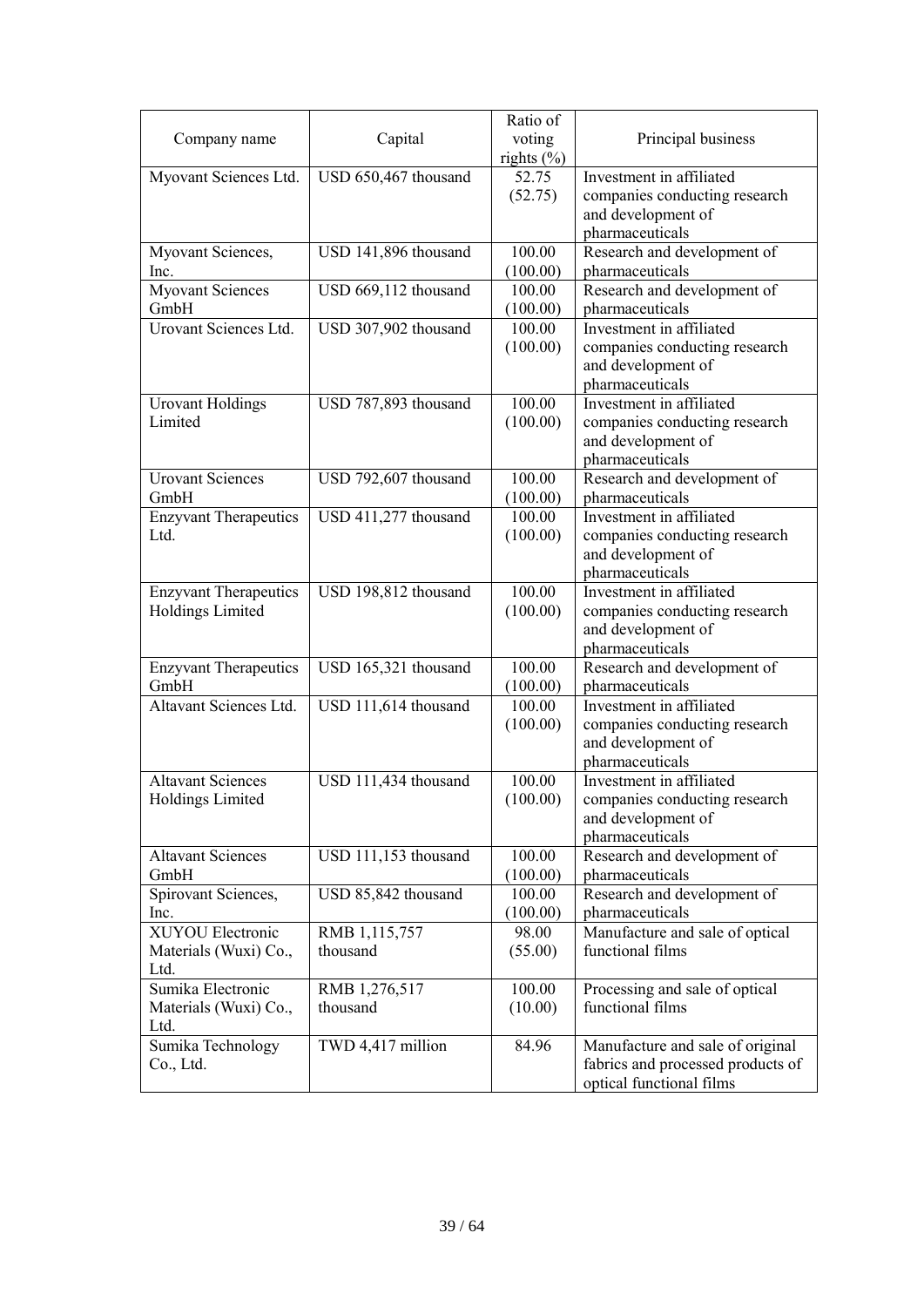|                     |                        | Ratio of      |                                     |
|---------------------|------------------------|---------------|-------------------------------------|
| Company name        | Capital                | voting        | Principal business                  |
|                     |                        | rights $(\%)$ |                                     |
| Sumitomo Chemical   | USD 150,565 thousand   | 100.00        | Manufacture and sale of             |
| Asia Pte Ltd        |                        |               | petrochemical products, etc. and    |
|                     |                        |               | supervision of the Sumitomo         |
|                     |                        |               | Chemical Group in the Southeast     |
|                     |                        |               | Asia, India, and Oceania area       |
| The Polyolefin      | USD 51,690 thousand    | 70.00         | Manufacture and sale of low-        |
| Company (Singapore) |                        | (70.00)       | density polyethylene and            |
| Pte. Ltd.           |                        |               | polypropylene                       |
| Sumitomo Chemical   | USD 86,358 thousand    | 100.00        | Sale, etc. of crop protection       |
| Chile S.A.          |                        |               | chemicals and feed additives        |
| Tanaka Chemical     | JPY 9,155 million      | 50.46         | Manufacturing and sale of           |
| Corporation         |                        |               | positive electrode materials for    |
|                     |                        |               | rechargeable batteries and positive |
|                     |                        |               | electrode material precursors, etc. |
| Sumitomo Chemical   | INR 2,745,881 thousand | 75.00         | Development and sales of crop       |
| India Limited       |                        |               | protection products, household &    |
|                     |                        |               | public hygiene insecticides and     |
|                     |                        |               | feed additives, and manufacturing   |
|                     |                        |               | of crop protection chemicals        |
| Koei Chemical Co.,  | JPY 2,343 million      | 56.34         | Manufacture and sale of             |
| Ltd.                |                        | (0.45)        | pharmaceutical and crop             |
|                     |                        |               | protection related chemicals and    |
|                     |                        |               | functional chemicals, etc.          |
| Taoka Chemical Co., | JPY 1,572 million      | 51.38         | Manufacture and sale of fine        |
| Ltd.                |                        | (0.78)        | chemicals, functional materials,    |
|                     |                        |               | resin additives, etc.               |

From the fiscal year under review, Sumitovant Biopharma, Inc. and Spirovant Sciences, Inc. are listed as material subsidiaries.

Sumika Polymers America Corp. made investment in Phillips Sumika Polypropylene Company, which has been dissolved.

Enzyvant Therapeutics General Ltd., which was listed in the previous fiscal year, has ceased to exist as it merged with Enzyvant Therapeutics Ltd.

- NOTES: 1 Figures contained in parentheses ( ) for ratio of voting rights are the ratio of voting rights held by subsidiaries of the Company.
	- 2 Capital for Sumitomo Chemical America, Inc., CDT Holdings Limited, Cambridge Display Technology Limited, Sumitomo Dainippon Pharma America, Inc., Sunovion Pharmaceuticals Inc., Sumitomo Dainippon Pharma Oncology, Inc., Sumitovant Biopharma Ltd., Sumitovant Biopharma, Inc., Myovant Sciences Ltd., Myovant Sciences, Inc., Myovant Sciences GmbH, Urovant Sciences Ltd., Urovant Holdings Limited, Urovant Sciences GmbH, Enzyvant Therapeutics Ltd., Enzyvant Therapeutics Holdings Limited, Enzyvant Therapeutics GmbH, Altavant Sciences Ltd., Altavant Sciences Holdings Limited, Altavant Sciences GmbH, and Spirovant Sciences, Inc. are shown as paid-in capital.
	- 3 Sumitomo Dainippon Pharma Co., Ltd. changed its trade name to Sumitomo Pharma Co., Ltd., Sumitomo Dainippon Pharma America, Inc. changed its trading name to Sumitomo Pharma America, Inc., and Sumitomo Dainippon Pharma Oncology, Inc. changed its trade name to Sumitomo Pharma Oncology, Inc. on April 1, 2022.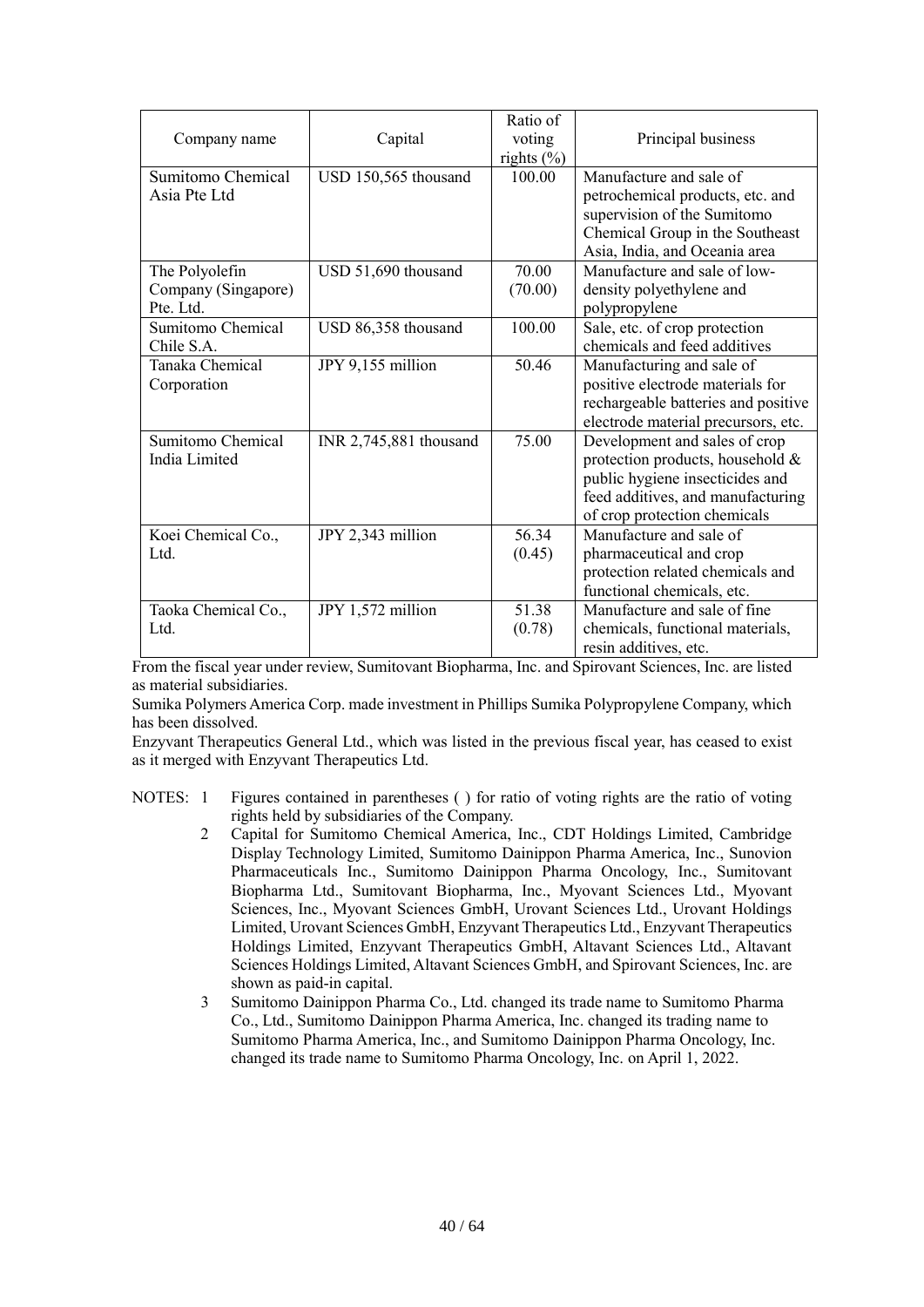# **(7) Employees** (as of March 31, 2022)

# 1) Employees of the Group

| Business category                | Number of employees<br>(Persons) | <b>Notes</b>                                                         |
|----------------------------------|----------------------------------|----------------------------------------------------------------------|
| Petrochemicals & Plastics        | 4,536                            |                                                                      |
| Energy & Functional<br>Materials | 3,016                            |                                                                      |
| IT-related Chemicals             | 7,822                            |                                                                      |
| Health & Crop Sciences           | 7,532                            |                                                                      |
| Pharmaceuticals                  | 7,784                            |                                                                      |
| Others                           | 2,674                            |                                                                      |
| Companywide shared               | 1,339                            |                                                                      |
| Total                            | 34,703                           | The number of employees<br>decreased by 40 persons year-<br>on-year. |

NOTES: 1 The number of employees does not include employees who are temporary, parttime, contracted, or seconded outside of consolidated subsidiaries.

2 The name of the Petrochemicals & Plastics Sector was changed to the Essential Chemicals & Plastics Sector on April 1, 2022

# 2) Employees of the Company

| Number of employees | Average age | Average years of<br>employment | <b>Notes</b>         |
|---------------------|-------------|--------------------------------|----------------------|
| persons             |             | vears                          | The number of        |
|                     |             |                                | employees increased  |
| 6,488               | 41.2        | 15.4                           | by 211 persons year- |
|                     |             |                                | on-year.             |

NOTE: The number of employees does not include employees who are temporary, part-time, contracted, or seconded to other companies.

# **(8) Primary sources of borrowings and amounts** (as of March 31, 2022)

| Source of borrowing                 | Amount of borrowing (Balance) |  |
|-------------------------------------|-------------------------------|--|
|                                     | (Billions of yen)             |  |
| Sumitomo Mitsui Banking Corporation | 85.6                          |  |
| The Norinchukin Bank                | 54.1                          |  |
| Sumitomo Mitsui Trust Bank, Limited | 46.1                          |  |
| Development Bank of Japan Inc.      | 44.3                          |  |
| MUFG Bank, Ltd.                     | 44.2                          |  |

NOTES: 1 The amount of borrowing listed above includes loans from overseas subsidiaries of the sources.

> 2 Aside from the above, there are 290.9 billion yen in borrowings as syndicated loans, managed by financial institutions such as the Sumitomo Mitsui Banking Corporation.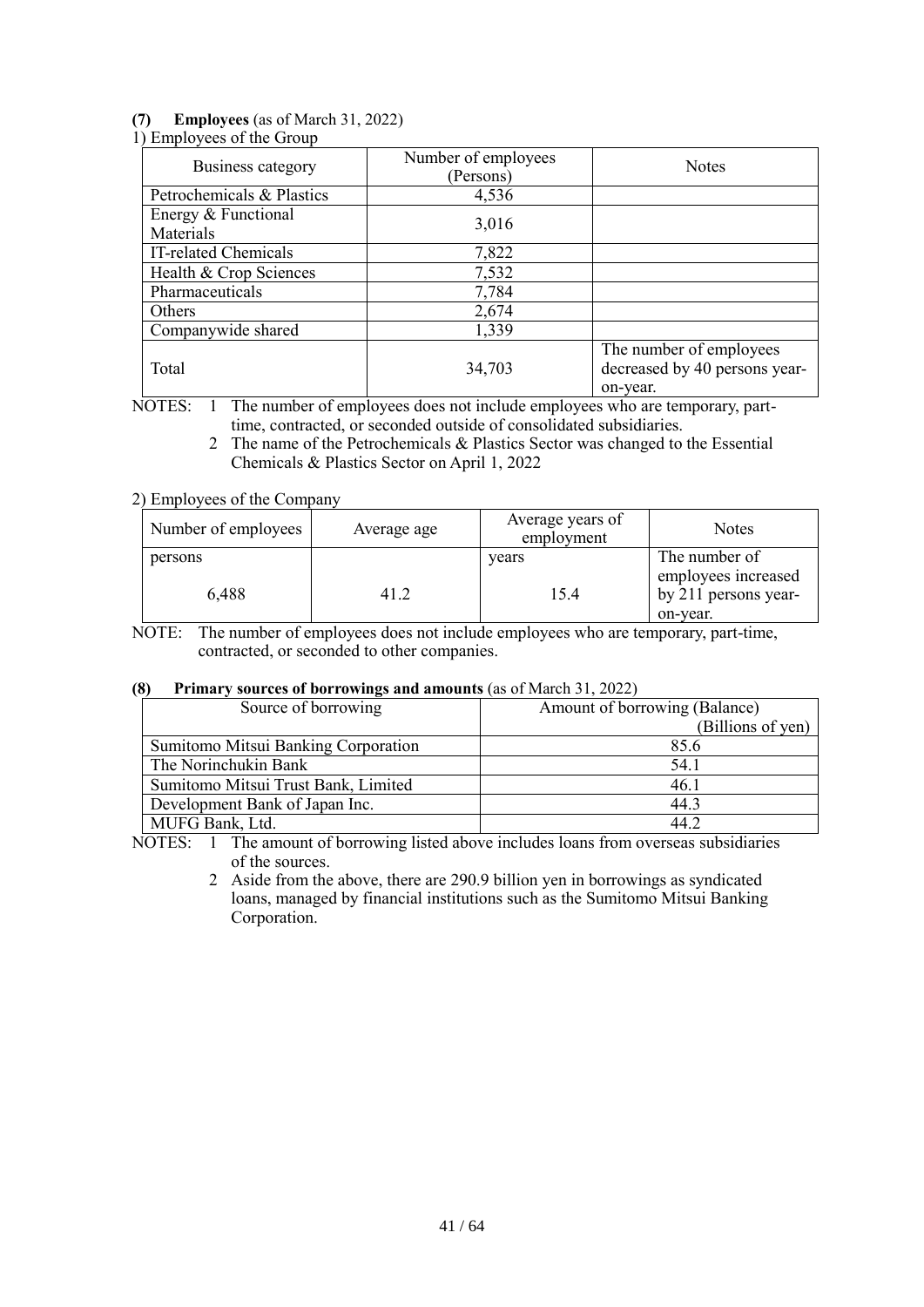**2. Status of Shares** (as of March 31, 2022)

| (1) | Total number of shares authorized to be issued | 5,000,000,000 shares                                                                        |
|-----|------------------------------------------------|---------------------------------------------------------------------------------------------|
|     | Total number of shares outstanding             | 1.655.446.177 shares<br>(including $20,474,797$ shares of the<br>Company's treasury shares) |

# **(2) Number of shareholders** 167,270 persons

# **(3) Major shareholders**

| Shareholder name                                                                                                                                                  | Number of | Shareholding |
|-------------------------------------------------------------------------------------------------------------------------------------------------------------------|-----------|--------------|
|                                                                                                                                                                   | shares    | ratio        |
|                                                                                                                                                                   | thousand  | $\%$         |
|                                                                                                                                                                   | shares    |              |
| The Master Trust Bank of Japan, Ltd. (Trust account)                                                                                                              | 257,083   | 15.72        |
| Custody Bank of Japan, Ltd. (Trust account)                                                                                                                       | 96,934    | 5.92         |
| Sumitomo Life Insurance Company                                                                                                                                   | 71,000    | 4.34         |
| Nippon Life Insurance Company                                                                                                                                     | 41,031    | 2.50         |
| Custody Bank of Japan, Ltd. (Master trust for the Sumitomo<br>Mitsui Trust Bank and trust account for retirement benefits for<br>Sumitomo Life Insurance Company) | 29,000    | 1.77         |
| Custody Bank of Japan, Ltd. (Trust account 4)                                                                                                                     | 28,264    | 1.72         |
| STATE STREET BANK WEST CLIENT - TREATY 505234                                                                                                                     | 27,651    | 1.69         |
| JP MORGAN CHASE BANK 385771                                                                                                                                       | 24,789    | 1.51         |
| Sumitomo Chemical Employee Stock Ownership Plan                                                                                                                   | 23,997    | 1.46         |
| <b>Sumitomo Mitsui Banking Corporation</b>                                                                                                                        | 23,073    | 1.41         |

NOTE: The Company's treasury shares (20,474,797 shares) were excluded in the calculation of the percentage of shares held.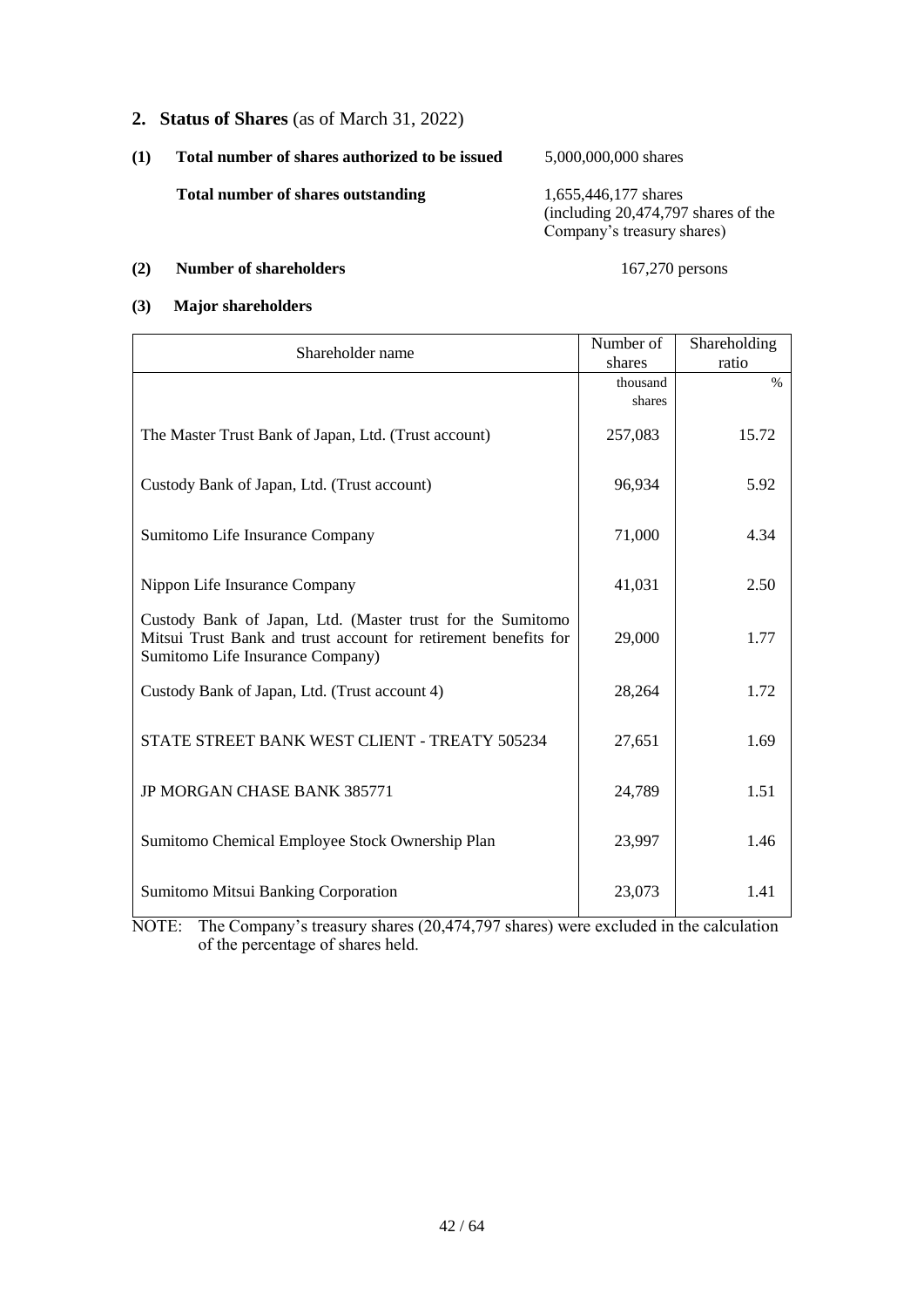# **3. Company Officers**

| Position                                                                                            | Directors and Corporate Additions (as or march 31, $2022$ )<br>Name | Areas of responsibility and significant<br>concurrent positions                                                                                                                                                                                                                                                                                                                                                                                          |
|-----------------------------------------------------------------------------------------------------|---------------------------------------------------------------------|----------------------------------------------------------------------------------------------------------------------------------------------------------------------------------------------------------------------------------------------------------------------------------------------------------------------------------------------------------------------------------------------------------------------------------------------------------|
| Representative Director,<br>Chairman                                                                | Masakazu Tokura                                                     | Chairman of KEIDANREN (Japan<br><b>Business Federation</b> )                                                                                                                                                                                                                                                                                                                                                                                             |
| Representative Director,<br>President<br>(Concurrently serving as<br><b>Executive President)</b>    | Keiichi Iwata                                                       |                                                                                                                                                                                                                                                                                                                                                                                                                                                          |
| Representative Director<br>(Concurrently serving as<br>Senior Managing<br><b>Executive Officer)</b> | Noriaki Takeshita                                                   | Supervision of Petrochemicals & Plastics<br>Sector, Business Development for a<br>Circular System for Plastics<br>Deputy Chairman of Rabigh Refining and<br>Petrochemical Company                                                                                                                                                                                                                                                                        |
| Representative Director<br>(Concurrently serving as<br>Senior Managing<br><b>Executive Officer)</b> | Masaki Matsui                                                       | Supervision of IT-related Chemicals<br>Sector                                                                                                                                                                                                                                                                                                                                                                                                            |
| Representative Director<br>(Concurrently serving as<br>Senior Managing<br>Executive Officer)        | Kingo Akahori                                                       | Supervision of Energy & Functional<br><b>Materials Sector</b><br>Representative Director and President of<br>Kaseihin Kaikan Co., Ltd.                                                                                                                                                                                                                                                                                                                   |
| Representative Director<br>(Concurrently serving as<br>Senior Managing<br>Executive Officer)        | Nobuaki Mito                                                        | Supervision of Health & Crop Sciences<br>Sector<br>Chairman of Valent U.S.A. LLC<br>Chairman of Valent BioSciences LLC                                                                                                                                                                                                                                                                                                                                   |
| Director<br>(Concurrently serving as<br><b>Executive Vice President)</b>                            | Hiroshi Ueda                                                        | Supervision of Research Planning and<br>Coordination, Digital and Data Science<br>Innovation, Process & Production<br>Technology & Safety Planning, Production<br>& Safety Fundamental Technology Center,<br>Engineering, Intellectual Property,<br>Responsible Care, Industrial Technology<br>& Research Laboratory, Environmental<br>Health Science Laboratory, Advanced<br>Materials Development Laboratory,<br><b>Bioscience Research Laboratory</b> |
| Director<br>(Concurrently serving as<br>Senior Managing<br>Executive Officer)                       | Hiroshi Niinuma                                                     | Supervision of General Affairs, External<br>Relations, Legal, Human Resources                                                                                                                                                                                                                                                                                                                                                                            |
| Director<br>(Outside Director,<br>Independent Officer)                                              | Koichi Ikeda                                                        | Senior Alumni of Asahi Group Holdings,<br>Ltd.                                                                                                                                                                                                                                                                                                                                                                                                           |

# **(1) Directors and Corporate Auditors** (as of March 31, 2022)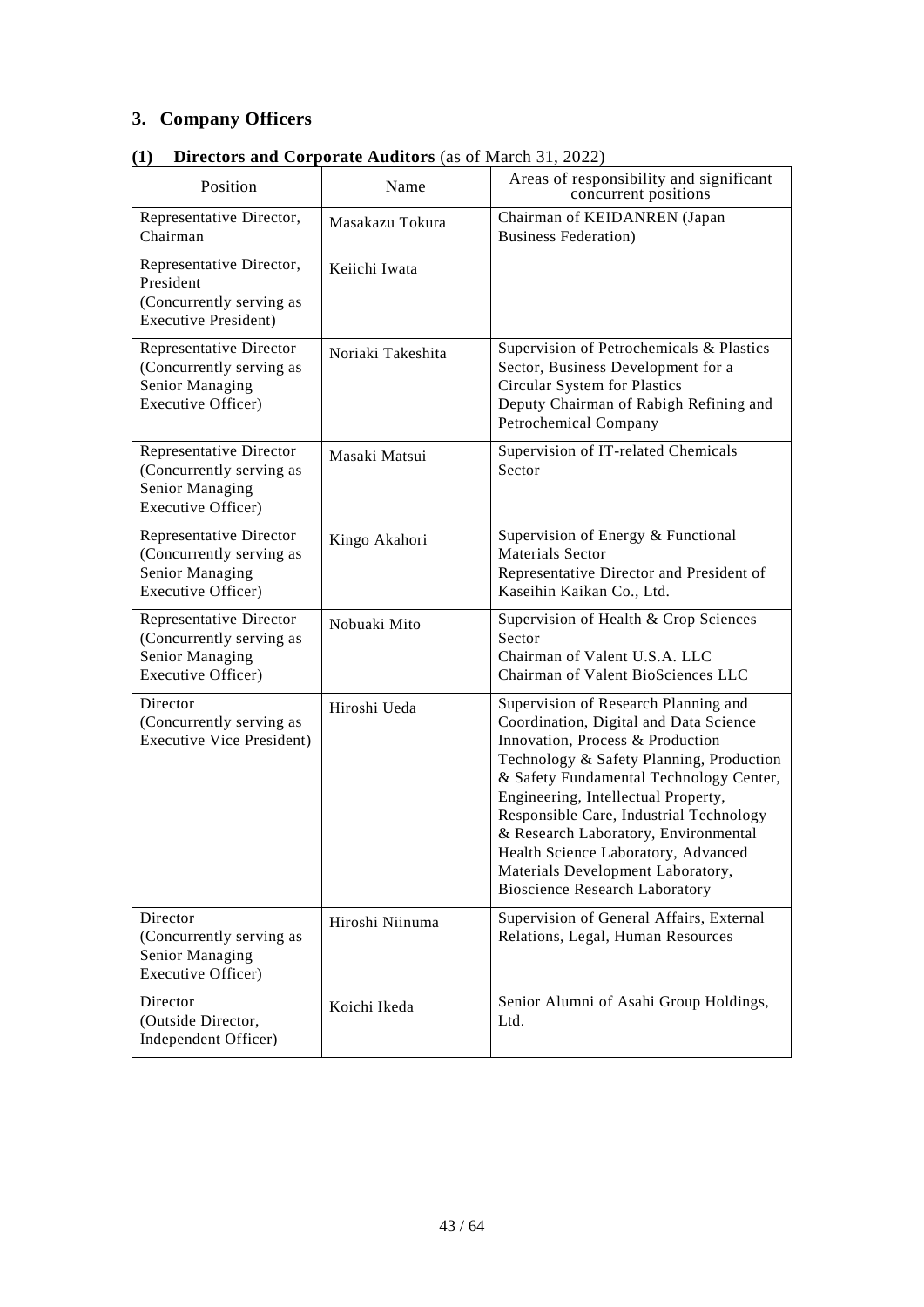| Position                                                                    | Name            | Areas of responsibility and significant<br>concurrent positions                                                                                                                                                                                          |
|-----------------------------------------------------------------------------|-----------------|----------------------------------------------------------------------------------------------------------------------------------------------------------------------------------------------------------------------------------------------------------|
| Director<br>(Outside Director,<br>Independent Officer)                      | Hiroshi Tomono  | Senior Adviser of NIPPON STEEL<br><b>CORPORATION</b><br>Outside Director of Japan Nuclear Fuel<br>Limited<br>Outside Director of The Kansai Electric<br>Power Company, Incorporated                                                                      |
| Director<br>(Outside Director,<br>Independent Officer)                      | Motoshige Itoh  | Professor, Faculty of International Social<br>Sciences, Gakushuin University<br>Outside Director of East Japan Railway<br>Company<br><b>Outside Director of THE SHIZUOKA</b><br>BANK, LTD.<br>Outside Corporate Auditor of Hagoromo<br>Foods Corporation |
| Director<br>(Outside Director,<br>Independent Officer)                      | Atsuko Muraki   | Outside Member of the Board of ITOCHU<br>Corporation                                                                                                                                                                                                     |
| <b>Standing Corporate</b><br>Auditor                                        | Kunio Nozaki    |                                                                                                                                                                                                                                                          |
| <b>Standing Corporate</b><br>Auditor                                        | Hiroaki Yoshida |                                                                                                                                                                                                                                                          |
| Corporate Auditor<br>(Outside Corporate<br>Auditor, Independent<br>Officer) | Mitsuhiro Aso   | Attorney<br>External Director of Sumitomo Mitsui<br>Trust Holdings, Inc.                                                                                                                                                                                 |
| Corporate Auditor<br>(Outside Corporate<br>Auditor, Independent<br>Officer) | Yoshitaka Kato  | Certified Public Accountant<br>Outside Corporate Auditor of Mitsui<br>Fudosan Co., Ltd.<br>Outside Corporate Auditor of Sumitomo<br>Corporation                                                                                                          |
| Corporate Auditor<br>(Outside Corporate<br>Auditor, Independent<br>Officer) | Michio Yoneda   | Outside Director of Asahi Broadcasting<br>Group Holdings Corporation<br>Outside Director of Toyo Tire Corporation                                                                                                                                        |

NOTES: 1 Of the Directors, Mr. Koichi Ikeda, Mr. Hiroshi Tomono, Mr. Motoshige Itoh, and Ms. Atsuko Muraki are Outside Directors.

- 2 Of the Corporate Auditors, Mr. Mitsuhiro Aso, Mr. Yoshitaka Kato, and Mr. Michio Yoneda are Outside Corporate Auditors.
- 3 The Company has designated Mr. Koichi Ikeda, Mr. Hiroshi Tomono, Mr. Motoshige Itoh, Ms. Atsuko Muraki, Mr. Mitsuhiro Aso, Mr. Yoshitaka Kato, and Mr. Michio Yoneda as Independent Directors / Auditors pursuant to the regulations of the Tokyo Stock Exchange, Inc. and has made notification to said Exchange.
- 4 Corporate Auditor Mr. Yoshitaka Kato is qualified as a certified public accountant, and has a significant amount of knowledge regarding finance and accounting.
- 5 Of the significant concurrent positions served by Outside Directors and Outside Corporate Auditors, although The Kansai Electric Power Company, Incorporated, ITOCHU Corporation, Sumitomo Mitsui Trust Holdings, Inc., Sumitomo Corporation, and Toyo Tire Corporation have transactions with the Company, there are no special interests with the Company, and there are no transactional relationships with any other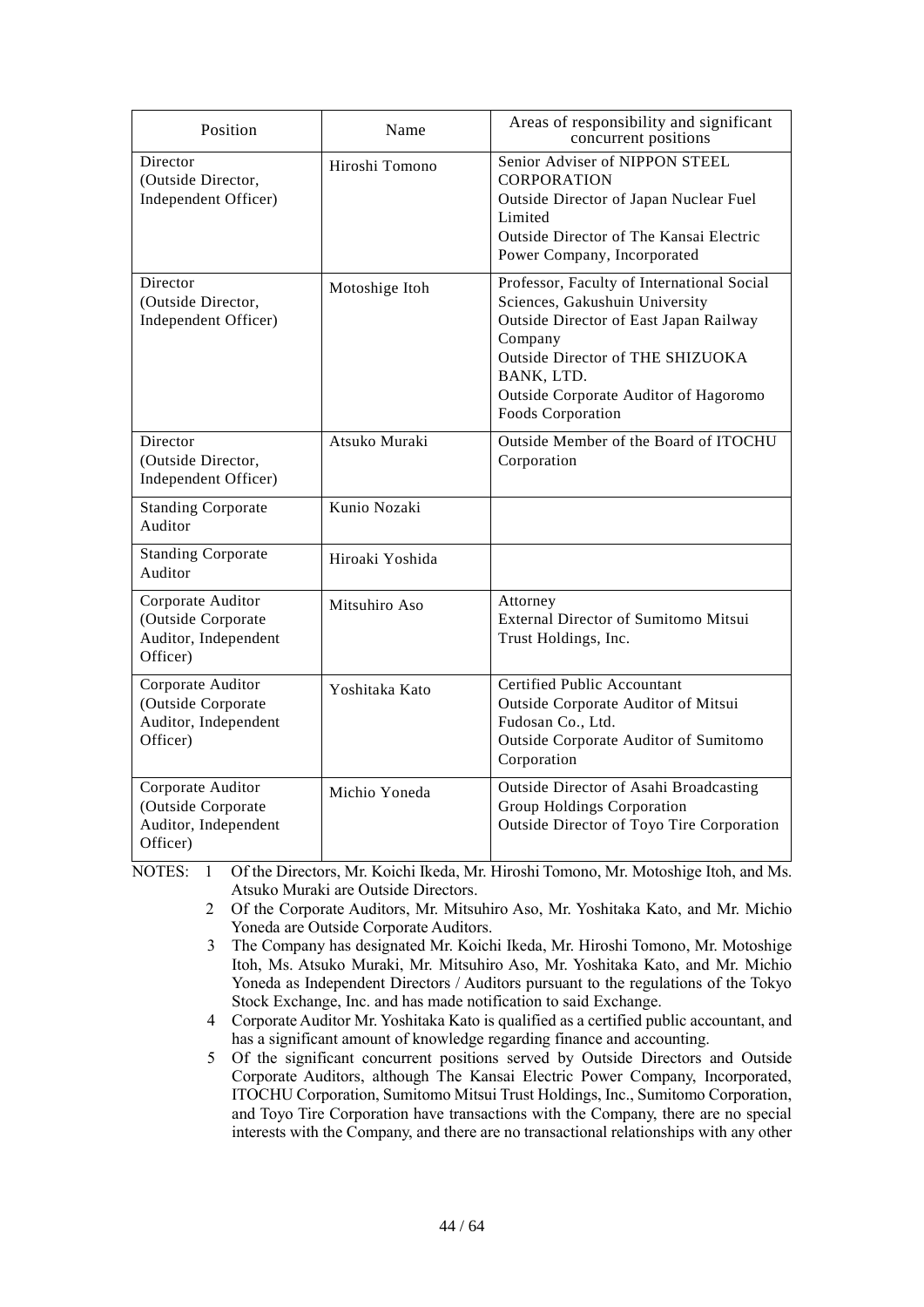parties served as significant concurrent positions.

6 Directors who retired in the fiscal year under review are as follows.

| Position at time of<br>retirement                                                    | Name              | Areas of responsibility and<br>significant concurrent positions at<br>time of retirement |
|--------------------------------------------------------------------------------------|-------------------|------------------------------------------------------------------------------------------|
| Director<br>(Concurrently serving as<br>Senior Managing<br><b>Executive Officer)</b> | Takashi Shigemori | Supervision of Corporate<br>Planning, IT Innovation                                      |

(Retired on June 23, 2021 because of the expiration of the term of office.)

7 Positions, areas of responsibility and significant concurrent positions for Directors and Corporate Auditors as of April 1, 2022 are as follows.

| Position                    | Name              | Areas of responsibility and<br>significant concurrent positions |
|-----------------------------|-------------------|-----------------------------------------------------------------|
| Representative Director,    | Masakazu Tokura   | Chairman of KEIDANREN                                           |
| Chairman                    |                   | (Japan Business Federation)                                     |
| Representative Director,    | Keiichi Iwata     |                                                                 |
| President                   |                   |                                                                 |
| (Concurrently serving as    |                   |                                                                 |
| <b>Executive President)</b> |                   |                                                                 |
| Representative Director     | Noriaki Takeshita | Supervision of Essential                                        |
| (Concurrently serving as    |                   | Chemicals & Plastics Sector,                                    |
| Senior Managing             |                   | Business Development for a                                      |
| Executive Officer)          |                   | Circular System for Plastics                                    |
|                             |                   | Deputy Chairman of Rabigh                                       |
|                             |                   | Refining and Petrochemical                                      |
|                             |                   | Company                                                         |
| Representative Director     | Masaki Matsui     | Supervision of IT-related                                       |
| (Concurrently serving as    |                   | <b>Chemicals Sector</b>                                         |
| Senior Managing             |                   |                                                                 |
| Executive Officer)          |                   |                                                                 |
| Representative Director     | Kingo Akahori     | Supervision of Energy $&$                                       |
| (Concurrently serving as    |                   | <b>Functional Materials Sector</b>                              |
| Senior Managing             |                   | Representative Director and                                     |
| Executive Officer)          |                   | President of Kaseihin Kaikan Co.,                               |
|                             |                   | Ltd.                                                            |
| Representative Director     | Nobuaki Mito      | Supervision of Health & Crop                                    |
| (Concurrently serving as    |                   | Sciences Sector                                                 |
| Senior Managing             |                   | Chairman of Valent U.S.A. LLC                                   |
| Executive Officer)          |                   | Chairman of Valent BioSciences                                  |
|                             |                   | LLC                                                             |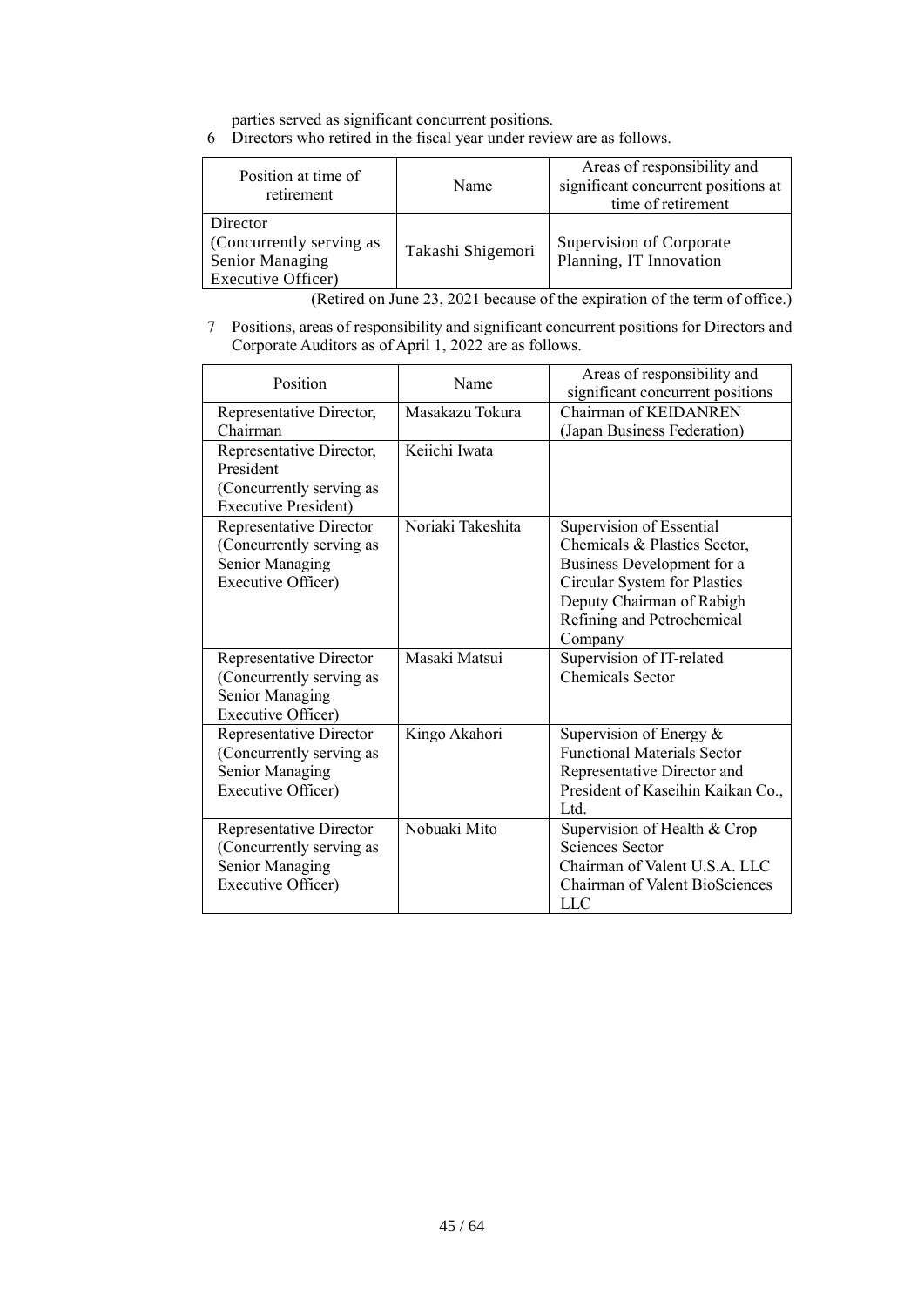| Position                         | Name            | Areas of responsibility and           |
|----------------------------------|-----------------|---------------------------------------|
|                                  |                 | significant concurrent positions      |
| Director                         | Hiroshi Ueda    | Supervision of Research Planning      |
| (Concurrently serving as         |                 | and Coordination, Digital and         |
| <b>Executive Vice President)</b> |                 | Data Science Innovation, Process      |
|                                  |                 | & Production Technology &             |
|                                  |                 | Safety Planning, Production &         |
|                                  |                 | Safety Fundamental Technology         |
|                                  |                 | Center, Engineering, Intellectual     |
|                                  |                 | Property, Responsible Care,           |
|                                  |                 | Industrial Technology &               |
|                                  |                 | Research Laboratory,                  |
|                                  |                 | <b>Environmental Health Science</b>   |
|                                  |                 | Laboratory, Advanced Materials        |
|                                  |                 | Development Laboratory,               |
|                                  |                 | <b>Bioscience Research Laboratory</b> |
| Director                         | Hiroshi Niinuma | Supervision of General Affairs,       |
| (Concurrently serving as         |                 | External Relations, Legal, Human      |
| <b>Executive Vice President)</b> |                 | Resources                             |
| Director                         | Koichi Ikeda    | Senior Alumni of Asahi Group          |
| (Outside Director,               |                 | Holdings, Ltd.                        |
| Independent Officer)             |                 |                                       |
| Director                         | Hiroshi Tomono  | Senior Adviser of NIPPON              |
| (Outside Director,               |                 | <b>STEEL CORPORATION</b>              |
| Independent Officer)             |                 | Outside Director of Japan             |
|                                  |                 | Nuclear Fuel Limited                  |
|                                  |                 | Outside Director of The Kansai        |
|                                  |                 | Electric Power Company,               |
|                                  |                 | Incorporated                          |
| Director                         | Motoshige Itoh  | Outside Director of East Japan        |
| (Outside Director,               |                 | Railway Company                       |
| Independent Officer)             |                 | <b>Outside Director of THE</b>        |
|                                  |                 | SHIZUOKA BANK, LTD.                   |
|                                  |                 | Outside Director of JX Nippon         |
|                                  |                 | Mining & Metals Corporation           |
|                                  |                 | Outside Corporate Auditor of          |
|                                  |                 | Hagoromo Foods Corporation            |
| Director                         | Atsuko Muraki   | Outside Member of the Board of        |
| (Outside Director,               |                 | <b>ITOCHU</b> Corporation             |
| Independent Officer)             |                 |                                       |
| <b>Standing Corporate</b>        | Kunio Nozaki    |                                       |
| Auditor                          |                 |                                       |
| <b>Standing Corporate</b>        | Hiroaki Yoshida |                                       |
| Auditor                          |                 |                                       |
| Corporate Auditor                | Mitsuhiro Aso   | Attorney                              |
| (Outside Corporate               |                 | External Director of Sumitomo         |
| Auditor, Independent             |                 | Mitsui Trust Holdings, Inc.           |
| Officer)                         |                 |                                       |
| Corporate Auditor                | Yoshitaka Kato  | Certified Public Accountant           |
| (Outside Corporate               |                 | Outside Corporate Auditor of          |
| Auditor, Independent             |                 | Mitsui Fudosan Co., Ltd.              |
| Officer)                         |                 | Outside Corporate Auditor of          |
|                                  |                 | Sumitomo Corporation                  |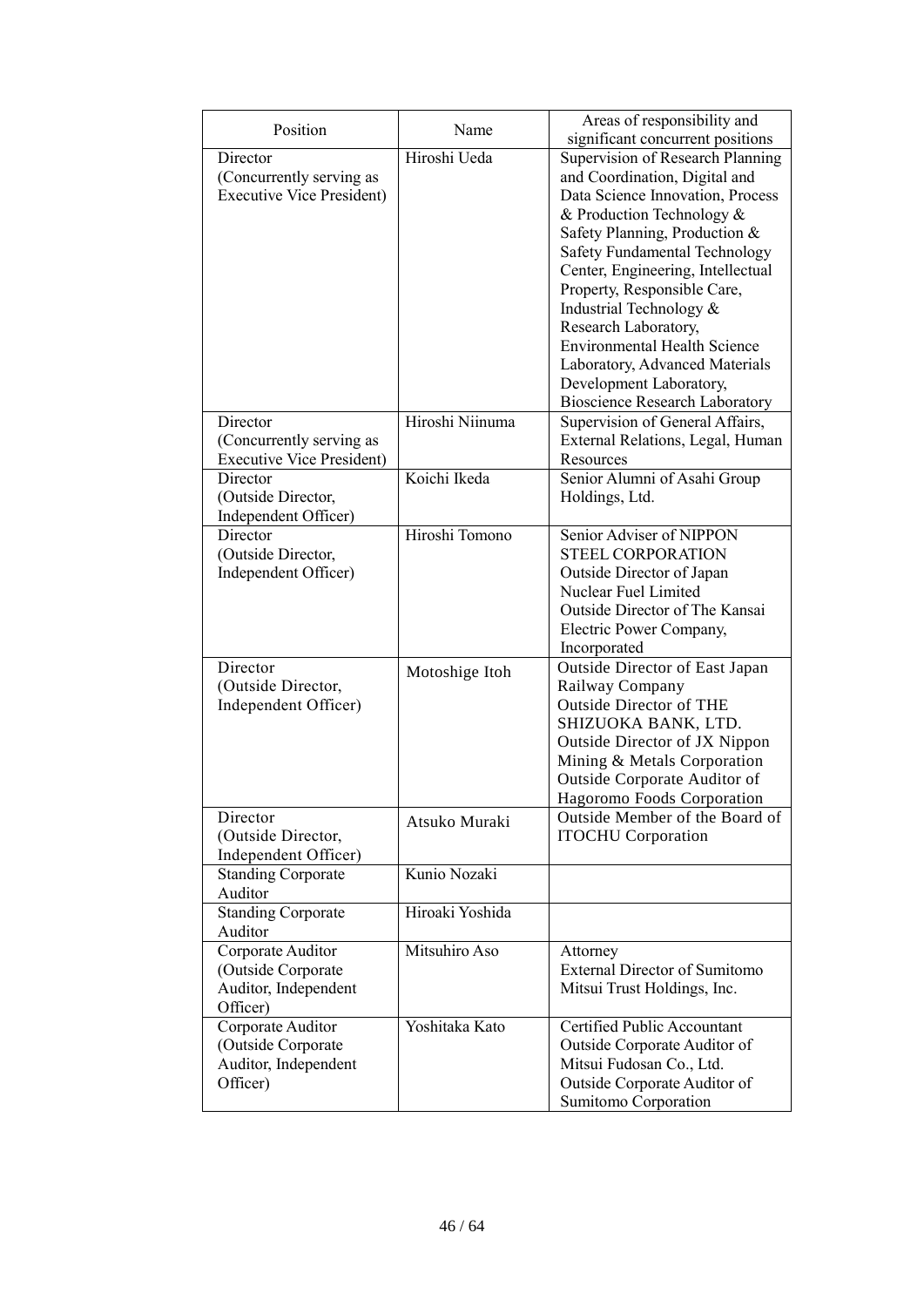| Position                                                                     | Name          | Areas of responsibility and<br>significant concurrent positions                                                                |
|------------------------------------------------------------------------------|---------------|--------------------------------------------------------------------------------------------------------------------------------|
| Corporate Auditor<br>(Outside Corporate)<br>Auditor, Independent<br>Officer) | Michio Yoneda | Outside Director of Asahi<br><b>Broadcasting Group Holdings</b><br>Corporation<br>Outside Director of Toyo Tire<br>Corporation |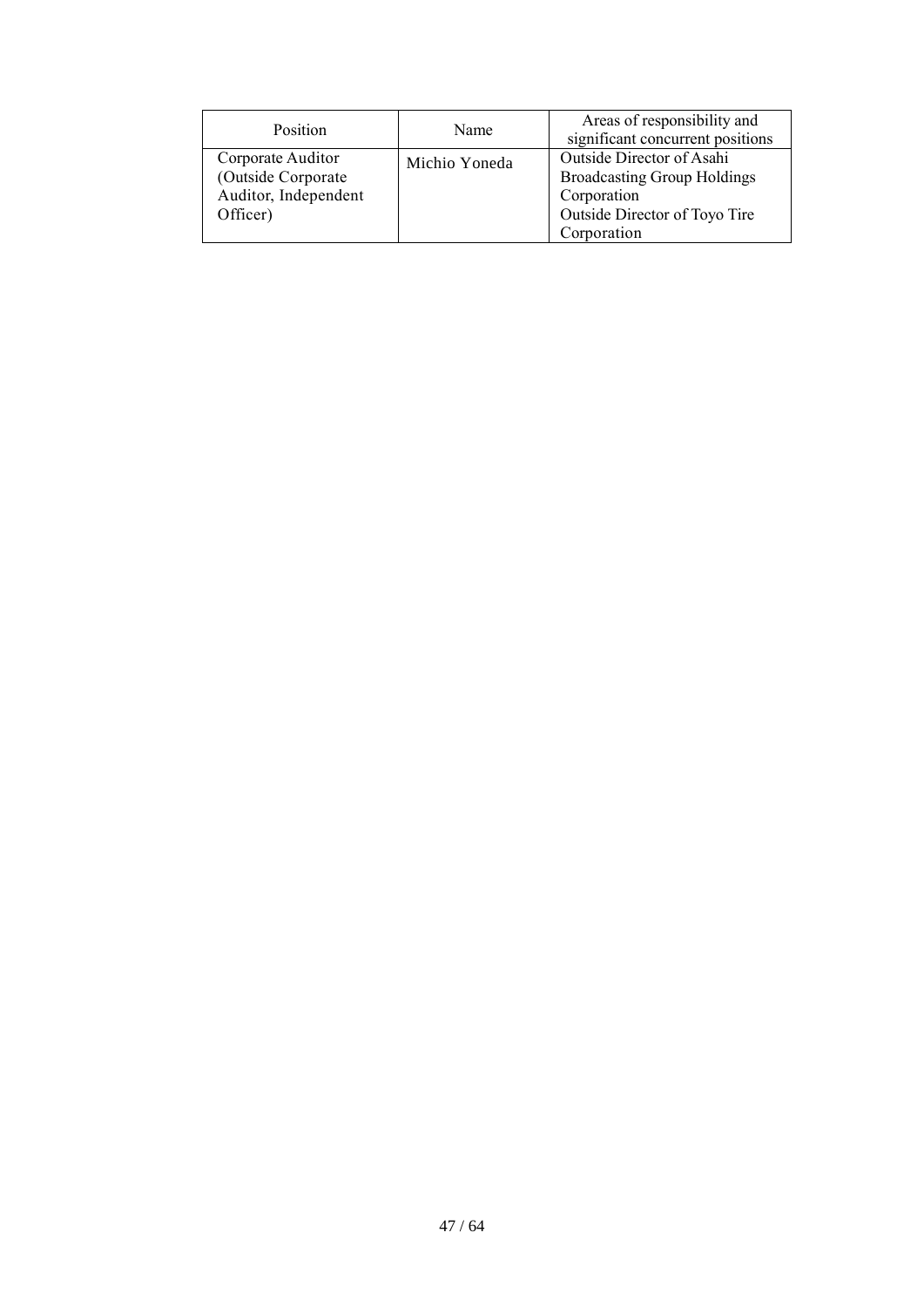## **(2) Compensation to Directors and Corporate Auditors**

### **1) Policies and procedures for determining compensation of senior management and Directors**

(A) Basic policy for remunerations of Directors, etc.

- i. The remunerations of senior management and directors (hereinafter "Directors etc.") shall consist of Basic Compensation and Bonuses.
- ii. Basic Compensation is designed to serve as an incentive for the actions of Directors, etc. to contribute to the Company's sustainable growth, rather than aiming for short-term or sub-optimal effects.
- iii. The amount of Bonuses shall largely reflect the Company's consolidated financial results for a fiscal year in order to heighten incentive to achieve the annual target of the business plans.
- iv. The remuneration shall be set at levels which are designed to be objectively competitive to attract and retain outstanding talent while taking into consideration such factors as the scale and content of the Company's business. Based on surveys by a third-party organization and other materials, such levels shall be checked annually whether or not to be objectively appropriate.
- (B) Mechanisms of each remuneration element (Please refer to the following conceptual diagram of the Remunerations of Directors.)
	- i. Basic Compensation

The level of Basic Compensation shall be determined based on the policy described in section (A) iv. above.

While Basic Compensation for each year shall be fixed, the Company will adopt a mechanism where the Basic Compensation level would be changed in the event where the Company's position has changed in terms of "company's size," "earnings capacity," and "outside evaluations" from a comprehensive and medium- to long-term perspective.

As main indicators for determining the change in the Company position, the Company will apply the following: 1) in terms of "company's size," sales revenue, total assets and market capitalization, 2) in terms of "earnings capacity," net income (attributable to the parent company), ROE, ROI and D/E ratio, and 3) in terms of "outside evaluations," credit ratings and ESG index selected by GPIF (Government Pension Investment Fund).

The amounts to be paid to each person will be determined in accordance with the base amount set by each position.

ii. Bonuses

Bonuses shall be paid on the condition that performance for that fiscal year exceeds a particular level and shall be determined based on the bonus calculation formula (performance indicator✕coefficient).

In order to reflect the current earnings capacity of the relevant business year (including financial activities) to the amount of bonuses, the Company will apply the combined value of consolidated core operating income and financial profit and loss to the performance indicator concerning the bonus calculation formula. In addition, the Company will set the coefficient of the calculation formula so that it will get larger as the position of a person gets higher.

iii. Percentages of fixed remuneration (Basic Compensation) and performance-linked remuneration (Bonuses)

The Company will design the bonus calculation formula so that the bonuses of Directors (excluding Outside Directors) accounts for roughly 30% of the remuneration when the consolidated performance goal (core operating income) for the latest fiscal year of the Corporate Business Plan (fiscal years 2019 to 2021) is achieved.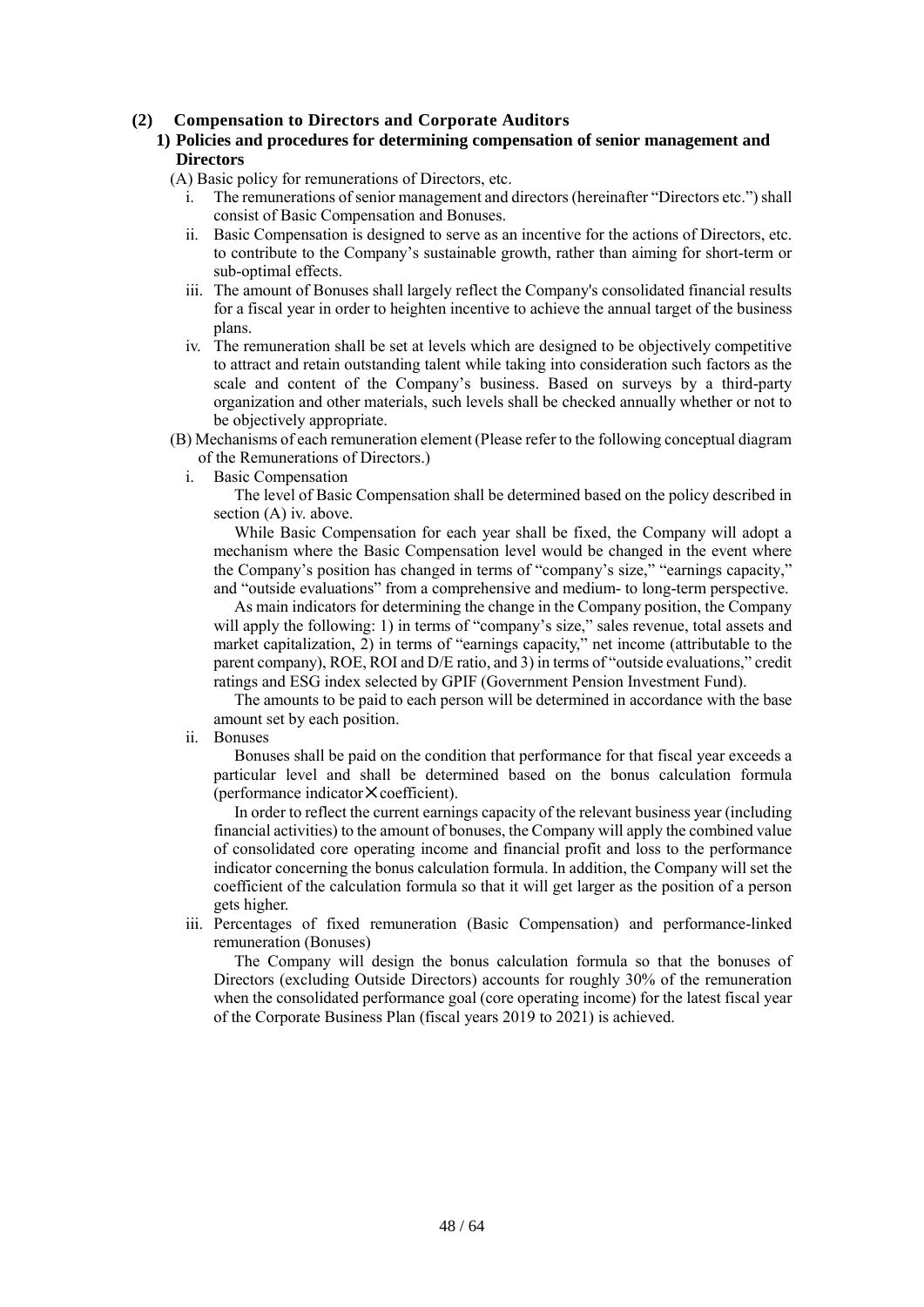

(C) Procedures for determining remunerations of Directors, etc.

The Company shall establish a Remuneration Advisory Committee as an advisory body to the Board of Directors on a remuneration system for Directors, etc., levels of remuneration, and other matters incidental thereto. Composed mainly of Outside Officers, the Committee shall advise the Board of Directors about the remuneration system for Directors, etc., levels of remuneration, etc. so that greater transparency and fairness can be ensured regarding the remuneration.

The remuneration amount of Directors shall be set at a level not higher than the upper limit of a total remuneration prescribed by the resolution of the 125th General Meeting of Shareholders held on June 23, 2006 (i.e., 1.0 billion yen or less per year).

The Board of Directors shall deliberate on and decide the method of determining remunerations of Directors, etc., based on the advice from the Remuneration Advisory Committee. To ensure objectivity and transparency in the process of determining remuneration of Directors, the Remuneration Advisory Committee, authorized by the Board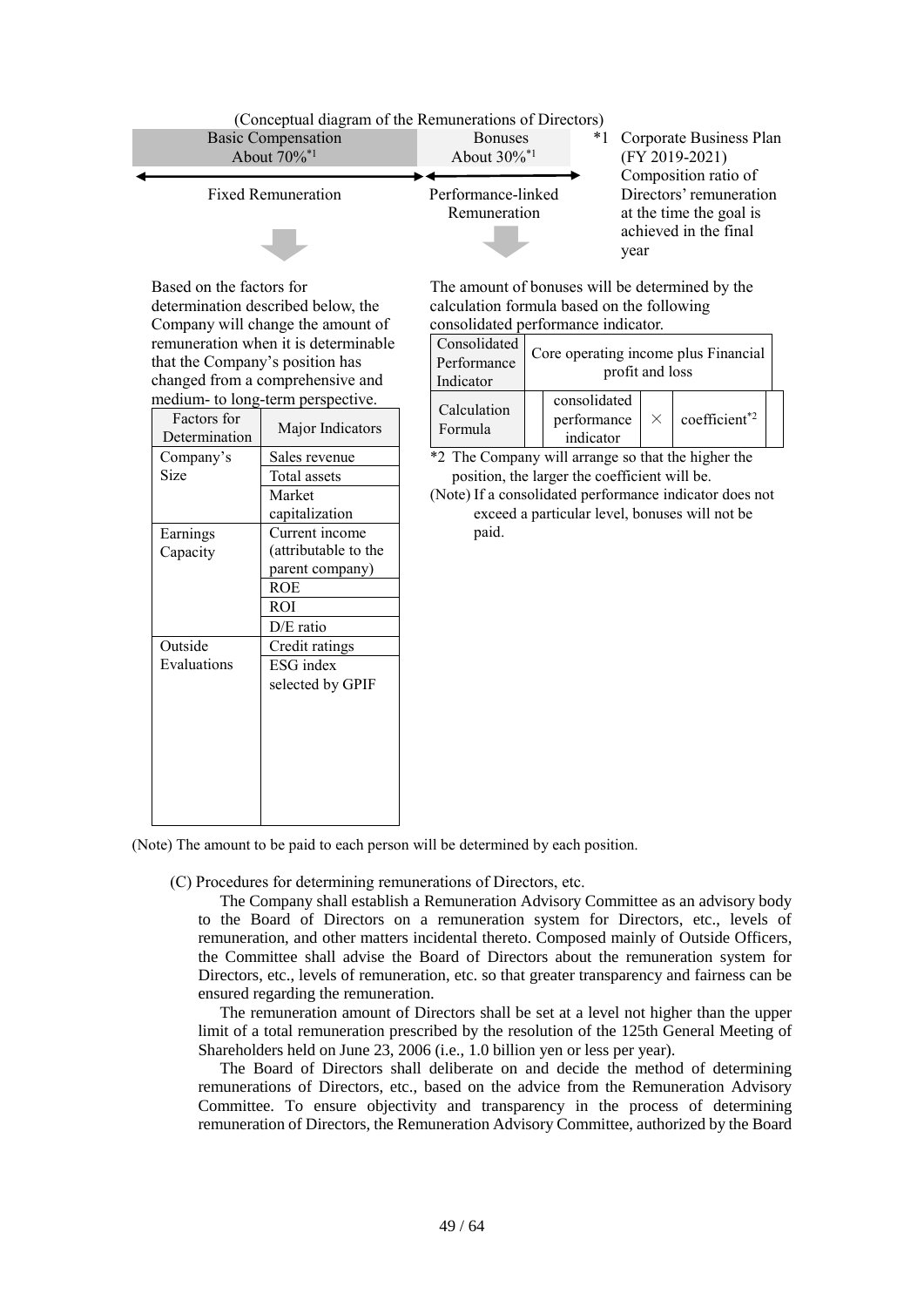of Directors, determines individual remuneration for each Director, etc., in accordance with the policies for determining compensation of senior management and Directors. The Board of Directors, therefore, has concluded that the content of individual remuneration is in line with the determination policies. The Remuneration Advisory Committee consists of Representative Directors and Outside Directors, and the majority of the members are Outside Directors. The structure of the Remuneration Advisory Committee for the fiscal year under review is as follows:

> Masakazu Tokura (Representative Director, Chairman) Keiichi Iwata (Representative Director, President) Koichi Ikeda (Outside Director) Hiroshi Tomono (Outside Director) Motoshige Itoh (Outside Director) Atsuko Muraki (Outside Director)

## **2) Total amount of compensation to Directors and Corporate Auditors for the fiscal year under review**

|                       |               |                  | Total amount of compensation by |                            |  |
|-----------------------|---------------|------------------|---------------------------------|----------------------------|--|
|                       |               |                  | type                            |                            |  |
| Category of Directors | Number of     | Total amount of  | <b>Basic</b>                    | <b>Bonuses</b>             |  |
|                       | persons       | compensation     | Compensation                    | (performance-              |  |
|                       |               |                  | (fixed)                         | linked                     |  |
|                       |               |                  | remuneration)                   | remuneration)              |  |
| Directors             |               |                  |                                 |                            |  |
| (Of which, Outside    | 13 persons    | 839 million yen  | 588 million yen                 | 252 million yen            |  |
| Directors)            | $(4$ persons) | (80 million yen) | (60 million yen)                | $(20 \text{ million yen})$ |  |
| Corporate Auditors    |               |                  |                                 |                            |  |
| (Of which, Outside    | 5 persons     | 120 million yen  | 120 million yen                 |                            |  |
| Corporate Auditors)   | $(3$ persons) | (42 million yen) | $(42$ million yen)              |                            |  |
| Total                 | 18 persons    | 959 million yen  | 708 million yen                 | 252 million yen            |  |

NOTES: 1. The above number of persons and amount of compensation includes one Director who retired during the fiscal year under review.

- 2. Due to a resolution by a General Meeting of Shareholders, the total amount of compensation for Directors is 1.0 billion yen or less per annum, and the total amount of compensation for Corporate Auditors is 150.00 million yen or less per annum (resolved at the 125th Ordinary General Meeting of Shareholders held on June 23, 2006). The numbers of Directors and Corporate Auditors as of the close of the 125th Ordinary General Meeting of Shareholders are ten and five, respectively.
- 3. The performance indicator for the fiscal year under review which determined the actual value of bonuses (performance-linked remuneration) is ¥270.9 billion.

# **(3) Outline of the directors and officers liability insurance**

The Company entered into a directors and officers liability insurance contract with an insurance company, as stipulated in Article 430-3(1) of the Companies Act., to cover damages and dispute costs such as litigation costs, lawyer fees, and arbitration/settlement costs (including those arising in connection with lost shareholder derivative suits and claims for damages from the Company) that should be legally borne by the insured. The insured covered by the insurance contract includes Directors, Corporate Auditors, and Executive Officers. In addition, as a measure to prevent the insured's proper execution of duties from being hindered, the insurance contract includes a provision regarding deductibles and provides that damages that do not reach a certain amount shall not be covered. There are also certain exclusions, such as no coverage for any damage caused by criminal acts and acts performed by the insured with the knowledge that they are in violation of laws and regulations.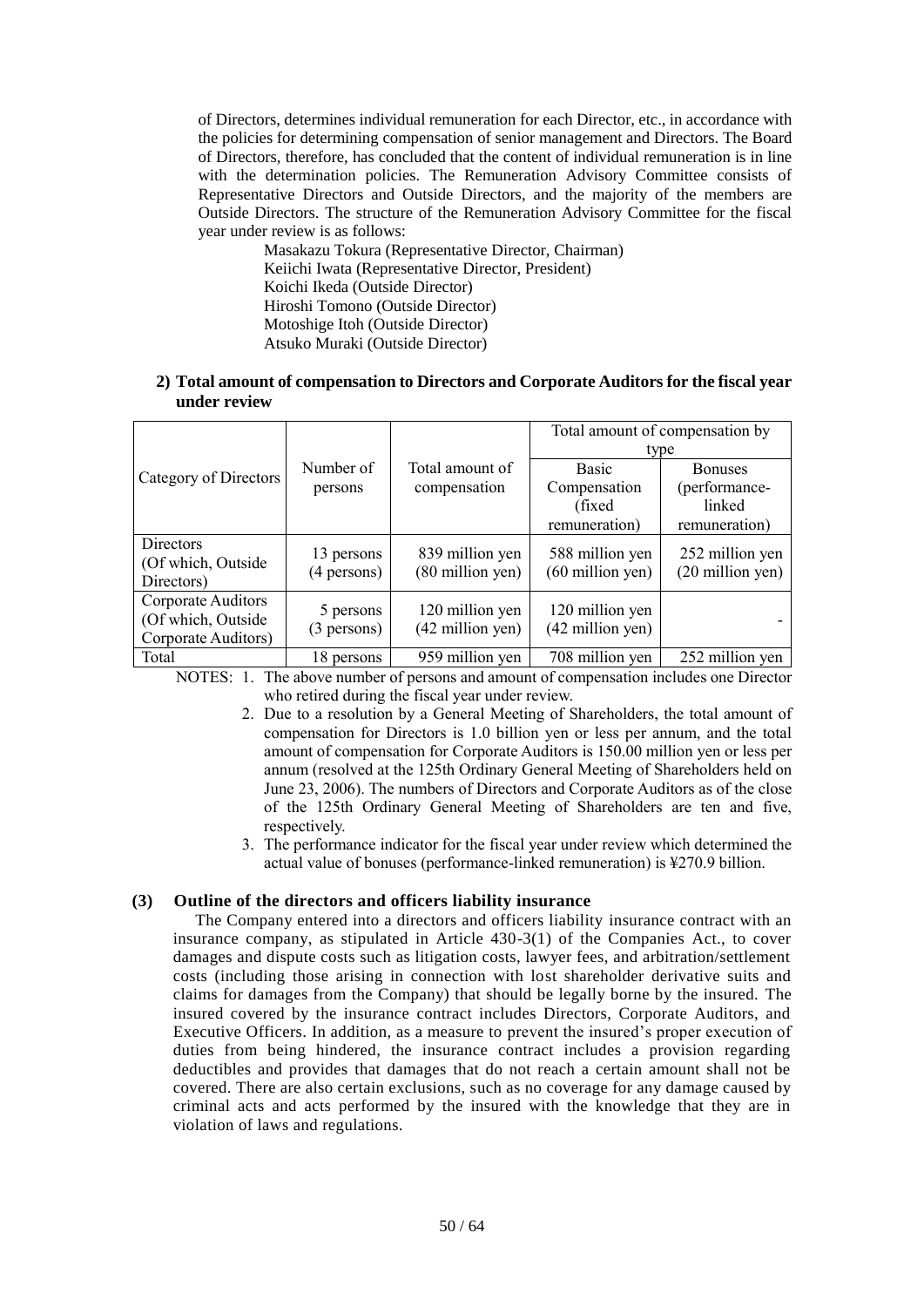**(Reference)**

Executive Officers (excluding persons concurrently serving as Directors) are as follows.

|                                             |                   | (As of April 1, 2022)                                                                                                                                                                                                                                             |
|---------------------------------------------|-------------------|-------------------------------------------------------------------------------------------------------------------------------------------------------------------------------------------------------------------------------------------------------------------|
| Position                                    | Name              | Areas of responsibility                                                                                                                                                                                                                                           |
| Senior Managing<br><b>Executive Officer</b> | Takashi Shigemori | Supervision of Corporate Planning, IT<br>Innovation                                                                                                                                                                                                               |
| Managing Executive<br>Officer               | Marc Vermeire     | Engaged in Sumitomo Chemical Agro<br>Europe, Sumitomo Chemical Europe                                                                                                                                                                                             |
| Managing Executive<br>Officer               | Keiichi Sakata    | Engaged in Sumitomo Chemical Asia                                                                                                                                                                                                                                 |
| Managing Executive<br>Officer               | Motoyuki Sakai    | In charge of Inorganic Materials Div.,<br>Specialty Chemicals Div., Advanced<br>Polymers Div., Battery Materials Div.                                                                                                                                             |
| Managing Executive<br>Officer               | Seiji Takeuchi    | In charge of Planning & Coordination<br>Office, Essential Chemicals & Plastics<br>Sector, Responsible Care Dept., Essential<br>Chemicals & Plastics Sector, Basic<br>Materials Div., Industrial Chemicals Div.,<br><b>Essential Chemicals Research Laboratory</b> |
| Managing Executive<br>Officer               | Naoyuki Inoue     | Supervision of Procurement, Logistics                                                                                                                                                                                                                             |
| Managing Executive<br>Officer               | Keigo Sasaki      | Supervision of Corporate<br>Communications, Accounting, Finance                                                                                                                                                                                                   |
| Managing Executive<br>Officer               | Kenji Ohno        | Supervision of Sustainability, Internal<br>Control and Audit, In charge of Legal<br>Dept., General Manager of Internal<br>Control & Audit Dept.                                                                                                                   |
| Managing Executive<br>Officer               | Shinichiro Nagata | In charge of Ehime Works, General<br>Manager of Ehime Works                                                                                                                                                                                                       |
| <b>Managing Executive</b><br>Officer        | Yoshizumi Sasaki  | In charge of Business Development Office<br>for a Circular System for Plastics, Resin-<br>related Business Development Dept.,<br>Polyolefins Div, Automotive Materials<br>Div, MMA Div.                                                                           |
| Managing Executive<br>Officer               | Ichiro Kosaka     | In charge of Planning & Coordination<br>Office, Energy & Functional Materials<br>Sector, Quality Assurance Office, Energy<br>& Functional Materials Sector                                                                                                        |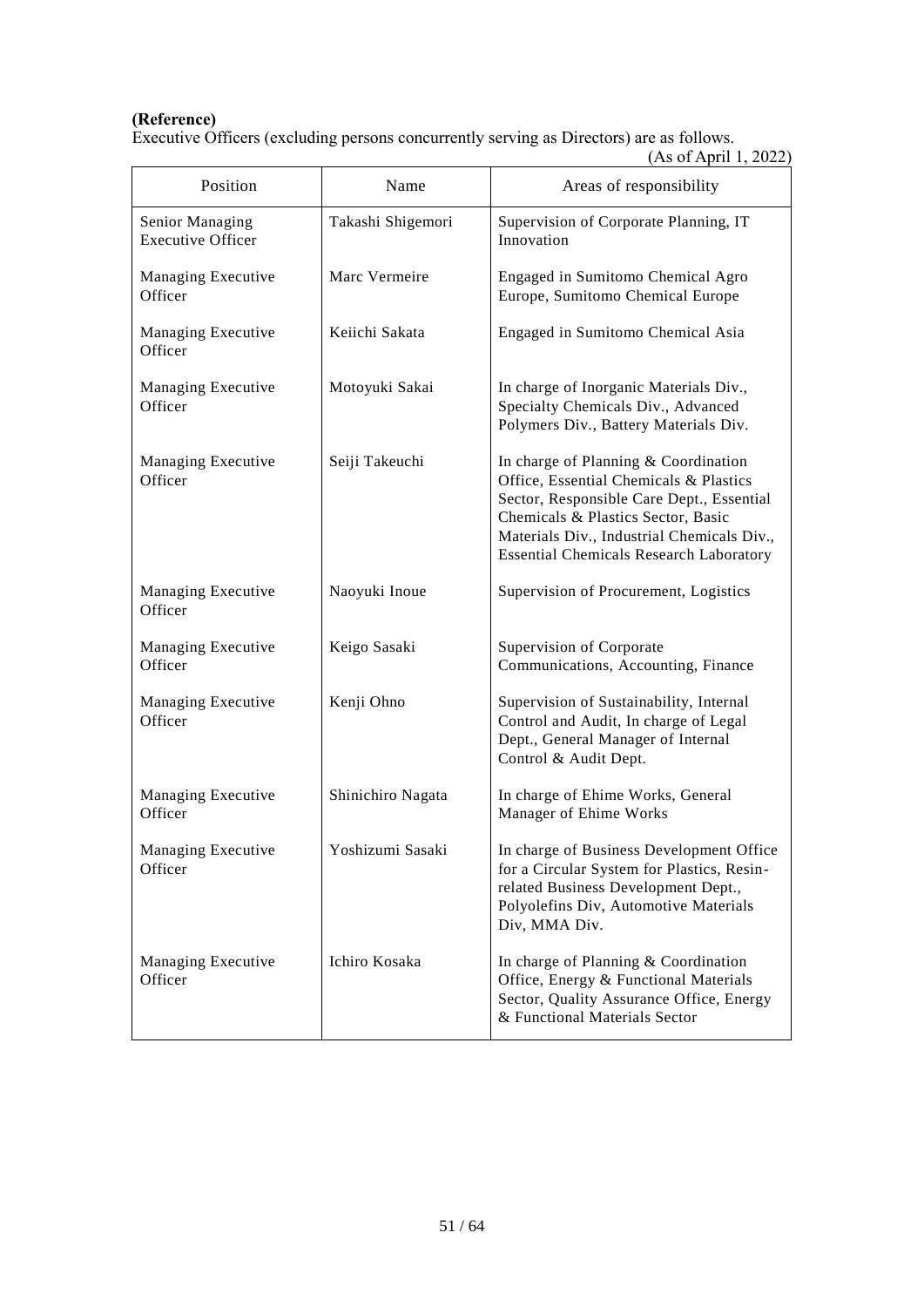| Position                      | Name               | Areas of responsibility                                                                                                                                                                                                            |
|-------------------------------|--------------------|------------------------------------------------------------------------------------------------------------------------------------------------------------------------------------------------------------------------------------|
| Managing Executive<br>Officer | Takanari Yamaguchi | In charge of Research Planning &<br>Coordination Dept., Digital and Data Science<br>Innovation Dept., Intellectual Property Dept.,<br>Industrial Technology & Research<br>Laboratory, Advanced Materials<br>Development Laboratory |
| Managing Executive<br>Officer | Hirokazu Murata    | In charge of Oita Works, Misawa Works,<br>General Manager of Oita Works                                                                                                                                                            |
| Managing Executive<br>Officer | Koichi Ogino       | In charge of Chiba Works, General<br>Manager of Chiba Works                                                                                                                                                                        |
| Managing Executive<br>Officer | Juan Ferreira      | Work related to South American<br>businesses of the Health & Crop Sciences<br>Sector and Valent U.S.A.                                                                                                                             |
| Managing Executive<br>Officer | Shinsuke Shojima   | In charge of AgroSolutions Div. -<br>International, Animal Nutrition Div.                                                                                                                                                          |
| <b>Executive Officer</b>      | Akira Iwasaki      | In charge of Planning & Coordination<br>Office, Energy & Functional Materials<br>Sector, Quality Assurance Office, Energy<br>& Functional Materials Sector                                                                         |
| <b>Executive Officer</b>      | Inho Rha           | Engaged in Dongwoo Fine-Chem                                                                                                                                                                                                       |
| <b>Executive Officer</b>      | Akira Nakanishi    | In charge of Planning & Coordination<br>Office, IT-related Chemicals Sector,<br>Electronic Materials Div.                                                                                                                          |
| <b>Executive Officer</b>      | Masao Shimizu      | In charge of Human Resources Dept.,<br>Osaka Office Administration Dept.,<br>General Manager of Human Resources<br>Dept., General Manager of Osaka Office<br>Administration Dept.                                                  |
| <b>Executive Officer</b>      | Hiroaki Fujimoto   | In charge of AgroSolutions Div. - Japan                                                                                                                                                                                            |
| <b>Executive Officer</b>      | Kanako Fukuda      | Engaged in Sumitomo Chemical Europe                                                                                                                                                                                                |
| <b>Executive Officer</b>      | Hiroyoshi Mukai    | In charge of Planning & Coordination<br>Office, Health & Crop Sciences Sector,<br>Quality Assurance Office, Health & Crop<br>Sciences Sector                                                                                       |
| <b>Executive Officer</b>      | Takanori Ito       | In charge of Process & Production<br>Technology & Safety Planning Dept.,<br>Production & Safety Fundamental<br>Technology Center, Responsible Care<br>Dept.                                                                        |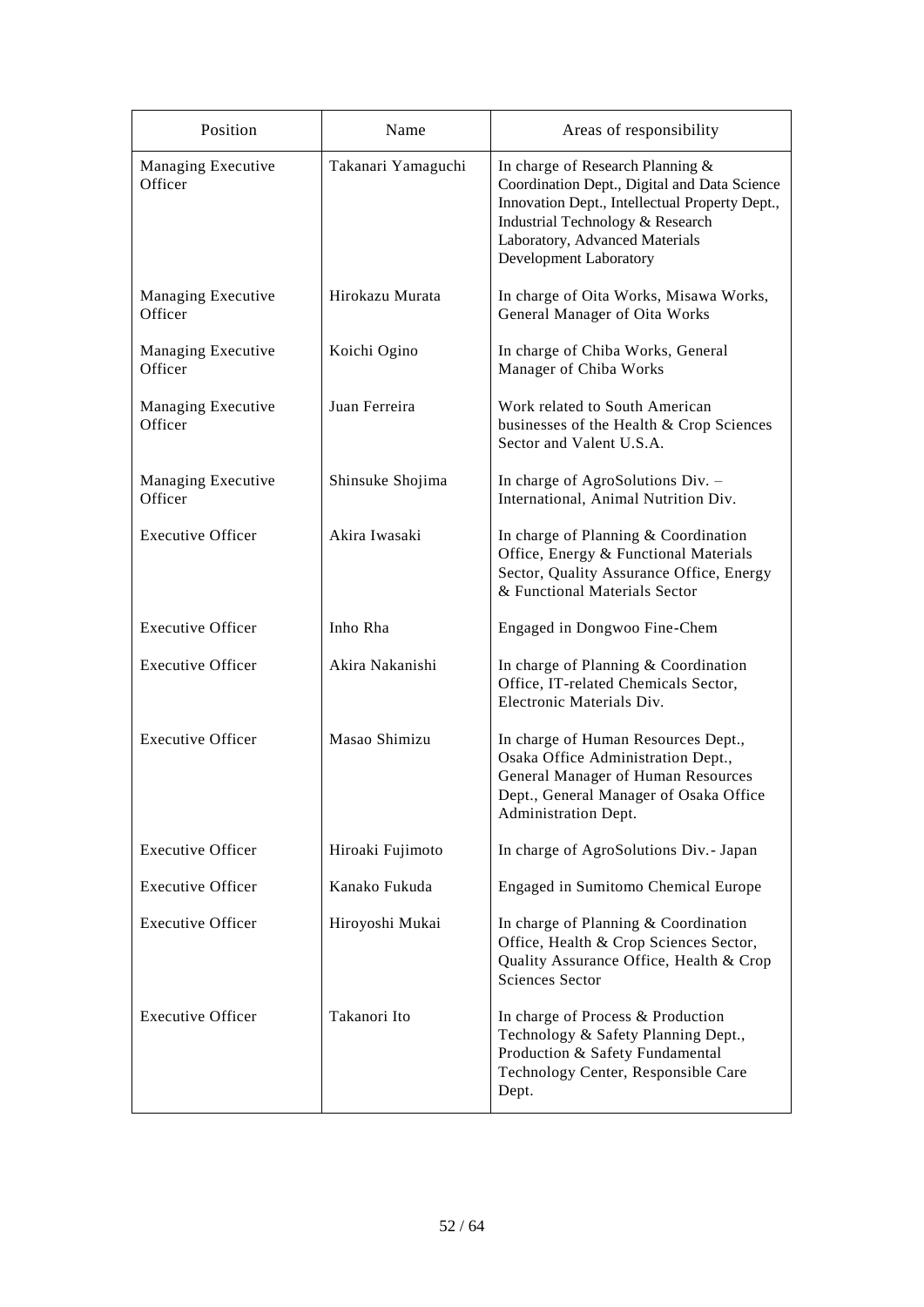| Position                 | Name               | Areas of responsibility                                                                                                                                                                    |
|--------------------------|--------------------|--------------------------------------------------------------------------------------------------------------------------------------------------------------------------------------------|
| <b>Executive Officer</b> | Yoshihiro Ino      | In charge of IT Innovation Dept., General<br>Manager of IT Innovation Dept.                                                                                                                |
| <b>Executive Officer</b> | Tetsuo Takahashi   | In charge of Planning $&$ Coordination<br>Office, Essential Chemicals & Plastics<br>Sector, General Manager of Planning &<br>Coordination Office, Essential Chemicals<br>& Plastics Sector |
| <b>Executive Officer</b> | Tomoyuki Hirayama  | In charge of General Affairs Dept.,<br>External Relations Dept., General Manager<br>of External Relations Dept.                                                                            |
| <b>Executive Officer</b> | Satoshi Honda      | In charge of Planning & Coordination<br>Office, IT-related Chemicals Sector,<br>Quality Assurance Office, IT-related<br><b>Chemicals Sector</b>                                            |
| <b>Executive Officer</b> | Takeo Kitayama     | In charge of Corporate Planning Office,<br>General Manager of Corporate Planning<br>Office                                                                                                 |
| <b>Executive Officer</b> | Noriaki Oku        | Engaged in Rabigh Refining and<br>Petrochemical Company                                                                                                                                    |
| <b>Executive Officer</b> | Junpei Tsuji       | In charge of Research Planning &<br>Coordination Office, General Manager of<br>Research Planning & Coordination Office                                                                     |
| <b>Executive Officer</b> | Toshihiro Yamauchi | In charge of Accounting Dept., General<br>Manager of Accounting Dept.                                                                                                                      |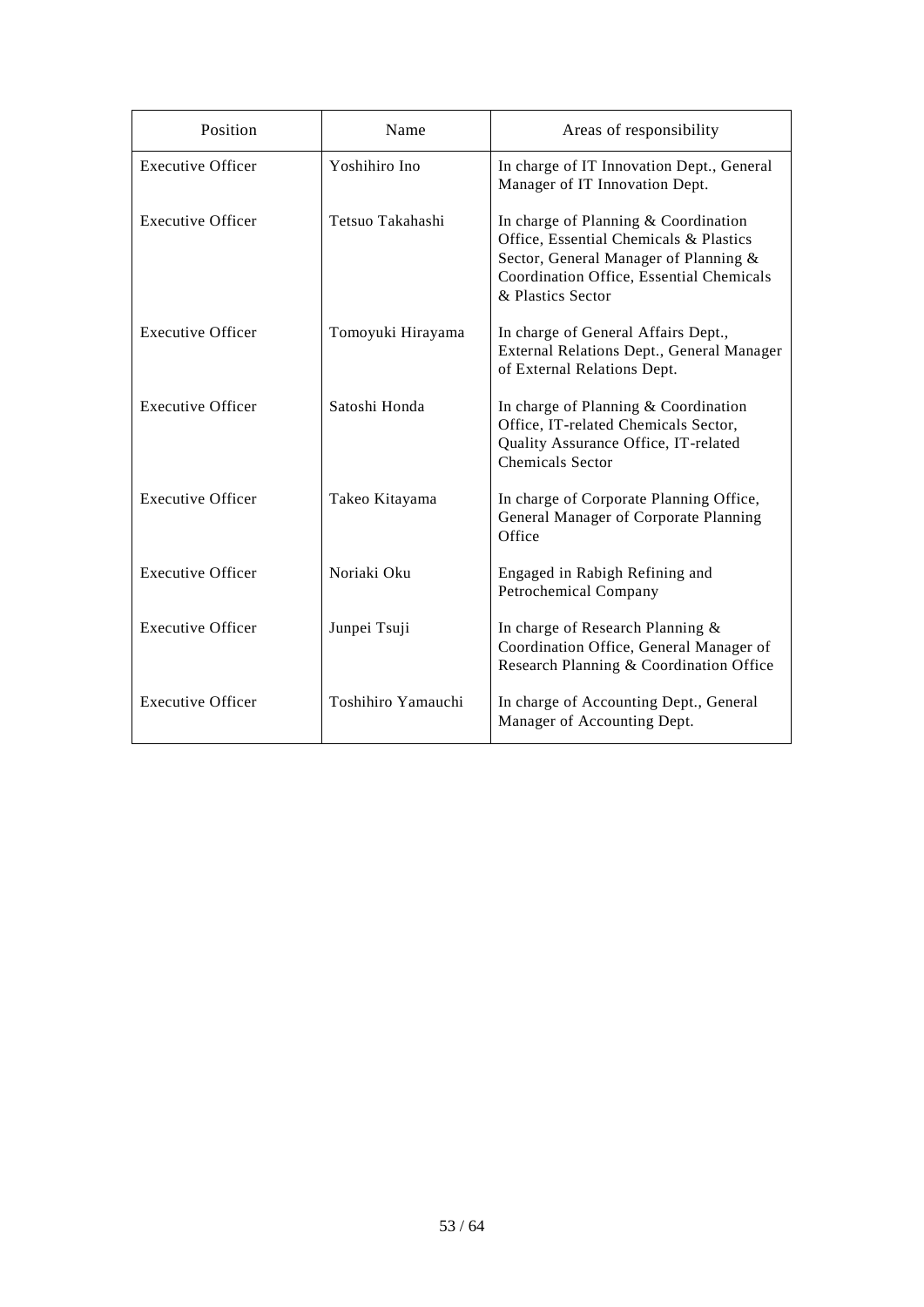# **4. Outside Officers**

| Title    | Name           | Main activities                                                                                                          |
|----------|----------------|--------------------------------------------------------------------------------------------------------------------------|
|          | Koichi Ikeda   | Mr. Koichi Ikeda is expected to mainly oversee management and                                                            |
|          |                | provide advice from an experienced management perspective.                                                               |
|          |                | He attended all 13 Board of Directors meetings held during the                                                           |
|          |                | fiscal year under review and actively made statements from such                                                          |
|          |                | perspective. Specifically, he provided oversight and advice based                                                        |
|          |                | on an extensive view on overall management by making use of                                                              |
|          |                | his expertise, regarding agenda items such as business strategies                                                        |
|          |                | for core businesses, global management, important investments,                                                           |
|          |                | and management of listed subsidiaries. He also served as a                                                               |
|          |                | member of the non-mandatory Nomination Advisory Committee                                                                |
|          |                | and the Remuneration Advisory Committee, and made                                                                        |
|          |                | appropriate statements in deliberations at the committees,                                                               |
|          |                | contributing to the improvement of transparency and fairness                                                             |
|          |                | regarding the nomination and compensation of executives.                                                                 |
|          | Hiroshi Tomono | Mr. Hiroshi Tomono is expected to mainly oversee management                                                              |
|          |                | and provide advice from an experienced management                                                                        |
|          |                | perspective. He attended all 13 Board of Directors meetings                                                              |
|          |                | held during the fiscal year under review and actively made                                                               |
|          |                | statements from such perspective. Specifically, he provided                                                              |
|          |                | advice by making use of his technical expertise and provided                                                             |
|          |                | oversight based on an extensive view on overall management,                                                              |
|          |                | regarding agenda items such as important investments, business                                                           |
|          |                | strategies for core businesses, and risk management. He also                                                             |
|          |                | served as a member of the non-mandatory Nomination Advisory<br>Committee and the Remuneration Advisory Committee, and    |
| Outside  |                | made appropriate statements in deliberations at the committees,                                                          |
| Director |                | contributing to the improvement of transparency and fairness                                                             |
|          |                | regarding the nomination and compensation of executives.                                                                 |
|          |                | Mr. Motoshige Itoh is expected to oversee management and                                                                 |
|          | Motoshige Itoh | provide advice by making use of his expert knowledge of                                                                  |
|          |                | economics, etc. and his wealth of experience from his track                                                              |
|          |                | record as a member of various government deliberative                                                                    |
|          |                | committees. He attended all 13 Board of Directors meetings                                                               |
|          |                | held during the fiscal year under review and actively made                                                               |
|          |                | statements based on such knowledge and experience.                                                                       |
|          |                | Specifically, he provided management oversight and advice                                                                |
|          |                | based on an extensive view on overall management by making                                                               |
|          |                | use of his expertise, regarding agenda items such as global                                                              |
|          |                | management, digital transformation, and sustainability. He also                                                          |
|          |                | served as a member of the non-mandatory Nomination Advisory                                                              |
|          |                | Committee and the Remuneration Advisory Committee, and                                                                   |
|          |                | made appropriate statements in deliberations at the committees,                                                          |
|          |                | contributing to the improvement of transparency and fairness<br>regarding the nomination and compensation of executives. |
|          |                | Ms. Atsuko Muraki is expected to oversee management and                                                                  |
|          | Atsuko Muraki  | provide advice by making use of her wealth of experience and                                                             |
|          |                | extensive knowledge mainly in legal, social and other issues,                                                            |
|          |                | especially her expertise in human resources, deriving from                                                               |
|          |                | her employment at administrative bodies as a civil servant.                                                              |
|          |                | She attended all 13 Board of Directors meetings held during the                                                          |
|          |                | fiscal year under review and actively made statements based on                                                           |

# **(1) Main activities during the fiscal year under review**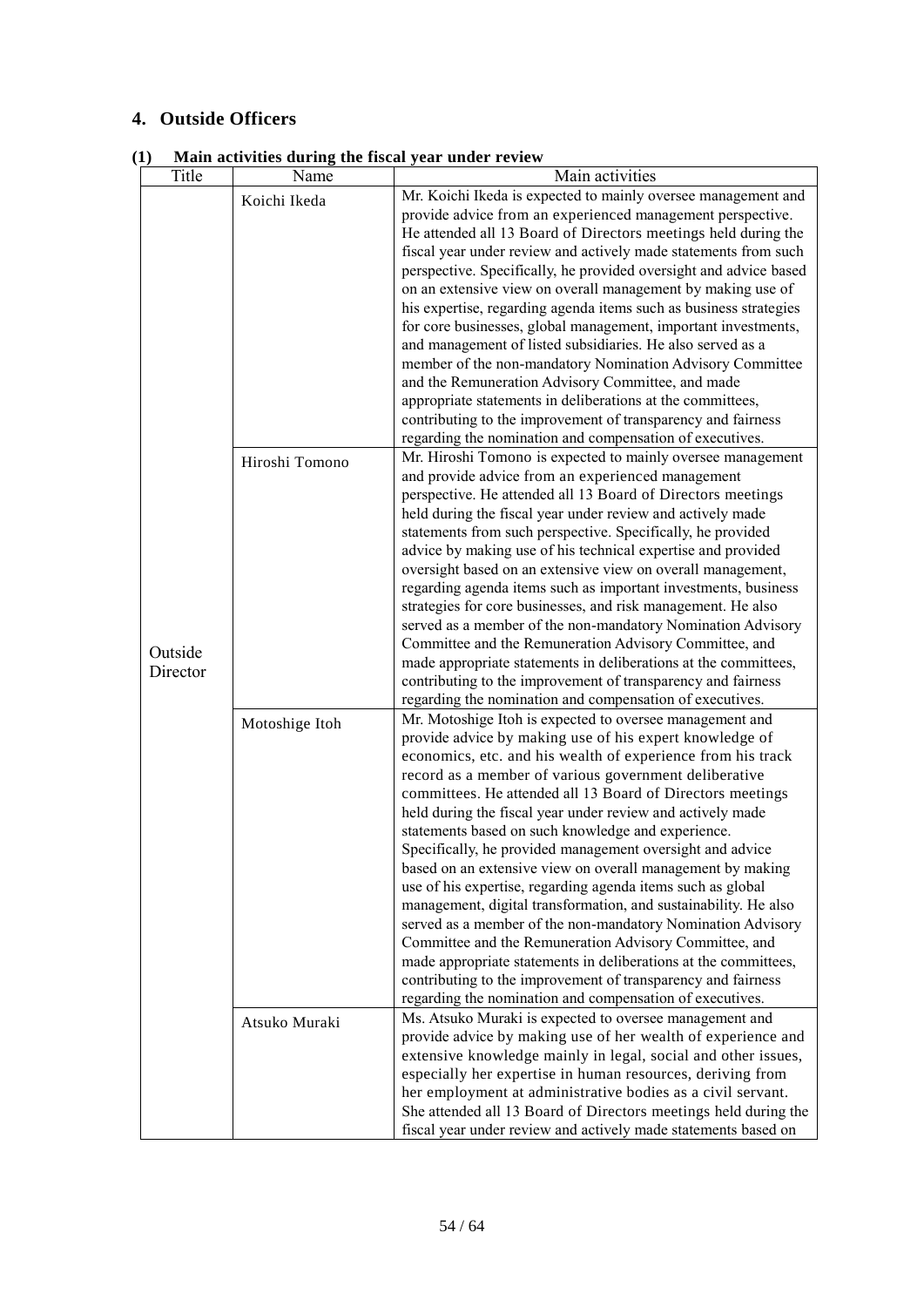|                      |                | such experience, knowledge, and expertise. Specifically, she<br>provided management oversight and advice based on an        |
|----------------------|----------------|-----------------------------------------------------------------------------------------------------------------------------|
|                      |                | extensive view on overall management by making use of her<br>expertise, regarding agenda items such as utilization of human |
|                      |                | resources and organizational revitalization, corporate                                                                      |
|                      |                | governance, and sustainability. She also served as a member of                                                              |
|                      |                | the non-mandatory Nomination Advisory Committee and the                                                                     |
|                      |                | Remuneration Advisory Committee, and made appropriate                                                                       |
|                      |                | statements in deliberations at the committees, contributing to the                                                          |
|                      |                | improvement of transparency and fairness regarding the                                                                      |
|                      |                | nomination and compensation of executives.                                                                                  |
|                      | Mitsuhiro Aso  | Mr. Mitsuhiro Aso is expected to conduct audits by making use                                                               |
|                      |                | of his expertise and experience as a lawyer and his wealth of                                                               |
|                      |                | insight and advanced knowledge regarding corporate risk                                                                     |
|                      |                | management and crisis management, and to express opinions                                                                   |
|                      |                | regarding corporate management and corporate governance                                                                     |
|                      |                | considerations. He attended all 13 Board of Directors meetings                                                              |
|                      |                | and all 14 Board of Corporate Auditors meetings held during                                                                 |
|                      |                | the fiscal year under review, and actively expressed opinions                                                               |
|                      |                | from such perspective. Furthermore, in coordination with other                                                              |
|                      |                | Corporate Auditors, he conducted audits mainly over the<br>development and operation of the Group's internal control        |
|                      |                | system, risk management operations, measures taken to ensure                                                                |
|                      |                | thorough compliance, steps taken for appropriate operations                                                                 |
|                      |                | regarding financial reporting, and actions for management plans.                                                            |
|                      |                | Mr. Yoshitaka Kato is expected to conduct audits by making use                                                              |
|                      | Yoshitaka Kato | of his advanced expertise, wealth of experience and advanced                                                                |
|                      |                | knowledge in corporate accounting, finance, and corporate                                                                   |
|                      |                | auditing operations as a certified public accountant, and to                                                                |
|                      |                | express opinions regarding corporate management and corporate                                                               |
|                      |                | governance considerations. He attended 12 out of 13 Board of                                                                |
|                      |                | Directors meetings and all 14 Board of Corporate Auditors                                                                   |
| Outside              |                | meetings held during the fiscal year under review, and                                                                      |
| Corporate<br>Auditor |                | actively expressed opinions from such perspective. Furthermore,                                                             |
|                      |                | in coordination with other Corporate Auditors, he conducted                                                                 |
|                      |                | audits mainly over the development and operation of the Group's                                                             |
|                      |                | internal control system, risk management operations, measures                                                               |
|                      |                | taken to ensure thorough compliance, steps taken for appropriate                                                            |
|                      |                | operations regarding financial reporting, and actions for                                                                   |
|                      |                | management plans.                                                                                                           |
|                      | Michio Yoneda  | Mr. Michio Yoneda is expected to conduct audits by making use                                                               |
|                      |                | of his abundant experience and advanced knowledge in capital                                                                |
|                      |                | markets and business management that he has accumulated in                                                                  |
|                      |                | financial and securities market management and stock exchange                                                               |
|                      |                | management, and to express opinions regarding corporate                                                                     |
|                      |                | management and corporate governance considerations. He                                                                      |
|                      |                | attended all 13 Board of Directors meetings and all 14 Board                                                                |
|                      |                | of Corporate Auditors meetings held during the fiscal year                                                                  |
|                      |                | under review, and actively expressed opinions from such<br>perspective. Furthermore, in coordination with other Corporate   |
|                      |                | Auditors, he conducted audits mainly over the development and                                                               |
|                      |                | operation of the Group's internal control system, risk                                                                      |
|                      |                | management operations, measures taken to ensure thorough                                                                    |
|                      |                | compliance, steps taken for appropriate operations regarding                                                                |
|                      |                | financial reporting, and actions for management plans.                                                                      |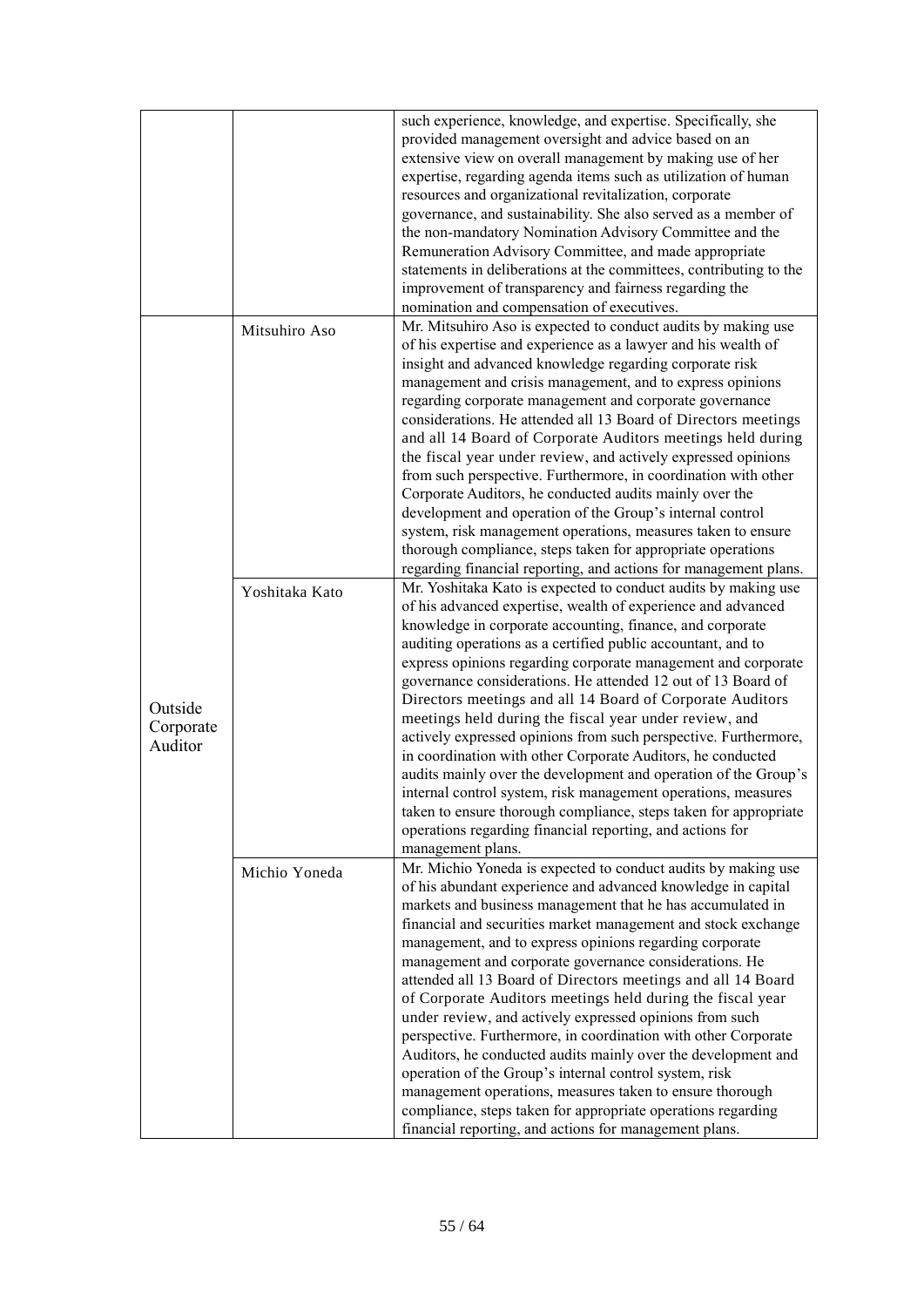## **(2) Summary of the limitation of liability contracts**

The Company has concluded limitation of liability contracts with each Outside Officer that limit their liabilities for damages to the Company pursuant to Article 423(1) of the Companies Act, up to the total of the amounts listed in the items of Article 425(1) of the Companies Act, provided that the execution of duties by Outside Officers were in good faith and without gross negligence.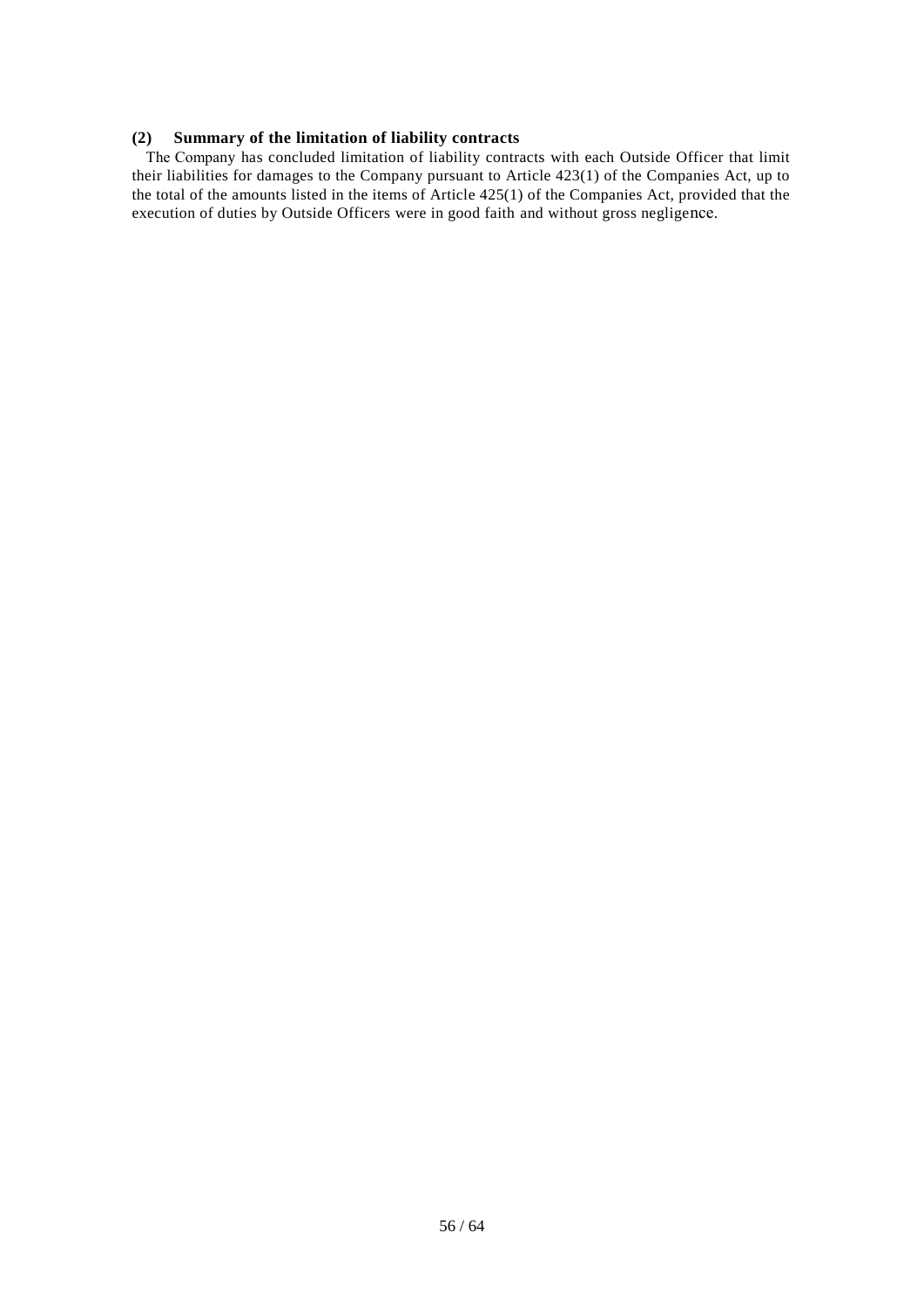# **5. Policy for Decisions on the Distribution of Surplus**

In decision on the distribution of surplus, the Company views shareholder return as one of the most important management issues, and in comprehensive consideration of factors such as business results for each term, the dividend payout ratio, and standards for internal reserves required for future business expansion, the Company's basic policy is to continue providing stable dividends. Furthermore, over the mid- to long-term, the Company aims to achieve a stable dividend payout ratio of approximately 30%.

The Company plans to utilize internal reserves for capital investment and other loans and investments with the intent of improving competitiveness in significant businesses and enriching overseas business, utilizing these in an effort to improve profitability.

Dividends are generally provided twice per year at the interim and year-end, and to flexibly implement dividends such as profit distribution to shareholders, the Company's Articles of Incorporation state that the body to determine dividends, etc., shall be the Board of Directors.

# (Reference)

The Company's "Corporate Governance Guidelines" set forth the following policy regarding strategic holdings.

- The Company holds strategic shares in other companies only when judged necessary for ensuring smooth business operation or maintaining and enhancing mutual business relations, after such factors as medium- to long-term economic rationality and prospects of future business developments have been considered as a whole. The Company shall assess, as appropriate, the necessity of holding such shares, taking into consideration benefits (including dividends etc.) and risks etc. of such holdings from a comprehensive viewpoint.
- At the Board of Directors meeting, each year, the Company shall assess its shareholding policy for all listed shares it owns, in light of mid- to long-term economic rationality and significance to hold such shares for each individual issuer. According to such review, if it becomes less necessary to hold a share by reason of changes in the business climate etc., the Company shall sell such shares, as appropriate, taking into consideration the share price, market trend etc.
- Whether or not and how voting rights related to such strategically held shares are to be exercised on a given proposal shall be decided by the relevant department having close business relationship with such company for each specific proposal, from viewpoints of whether or not the proposal would help raise the mid- to long-term corporate value of the company in which the Company holds shares and promote the company's sustainable growth or whether or not it would potentially harm the benefit of the Company.

Based on this policy, the Company annually checks the rationality of continuing to hold its individual strategic holdings at meetings of the Board of Directors. As a result of such process, the number of listed stocks held by the Company was 103 as of March 31, 2015, but since then the Company subsequently sold stocks, and the number of listed stocks held at the end of the fiscal year under review became 50.

The strategic holdings (including unlisted stocks and deemed holdings) held at the end of the fiscal year under review account for 17.2% of total equity in the Group's consolidated statement of financial position.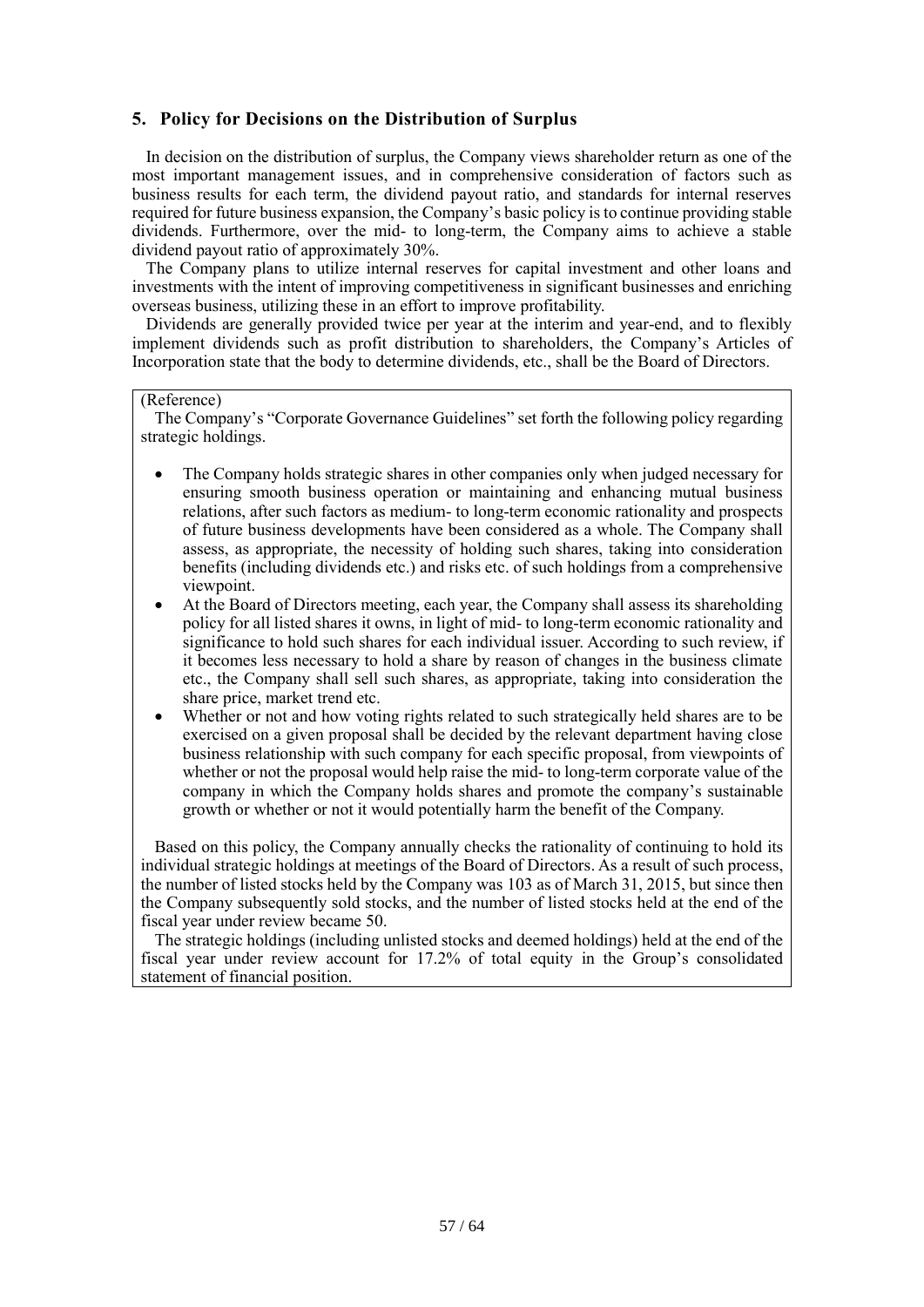# **Consolidated Financial Statements**

# **Consolidated Statement of Financial Position**

|                                                  |                                            |                                                           |                                     |                                            | (Millions of Yen)                                         |
|--------------------------------------------------|--------------------------------------------|-----------------------------------------------------------|-------------------------------------|--------------------------------------------|-----------------------------------------------------------|
| <b>Assets</b>                                    | 141st term<br>(As of<br>March 31,<br>2022) | (Reference)<br>140th term<br>(As of<br>March 31,<br>2021) | <b>Liabilities</b>                  | 141st term<br>(As of<br>March 31,<br>2022) | (Reference)<br>140th term<br>(As of<br>March 31,<br>2021) |
| <b>Current assets:</b>                           | 1,812,642                                  | 1,584,471                                                 | <b>Current liabilities:</b>         | 1,173,491                                  | 1,090,692                                                 |
| Cash and cash equivalents                        | 365,429                                    | 360,918                                                   | Bonds and borrowings                | 261,280                                    | 250,389                                                   |
| Trade and other receivables                      | 720,422                                    | 652,616                                                   | Trade and other payables            | 551,583                                    | 522,887                                                   |
| Other financial assets                           | 23,991                                     | 12,814                                                    | Other financial liabilities         | 84,137                                     | 55,913                                                    |
| Inventories                                      | 651,358                                    | 511,529                                                   | Income taxes payable                | 24,515                                     | 38,410                                                    |
| Other current assets                             | 51,442                                     | 46,552                                                    | Provisions                          | 129,709                                    | 106,968                                                   |
| Subtotal                                         | 1,812,642                                  | 1,584,429                                                 | Other current liabilities           | 122,267                                    | 116,125                                                   |
| Assets held for sale                             |                                            | 42                                                        |                                     |                                            |                                                           |
|                                                  |                                            |                                                           | <b>Non-current Liabilities:</b>     | 1,432,683                                  | 1,417,443                                                 |
| Non-current assets:                              | 2,495,509                                  | 2,405,783                                                 | Bonds and borrowings                | 1,089,190                                  | 1,100,677                                                 |
| Property, plant and                              |                                            |                                                           | Other financial liabilities         | 101,718                                    | 81,117                                                    |
| equipment                                        | 823,022                                    | 793,500                                                   | Retirement benefit liabilities      | 33,091                                     | 37,179                                                    |
| Goodwill                                         | 244,517                                    | 220,295                                                   | Provisions                          | 36,502                                     | 25,115                                                    |
| Intangible assets                                | 471,109                                    | 450,172                                                   | Deferred tax liabilities            | 101,299                                    | 101,854                                                   |
| Investments accounted for<br>using equity method | 289,968                                    | 243,803                                                   | Other non-current liabilities       | 70,883                                     | 71,501                                                    |
| Other financial assets                           | 474,899                                    | 528,826                                                   | <b>Total liabilities</b>            | 2,606,174                                  | 2,508,135                                                 |
| Retirement benefit asset                         | 89,538                                     | 80,455                                                    | <b>Equity</b>                       |                                            |                                                           |
| Deferred tax assets                              | 49,121                                     | 41,406                                                    | <b>Equity attributable to</b>       |                                            |                                                           |
| Other non-current assets                         | 53,335                                     | 47,326                                                    | owners of the parent:               | 1,218,101                                  | 1,019,230                                                 |
|                                                  |                                            |                                                           | Share capital                       | 89,699                                     | 89,699                                                    |
|                                                  |                                            |                                                           | Capital surplus                     | 27,089                                     | 26,882                                                    |
|                                                  |                                            |                                                           | Retained earnings                   | 974,382                                    | 854,538                                                   |
|                                                  |                                            |                                                           | Treasury shares                     | (8,343)                                    | (8, 334)                                                  |
|                                                  |                                            |                                                           | Other components of equity          | 135,274                                    | 56,445                                                    |
|                                                  |                                            |                                                           | Non-controlling interests           | 483,876                                    | 462,889                                                   |
|                                                  |                                            |                                                           | <b>Total equity</b>                 | 1,701,977                                  | 1,482,119                                                 |
| <b>Total assets</b>                              | 4,308,151                                  | 3,990,254                                                 | <b>Total liabilities and equity</b> | 4,308,151                                  | 3,990,254                                                 |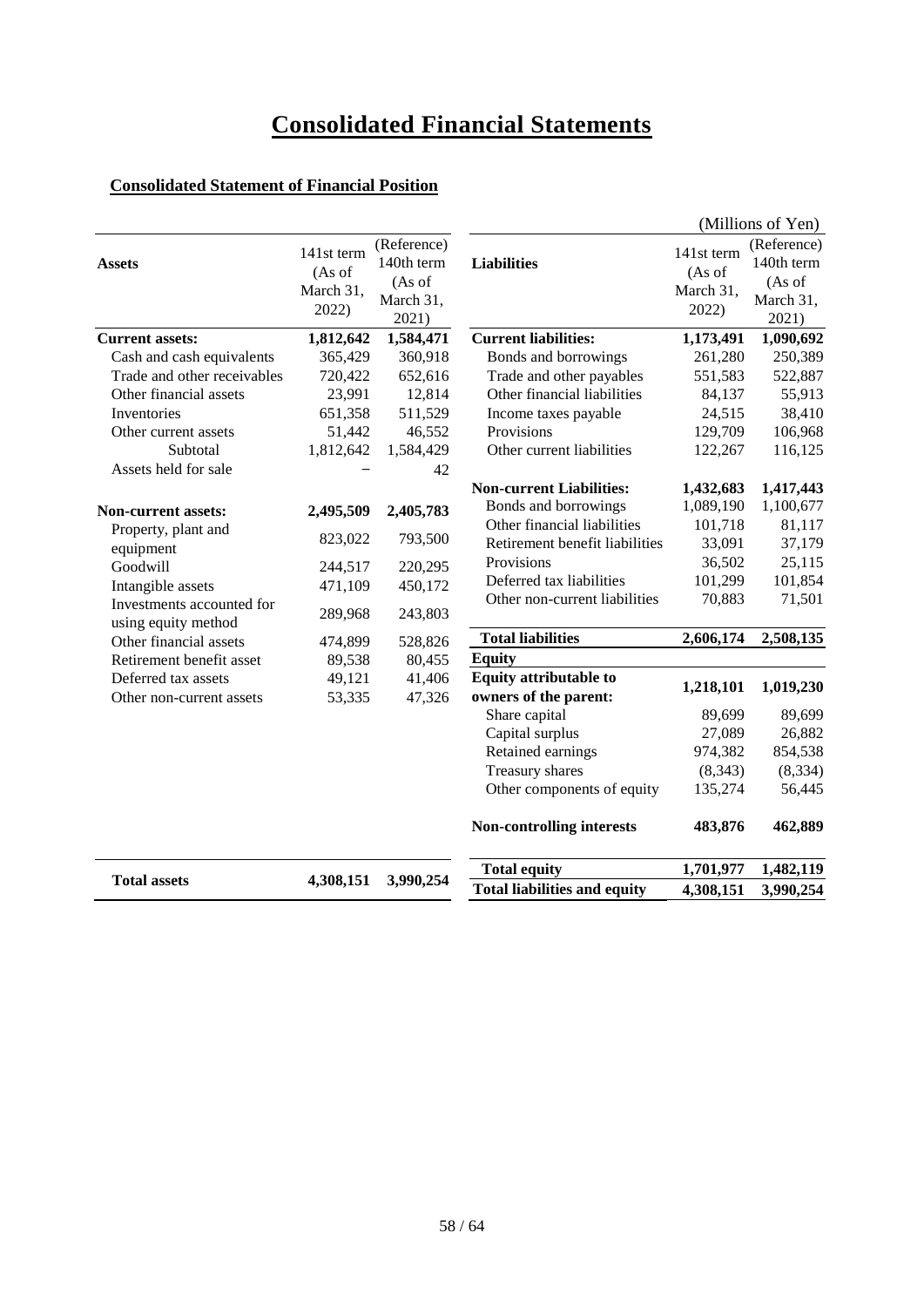# **Consolidated Statement of Profit or Loss**

|                                                                                |                                                    | (Millions of Yen)                                                 |
|--------------------------------------------------------------------------------|----------------------------------------------------|-------------------------------------------------------------------|
|                                                                                | 141st term<br>(April 1, 2021 to<br>March 31, 2022) | (Reference)<br>140th term<br>(April 1, 2020 to<br>March 31, 2021) |
| <b>Sales revenue</b>                                                           | 2,765,321                                          | 2,286,978                                                         |
| Cost of sales                                                                  | (1,891,458)                                        | (1,515,782)                                                       |
| Gross profit                                                                   | 873,863                                            | 771,196                                                           |
| Selling, general and administrative expenses                                   | (690, 860)                                         | (631,270)                                                         |
| Other operating income                                                         | 10,533                                             | 26,673                                                            |
| Other operating expenses                                                       | (20, 713)                                          | (17,025)                                                          |
| Share of profit (loss) of investments accounted<br>for using the equity method | 42,180                                             | (12, 459)                                                         |
| <b>Operating income</b>                                                        | 215,003                                            | 137,115                                                           |
| Finance income                                                                 | 59,194                                             | 19,868                                                            |
| Finance expenses                                                               | (23,061)                                           | (19, 180)                                                         |
| <b>Income before taxes</b>                                                     | 251,136                                            | 137,803                                                           |
| Income tax expenses                                                            | (64, 699)                                          | (69, 729)                                                         |
| Net income                                                                     | 186,437                                            | 68,074                                                            |
| Net income attributable to:                                                    |                                                    |                                                                   |
| Owners of the parent                                                           | 162,130                                            | 46,043                                                            |
| Non-controlling interests                                                      | 24,307                                             | 22,031                                                            |
| <b>Net income</b>                                                              | 186,437                                            | 68,074                                                            |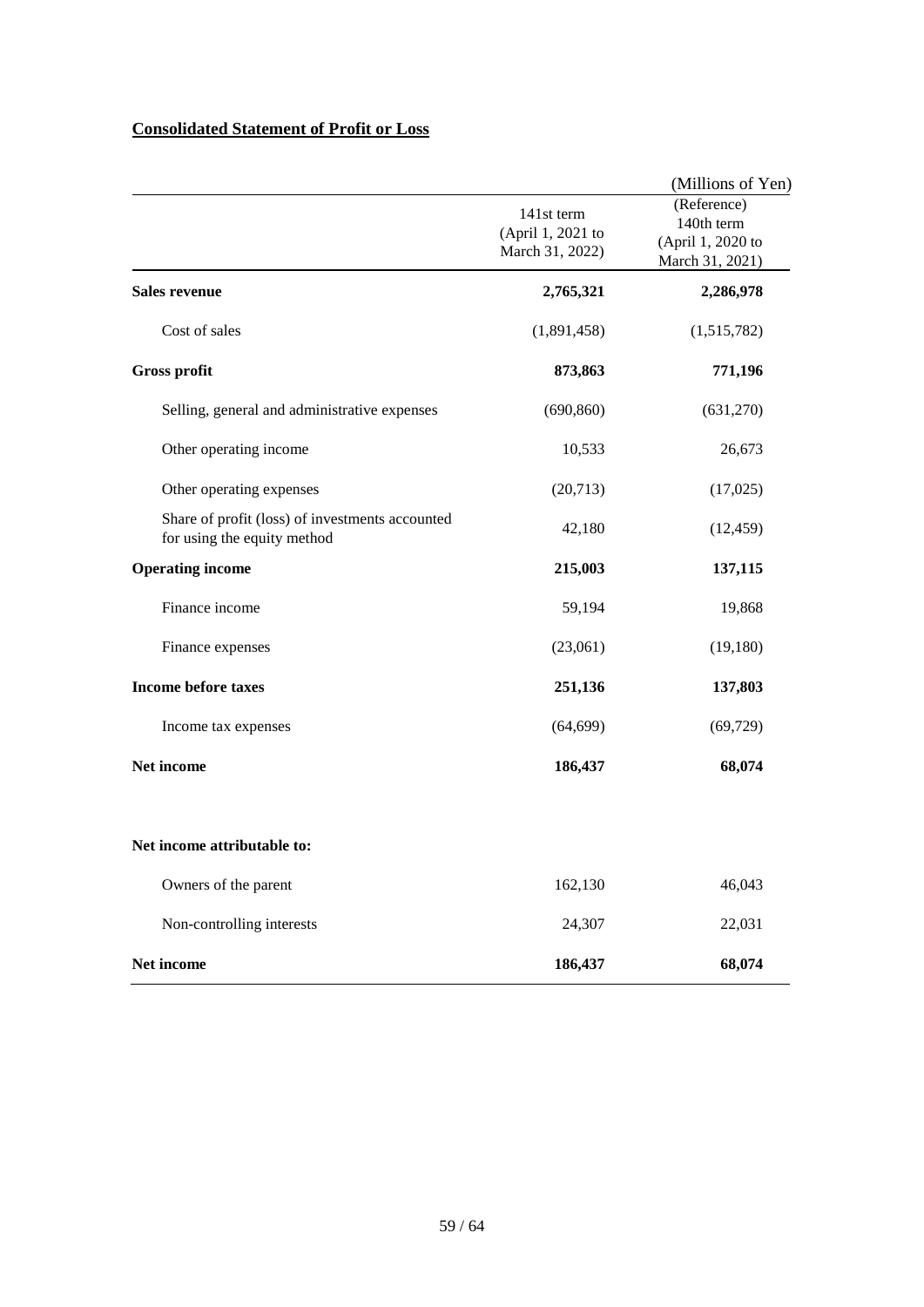# **Consolidated Statement of Changes in Equity**

| (From April 1, 2021 to March 31, 2022)          |               |                 |                                             | (Millions of Yen) |  |
|-------------------------------------------------|---------------|-----------------|---------------------------------------------|-------------------|--|
|                                                 |               |                 | Equity attributable to owners of the parent |                   |  |
|                                                 | Share capital | Capital surplus | Retained earnings                           | Treasury shares   |  |
| Balance at April 1, 2021                        | 89,699        | 26,882          | 854,538                                     | (8,334)           |  |
| Net income                                      |               |                 | 162,130                                     |                   |  |
| Other comprehensive                             |               |                 |                                             |                   |  |
| income                                          |               |                 |                                             |                   |  |
| Total comprehensive income                      |               |                 | 162,130                                     |                   |  |
| Purchase of treasury shares                     |               |                 |                                             | (9)               |  |
| Disposal of treasury shares                     |               | $\theta$        |                                             | $\theta$          |  |
| <b>Dividends</b>                                |               |                 | (31,065)                                    |                   |  |
| Changes due to new                              |               |                 | (22)                                        |                   |  |
| consolidation                                   |               |                 |                                             |                   |  |
| Transactions with non-<br>controlling interests |               | 207             |                                             |                   |  |
| Transfer from other                             |               |                 |                                             |                   |  |
| components of equity to                         |               |                 | (11, 199)                                   |                   |  |
| retained earnings                               |               |                 |                                             |                   |  |
| Total transactions with                         |               | 207             | (42, 286)                                   | (9)               |  |
| owners                                          |               |                 |                                             |                   |  |
| Balance at March 31, 2022                       | 89,699        | 27,089          | 974,382                                     | (8,343)           |  |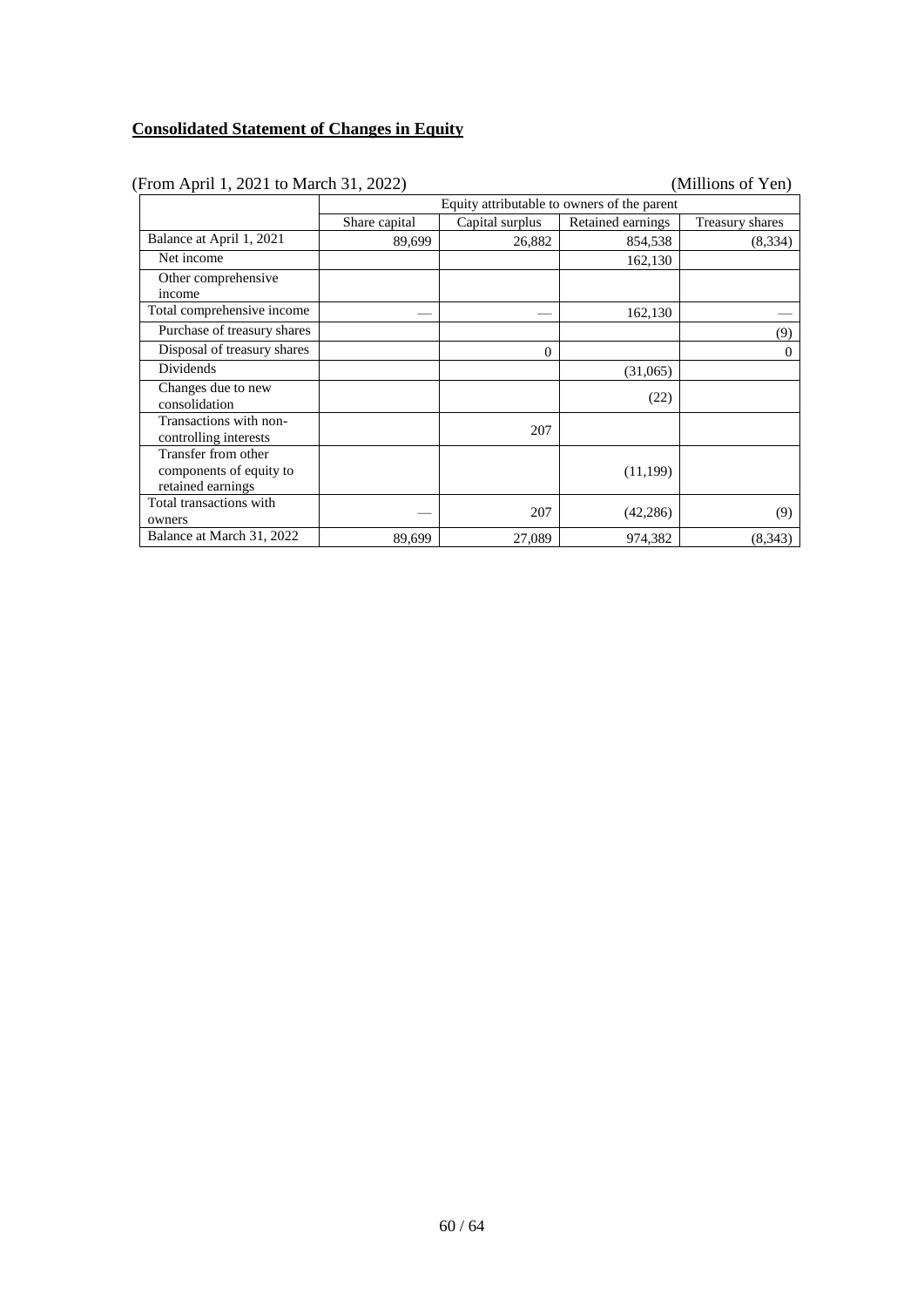|                                                                                     | Equity attributable to owners of the parent                                                                    |                                               |                     |                                                                                     |         |                                                      |
|-------------------------------------------------------------------------------------|----------------------------------------------------------------------------------------------------------------|-----------------------------------------------|---------------------|-------------------------------------------------------------------------------------|---------|------------------------------------------------------|
|                                                                                     | Other components of equity                                                                                     |                                               |                     |                                                                                     |         |                                                      |
|                                                                                     | Remeasurements<br>of financial assets<br>measured at fair<br>value through<br>other<br>comprehensive<br>income | Remeasurements<br>of defined<br>benefit plans | Cash flow<br>hedges | Exchange<br>differences<br><sub>on</sub><br>translation<br>of foreign<br>operations | Total   | Equity<br>attributable to<br>owners of the<br>parent |
| <b>Balance at April</b><br>1,2021                                                   | 90,590                                                                                                         |                                               | (2,866)             | (31,279)                                                                            | 56,445  | 1,019,230                                            |
| Net income                                                                          |                                                                                                                |                                               |                     |                                                                                     |         | 162,130                                              |
| Other<br>comprehensive<br>income                                                    | (26, 231)                                                                                                      | 7,129                                         | (5,869)             | 92,606                                                                              | 67,635  | 67,635                                               |
| Total<br>comprehensive<br>income                                                    | (26, 231)                                                                                                      | 7,129                                         | (5,869)             | 92,606                                                                              | 67,635  | 229,765                                              |
| Purchase of<br>treasury shares                                                      |                                                                                                                |                                               |                     |                                                                                     |         | (9)                                                  |
| Disposal of<br>treasury shares                                                      |                                                                                                                |                                               |                     |                                                                                     |         | $\mathbf{0}$                                         |
| Dividends                                                                           |                                                                                                                |                                               |                     |                                                                                     |         | (31,065)                                             |
| Changes due to<br>new<br>consolidation                                              | (5)                                                                                                            |                                               |                     |                                                                                     | (5)     | (27)                                                 |
| Transactions<br>with non-<br>controlling<br>interests                               |                                                                                                                |                                               |                     |                                                                                     |         | 207                                                  |
| <b>Transfer from</b><br>other<br>components of<br>equity to<br>retained<br>earnings | 18,328                                                                                                         | (7,129)                                       |                     |                                                                                     | 11,199  |                                                      |
| <b>Total transactions</b><br>with owners                                            | 18,323                                                                                                         | (7,129)                                       |                     |                                                                                     | 11,194  | (30, 894)                                            |
| <b>Balance</b> at March<br>31, 2022                                                 | 82,682                                                                                                         |                                               | (8,735)             | 61,327                                                                              | 135,274 | 1,218,101                                            |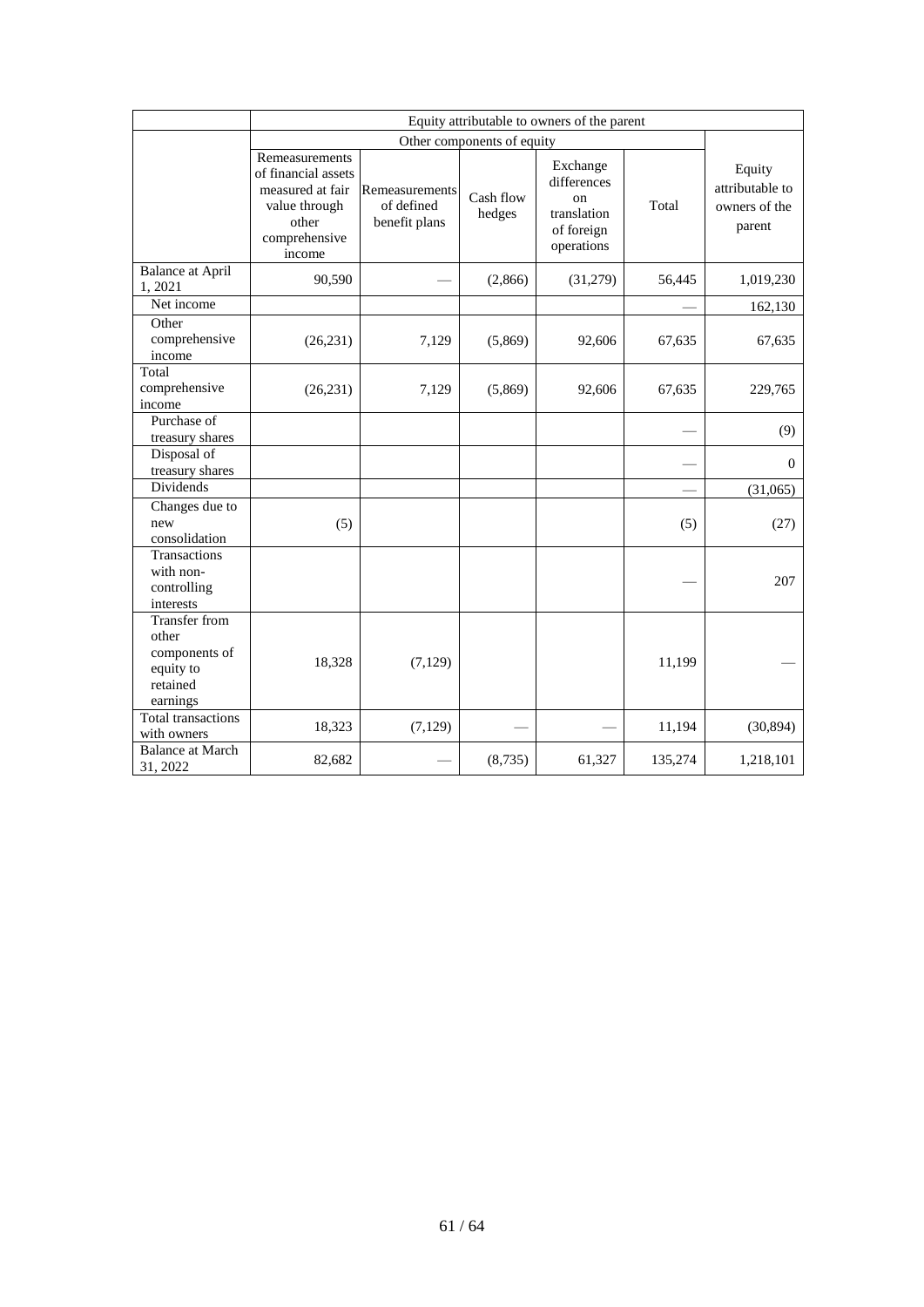|                                                                              | Non-controlling<br>interests | Total equity |
|------------------------------------------------------------------------------|------------------------------|--------------|
| <b>Balance at April</b><br>1,2021                                            | 462,889                      | 1,482,119    |
| Net income                                                                   | 24,307                       | 186,437      |
| Other<br>comprehensive<br>income                                             | 795                          | 68,430       |
| Total<br>comprehensive<br>income                                             | 25,102                       | 254,867      |
| Purchase of<br>treasury shares                                               |                              | (9)          |
| Disposal of<br>treasury shares                                               |                              | 0            |
| <b>Dividends</b>                                                             | (11, 192)                    | (42, 257)    |
| Changes due to<br>new<br>consolidation                                       | (25)                         | (52)         |
| Transactions<br>with non-<br>controlling<br>interests                        | 7,102                        | 7,309        |
| Transfer from<br>other<br>components of<br>equity to<br>retained<br>earnings |                              |              |
| Other changes                                                                |                              |              |
| <b>Total transactions</b><br>with owners                                     | (4, 115)                     | (35,009)     |
| <b>Balance at March</b><br>31, 2022                                          | 483,876                      | 1,701,977    |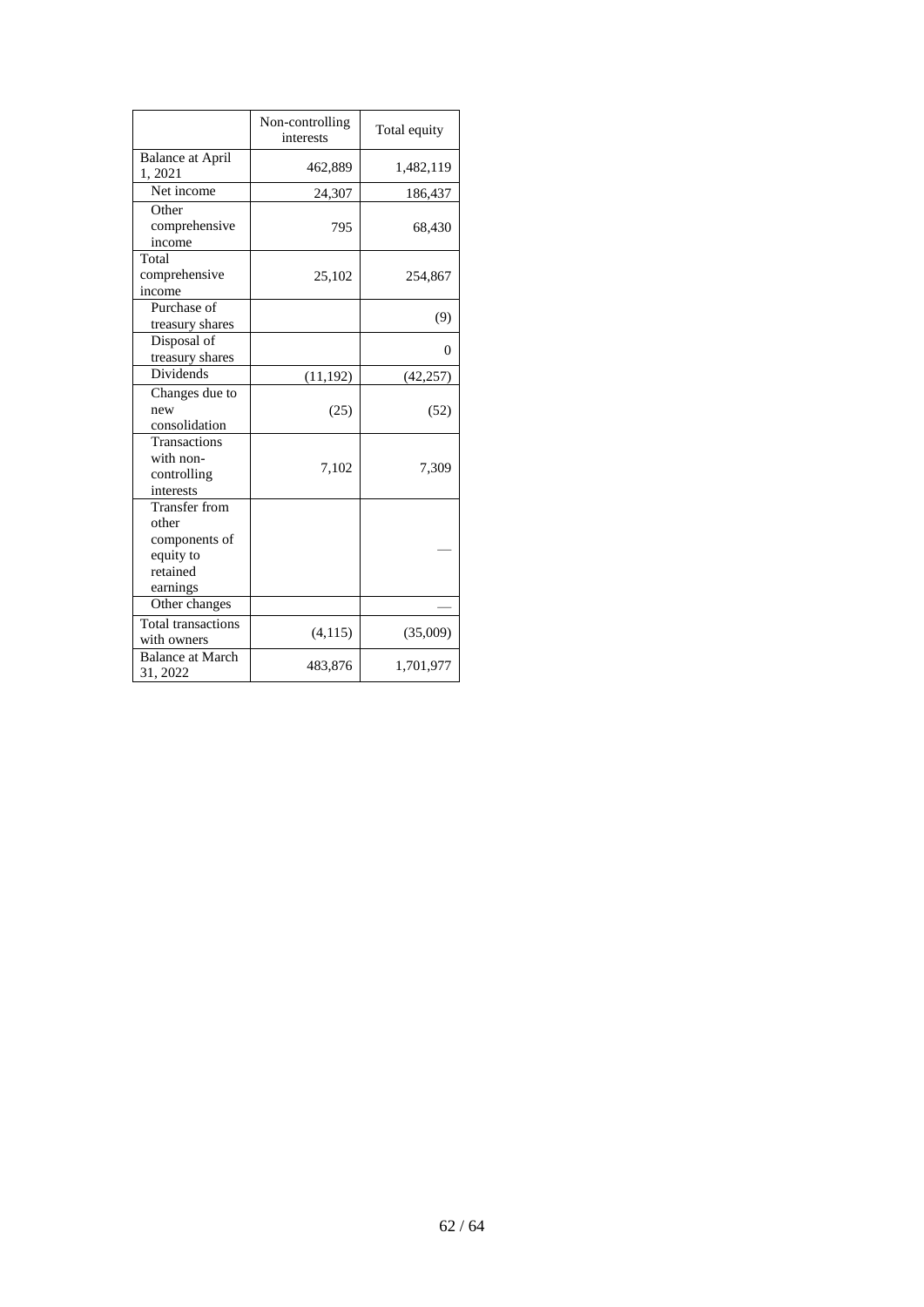|--|

| <b>Non-consolidated Balance Sheet</b>               |                  |                                                  | (Millions of Yen)                       |                               |                  |  |
|-----------------------------------------------------|------------------|--------------------------------------------------|-----------------------------------------|-------------------------------|------------------|--|
|                                                     | 141st term       | (Reference)                                      |                                         | 141st term                    | (Reference)      |  |
| <b>Assets</b>                                       |                  | 140th term<br>$(As of March)$<br>$(As of March)$ | <b>Liabilities</b>                      | $(As of March)$ (As of March) | 140th term       |  |
|                                                     | 31, 2022)        |                                                  |                                         | 31, 2022)                     |                  |  |
|                                                     |                  | 31, 2021)                                        |                                         |                               | 31, 2021)        |  |
| <b>Current assets:</b><br>Cash on hand and in banks | 541,984<br>9,077 | 551,836                                          | <b>Current liabilities:</b>             | 509,982<br>1,714              | 519,149<br>2,573 |  |
|                                                     |                  | 43,211                                           | Trade notes payable                     |                               |                  |  |
| Trade notes receivable                              | 1,893            | 1,307                                            | Trade accounts payable                  | 128,706                       | 138,334          |  |
| Trade accounts receivable                           | 228,279          | 197,801                                          | Short-term borrowing                    | 189,314                       | 197,074          |  |
| Merchandise and finished                            | 159,041          | 143,188                                          | Bonds due within one year               |                               | 30,000           |  |
| goods                                               |                  |                                                  | Commercial paper                        | 10,000                        |                  |  |
| Work in process                                     | 1,734            | 261                                              | Non-trade accounts payable              | 87,090                        | 67,283           |  |
| Raw materials and supplies                          | 57,996           | 48,453                                           | Accrued expenses                        | 12,516                        | 11,052           |  |
| Non-trade accounts                                  |                  |                                                  | Deposits received                       | 49,262                        | 46,144           |  |
| receivable                                          | 69,004           | 93,027                                           | Reserve for bonuses                     | 13,000                        | 10,700           |  |
| Other                                               | 21,248           | 30,148                                           | Reserve for repairs                     | 11,312                        | 10,024           |  |
|                                                     |                  |                                                  | Reserve for removal cost of             |                               |                  |  |
| Allowance for doubtful                              | (6,289)          | (5,560)                                          | property, plant and equipment           | 1,519                         | 1,364            |  |
| receivables                                         |                  |                                                  | Other                                   | 5,549                         | 4,601            |  |
| <b>Non-current assets:</b>                          | 1,198,140        | 1,177,842                                        | <b>Non-current Liabilities:</b>         | 861,352                       | 864,295          |  |
| Property, plant and                                 |                  |                                                  | <b>Bonds</b>                            | 490,000                       | 455,000          |  |
| equipment:                                          | 259,877          | 261,853                                          |                                         |                               |                  |  |
| <b>Buildings</b>                                    | 47,839           | 45,731                                           | Long-term borrowing due                 | 320,215                       | 354,910          |  |
|                                                     |                  | 28,320                                           | after one year                          |                               |                  |  |
| <b>Structures</b>                                   | 28,975           |                                                  | Deferred tax liabilities                | 19,147                        | 28,398           |  |
| Machinery and equipment                             | 106,878          | 116,585                                          | Long-term deposits received             | 7,284                         | 7,324            |  |
| Vehicles                                            | 301              | 369                                              | Long-term advances received             | 9,291                         | 11,347           |  |
| Tools and furniture                                 | 9,966            | 9,383                                            | Reserve for removal cost of             | 6,788                         | 3,120            |  |
| Land                                                | 47,679           | 47,696                                           | property, plant and equipment           |                               |                  |  |
| Leased assets                                       | 27               | 30                                               | Reserve for environmental               | 1,296                         | 1,428            |  |
| Construction in progress                            | 18,212           | 13,738                                           | measures                                |                               |                  |  |
|                                                     |                  |                                                  | Reserve for repairs                     | 1,183                         | 539              |  |
| Intangible assets:                                  | 24,078           | 24,265                                           | Reserve for loss on business            |                               |                  |  |
| Patent                                              | 272              | 393                                              | of subsidiaries and affiliates          |                               | 794              |  |
| Software                                            | 16,900           | 16,252                                           | Other                                   | 6,148                         | 1,433            |  |
| Goodwill                                            | 1,520            | 1,633                                            |                                         |                               |                  |  |
| Other                                               | 5,386            | 5,987                                            | <b>Total liabilities</b>                | 1,371,334                     | 1,383,444        |  |
| <b>Investments and other non-</b>                   |                  |                                                  | Net assets                              |                               |                  |  |
| current assets:                                     | 914,185          | 891,724                                          | <b>Shareholders' equity:</b>            | 341,522                       | 310,859          |  |
|                                                     |                  |                                                  | <b>Common stock</b>                     | 89,699                        | 89,699           |  |
| Investment securities                               | 112,109          | 115,496                                          | <b>Capital surplus:</b>                 |                               |                  |  |
| Investments in subsidiaries                         |                  |                                                  |                                         | 23,698                        | 23,698           |  |
| and affiliates                                      | 416,747          | 415,443                                          | Additional paid-in capital              | 23,695                        | 23,695           |  |
| Investments in capital                              | 566              | 660                                              | Other capital surplus                   | 2                             |                  |  |
| Investments in subsidiaries                         |                  |                                                  | <b>Retained earnings:</b>               | 236,468                       | 205,797          |  |
| and affiliates' capital                             | 108,581          | 109,704                                          | Legal reserve                           | 21,361                        | 21,361           |  |
|                                                     |                  |                                                  | Other retained earnings                 | 215,107                       | 184,436          |  |
| Long-term loans receivable                          | 166,507          | 150,625                                          | General reserve                         | 130,000                       | 130,000          |  |
|                                                     |                  |                                                  | Retained earnings brought               |                               |                  |  |
| Long-term prepaid expenses                          | 14,566           | 14,752                                           | forward                                 | 85,107                        | 54,436           |  |
| Prepaid pension expense                             | 64,859           | 61,566                                           | <b>Treasury stock</b>                   | (8,343)                       | (8, 334)         |  |
| Other                                               | 30,940           | 24,151                                           | <b>Valuation and translation</b>        |                               |                  |  |
| Allowance for doubtful                              |                  |                                                  | adjustments:                            | 27,267                        | 35,375           |  |
| receivables                                         | (690)            | (672)                                            | <b>Valuation difference on</b>          |                               |                  |  |
|                                                     |                  |                                                  |                                         | 35,640                        | 36,608           |  |
|                                                     |                  |                                                  | available-for-sale securities           |                               |                  |  |
|                                                     |                  |                                                  | Deferred gains on hedges                | (8,374)                       | (1,233)          |  |
|                                                     |                  |                                                  | <b>Total net assets</b>                 | 368,789                       | 346,234          |  |
| <b>Total assets</b>                                 | 1,740,123        | 1,729,678                                        | <b>Total liabilities and net assets</b> | 1,740,123                     | 1,729,678        |  |